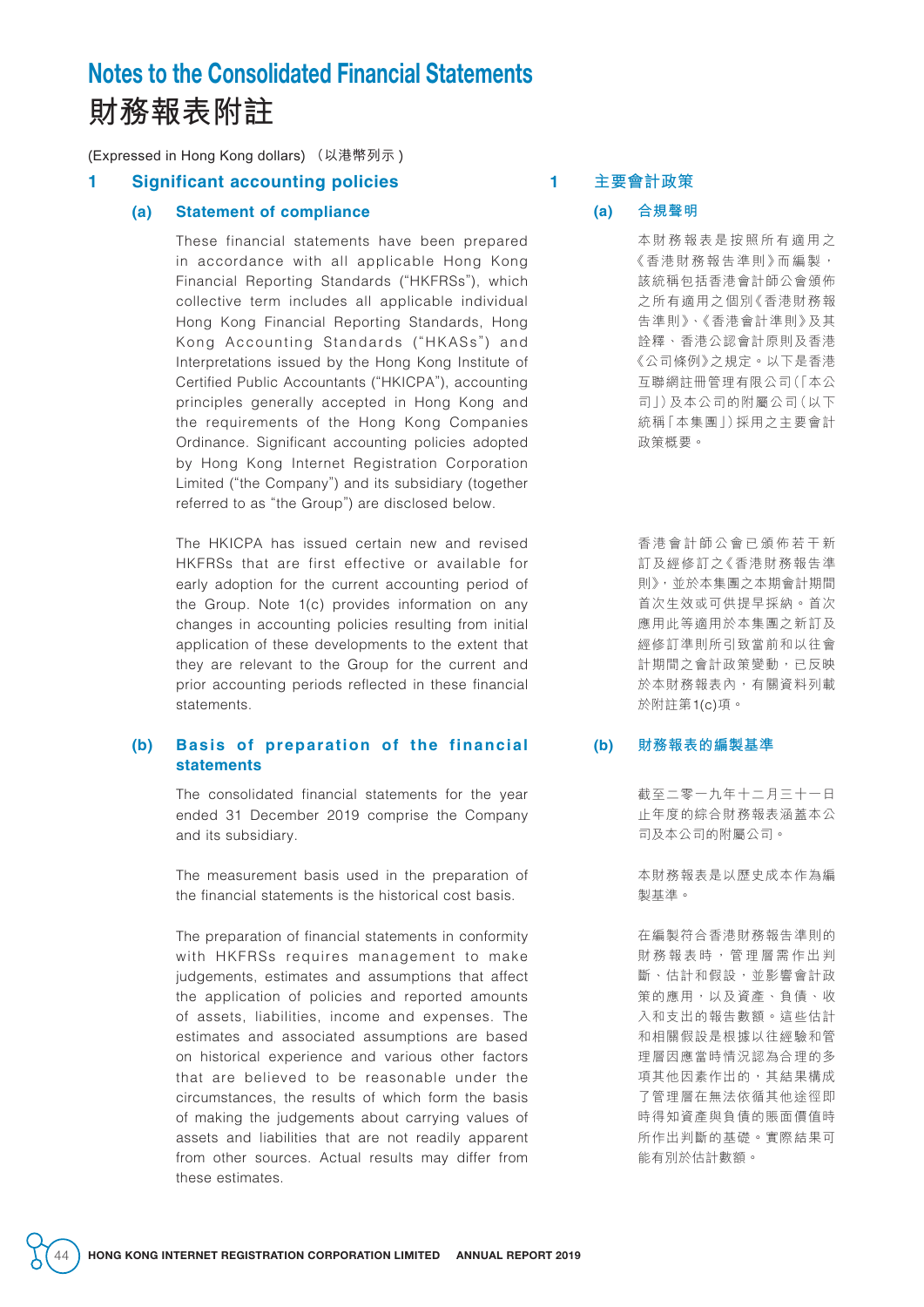**1 Significant accounting policies (continued)**

### **(b) Basis of preparation of the financial statements (continued)**

The estimates and underlying assumptions are reviewed on an ongoing basis. Revisions to accounting estimates are recognised in the period in which the estimate is revised if the revision affects only that period, or in the period of the revision and future periods if the revision affects both current and future periods.

#### **(c) Changes in accounting policies**

The HKICPA has issued a new HKFRS, HKFRS 16, Leases, and a number of amendments to HKFRSs that are first effective for the current accounting period of the Group.

Except for HKFRS 16, Leases, none of the developments have had a material effect on how the Group's results and financial position for the current or prior periods have been prepared or presented. The Group has not applied any new standard or interpretation that is not yet effective for the current accounting period.

HKFRS 16, Leases

HKFRS 16 replaces HKAS 17, Leases, and the related interpretations, HK(IFRIC) 4, Determining whether an arrangement contains a lease, HK(SIC) 15, Operating leases -incentives, and HK(SIC) 27, Evaluating the substance of transactions involving the legal form of a lease. It introduces a single accounting model for lessees, which requires a lessee to recognise a right-of-use asset and a lease liability for all leases, except for leases that have a lease term of 12 months or less ("short-term leases") and leases of low-value assets. The lessor accounting requirements are brought forward from HKAS 17 substantially unchanged.

(Expressed in Hong Kong dollars) (以港幣列示 )

- **1 主要會計政策(續)**
	- **(b) 財務報表的編製基準(續)**

管理層會不斷審閱各項估計和相 關假設。如果會計估計的修訂只 是影響某一期間,其影響便會在 該期間內確認;如果修訂對當前 和未來期間均有影響,則在作出 修訂的期間和未來期間確認。

### **(c) 會計政策的變化**

香港會計師公會已頒佈一項新的 香港財務報告準則(香港財務報 告準則第16號,租賃)及若干香 港財務報告準則之修訂,均於本 集團之本會計期間首次生效。

除香港財務報告準則第16號,租 賃 外,該等發展對當前或過往期 間本集團已編製或呈列之業績及 財務狀況並無重大影響。本集團 並未應用於本會計期間仍未生效 的任何新訂準則或詮釋。

香港財務報告準則第16號,租賃

香港財務報告準則第16號取代香 港會計準則第17號,和賃,及相 關詮釋、香港(國際財務報告詮 釋委員會)第4號,*釐定安排是否* 包括租賃 、香港詮釋常務委員會 詮釋第15號,經營租賃一優惠 及香港詮釋常務委員會詮釋第27 號,評估涉及租賃法律形式的交 易實質 。其就承租人引入單一會 計模式,並規定承租人就所有租 賃確認使用權資產及租賃負債, 惟租期為12 月或以下(「短期租 賃」)的租賃及低價值資產的租賃 除外。出租人的會計要求沿用香 港會計準則第17號並大致維持不 變。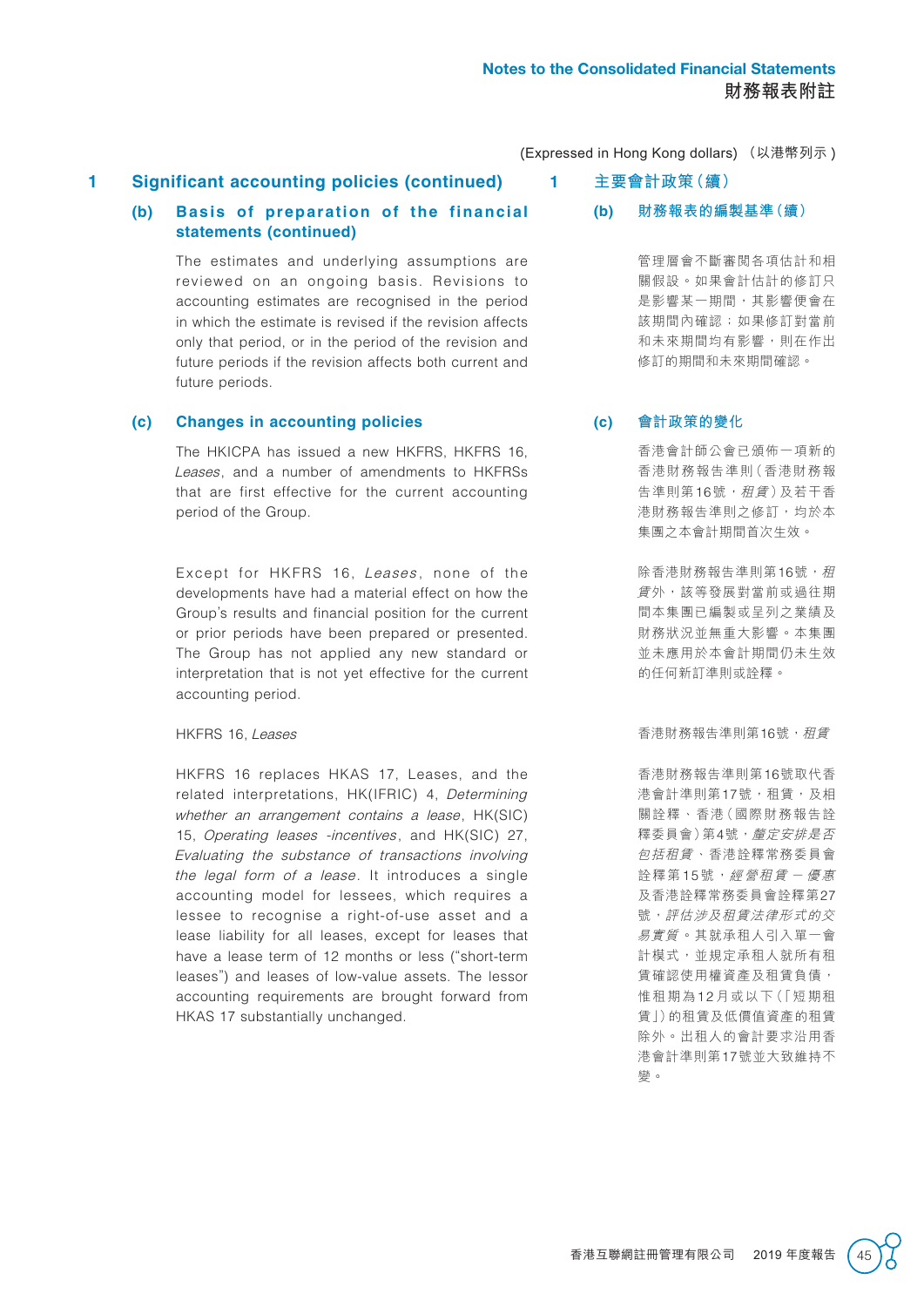### **1 Significant accounting policies (continued)**

#### **(c) Changes in accounting policies (continued)**

HKFRS 16, Leases (continued)

HKFRS 16 also introduces additional qualitative and quantitative disclosure requirements which aim to enable users of the financial statements to assess the effect that leases have on the financial position, financial performance and cash flows of an entity.

The Group has initially applied HKFRS 16 as from 1 January 2019. The Group has elected to use the modified retrospective approach. Comparative information has not been restated and continues to be reported under HKAS 17.

Further details of the nature and effect of the changes to previous accounting policies and the transition options applied are set out below:

#### a. New definition of a lease

The change in the definition of a lease mainly relates to the concept of control. HKFRS 16 defines a lease on the basis of whether a customer controls the use of an identified asset for a period of time, which may be determined by a defined amount of use. Control is conveyed where the customer has both the right to direct the use of the identified asset and to obtain substantially all of the economic benefits from that use.

The Group applies the new definition of a lease in HKFRS 16 only to contracts that were entered into or changed on or after 1 January 2019. For contracts entered into before 1 January 2019, the Group has used the transitional practical expedient to grandfather the previous assessment of which existing arrangements are or contain leases. Accordingly, contracts that were previously assessed as leases under HKAS 17 continue to be accounted for as leases under HKFRS 16 and contracts previously assessed as non-lease service arrangements continue to be accounted for as executory contracts.

**1 主要會計政策(續)**

#### **(c) 會計政策的變化(續)**

香港財務報告準則第16號,租賃 (續) 香港財務報告準則第16號亦引入 額外的定性及定量披露要求,旨 在讓財務報表使用者評估租賃對 實體財務狀況、財務表現及現金 流量的影響。

本集團自二零一九年一月一日起 首次應用香港財務報告準則第16 號。本集團已選擇使用經修訂追 溯法。比較資料不予重列,並繼 續根據香港會計準則第17號報 告。

有關過往會計政策變動的性質及 影響以及所應用過渡選擇的進一 步詳情載列如下:

#### a. 租賃的新定義

租賃定義的變動主要涉及 控制的概念。香港財務報 告準則第 1 6 號根據客戶 是否於一段期間內控制已 識別資產的使用而定義租 賃,其可藉界定的使用量 釐定。倘客戶既有權指示 已識別資產的使用,亦有 權自該使用中獲得絕大部 分經濟利益,則控制權已 轉移。

本集團僅對於二零一九年 一月一日或之後訂立或變 更的合約應用香港財務報 告準則第16號中的租賃新 定義。對於二零一九年一 月一日前訂立的合約,本 集團已採用過渡性實際權 宜方法,以令對現有安排 為租賃或包含租賃的過往 評估不受新規定限制。因 此,先前根據香港會計準 則第17號評估為租賃的合 約繼續按香港財務報告準 則第16號入賬列為租賃, 而先前評估為非租賃服務 安排的合約繼續入賬列為 待履行合約。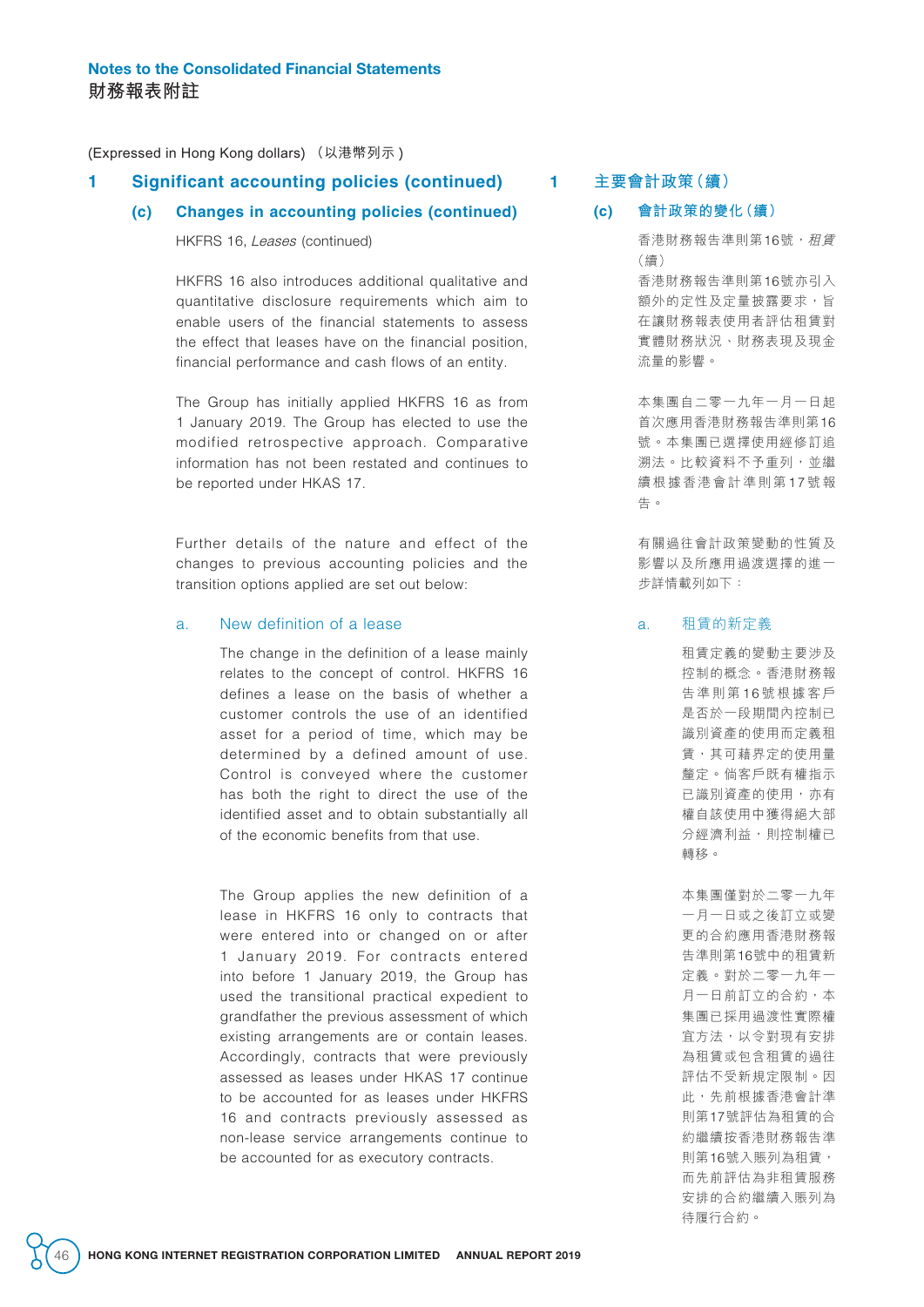## **1 Significant accounting policies (continued)**

### **(c) Changes in accounting policies (continued)**

b. Lessee accounting and transitional impact

> HKFRS 16 eliminates the requirement for a lessee to classify leases as either operating leases or finance leases, as was previously required by HKAS 17. Instead, the Group is required to capitalise all leases when it is the lessee, including leases previously classified as operating leases under HKAS 17, other than those short-term leases and leases of low-value assets which are exempt. As far as the Group is concerned, these newly capitalised leases are primarily in relation to property, plant and equipment as disclosed in note 7. For an explanation of how the Group applies lessee accounting, see note 1(f)(i).

> At the date of transition to HKFRS 16 (i.e., 1 January 2019), the Group determined the length of the remaining lease terms and measured the lease liabilities for the leases previously classified as operating leases at the present value of the remaining lease payments, discounted using the relevant incremental borrowing rates at 1 January 2019. The weighted average of the incremental borrowing rates used for determination of the present value of the remaining lease payments was 5.375%.

To ease the transition to HKFRS 16, the Group applied the following recognition exemption and practical expedients at the date of initial application of HKFRS 16:

(i) the Group elected not to apply the requirements of HKFRS 16 in respect of the recognition of lease liabilities and right-of-use assets to leases for which the remaining lease term ends within 12 months from the date of initial application of HKFRS 16, i.e., where the lease term ends on or before 31 December 2019; and

- **1 主要會計政策(續)**
	- **(c) 會計政策的變化(續)**
		- b. 承租人會計處理及過渡 影響

香港財務報告準則第16號取消承 租人將租賃分類為經營租賃或融 資租賃的規定(如香港會計準則 第17號先前所規定)。相反,本 集團作為承租人時,須資本化所 有租賃(包括先前根據香港會計 準則第17號分類為經營租賃的租 賃),惟短期租賃及低價值資產租 賃則獲豁免。就本集團而言,該 等新資本化租賃主要與附註7所 披露的物業、廠房及設備有關。 有關本集團如何應用承租人會計 處理的解釋,請參見附註1(f)(i)。

於過渡至香港財務報告準則第 16號當日(即二零一九年一月一 日),本集團釐定剩餘租期長短, 並就先前分類為經營租賃的租賃 按剩餘租賃付款額使用於二零 一九年一月一日的相關增量借款 利率折現的現值計量租賃負債。 用於釐定剩餘租賃付款額現值 的增量借款利率的加權平均數為 5.375%。

為方便過渡至香港財務報告準則 第16號,本集團於首次應用香港 財務報告準則第16號當日應用下 列確認豁免及實際權宜方法:

(i) 對於剩餘租期於首次應用 香港財務報告準則第 1 6 號當日起計12個月內屆 滿(即租期於二零一九年 十二月三十一日或之前屆 滿)的租賃,本集團選擇 不就確認租賃負債及使用 權資產應用香港財務報告 準則第16號的規定;及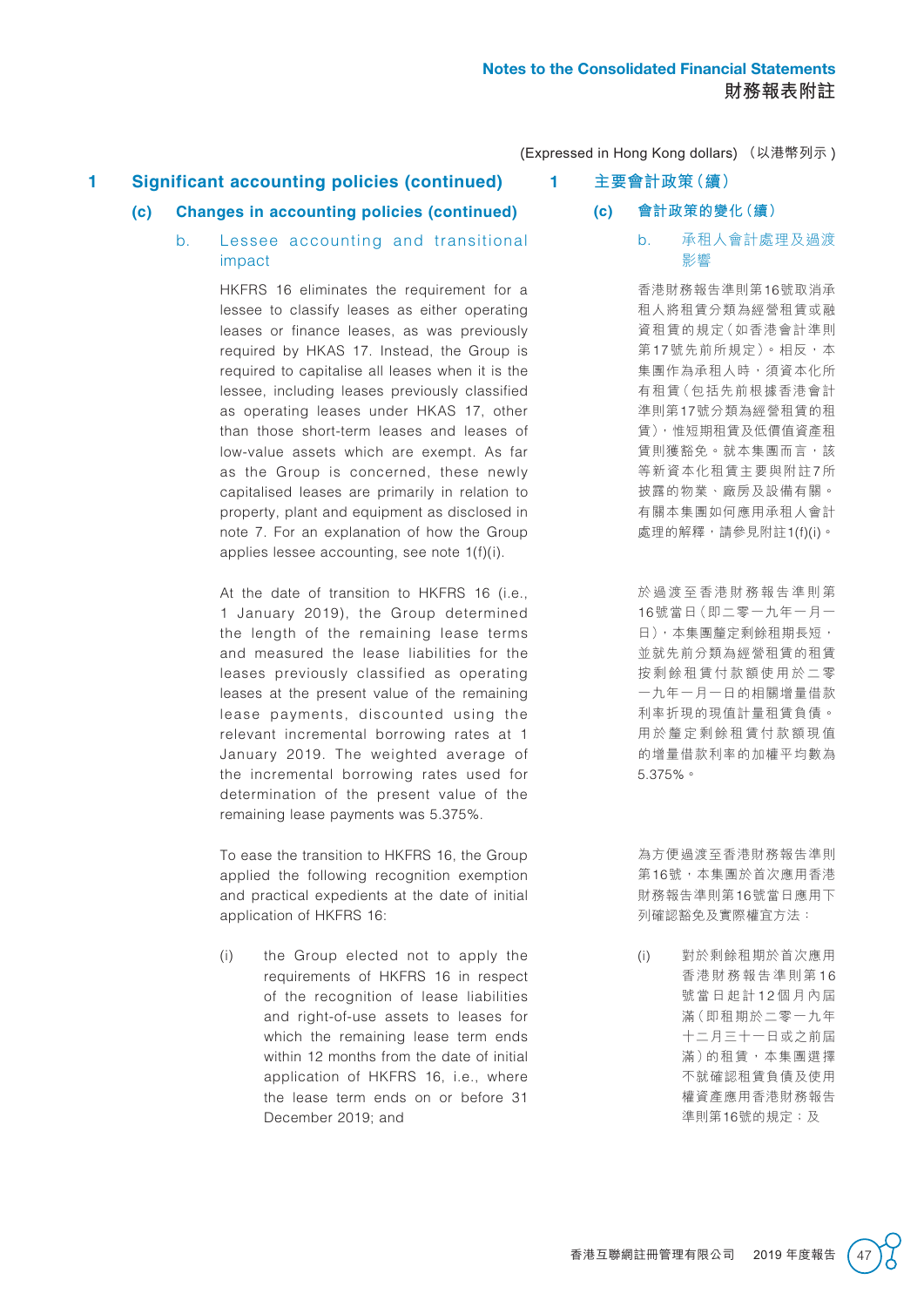### **1 Significant accounting policies (continued)**

### **(c) Changes in accounting policies (continued)**

- b. Lessee accounting and transitional impact (continued)
	- (ii) when measuring the lease liabilities at the date of initial application of HKFRS 16, the Group applied a single discount rate to a portfolio of leases with reasonably similar characteristics (such as leases with a similar remaining lease term for a similar class of underlying asset in a similar economic environment).

The following table reconciles the operating lease commitments as disclosed in note 17 as at 31 December 2018 to the opening balance for lease liabilities recognised as at 1 January 2019:

## **1 主要會計政策(續)**

- **(c) 會計政策的變化(續)**
	- b. 承租人會計處理及過渡 影響(續)
		- (ii) 當計量於香港財務 報告準則第16號 首次採用日的租賃 負債時,本集團對 具有合理相似特徵 的租賃組合(例如 於類似經濟環境中 屬類似相關資產類 別且剩餘租期相若 的租賃)應用單一 折現率。

下表載列附註17所披露之 於二零一八年十二月三十 一日之經營租賃承擔與於 二零一九年一月一日確認 之租賃負債的期初結餘對 賬:

|                                                                                                                                                                                                                                                                                                                | 1 January 2019<br>二零一九年<br>一月一日 |
|----------------------------------------------------------------------------------------------------------------------------------------------------------------------------------------------------------------------------------------------------------------------------------------------------------------|---------------------------------|
| 於二零一八年十二月三十一日之<br>Operating lease commitments at<br>經營租賃承擔<br>31 December 2018<br>減:獲豁免資本化之<br>Less: commitments relating to leases<br>租賃相關承擔:<br>exempt from capitalisation:<br>一短期租賃及剩餘租期<br>- short-term leases and other<br>於二零一九年<br>leases with remaining lease<br>十二月三十一日或之<br>term ending on or before | 6,146,604<br>S                  |
| 前屆滿之其他租賃<br>31 December 2019<br>- 低價值資產租賃<br>- leases of low-value assets                                                                                                                                                                                                                                      | (1,745,355)<br>(38, 040)        |
| 減:未來利息開支總額<br>Less: total future interest expenses                                                                                                                                                                                                                                                             | 4,363,209<br>(383, 415)         |
| 採用二零一九年一月一日之<br>Present value of remaining lease<br>增量借款利率貼現之<br>payments discounted using<br>餘下租賃付款現值<br>the incremental borrowing rate<br>at 1 January 2019                                                                                                                                                  | 3,979,794                       |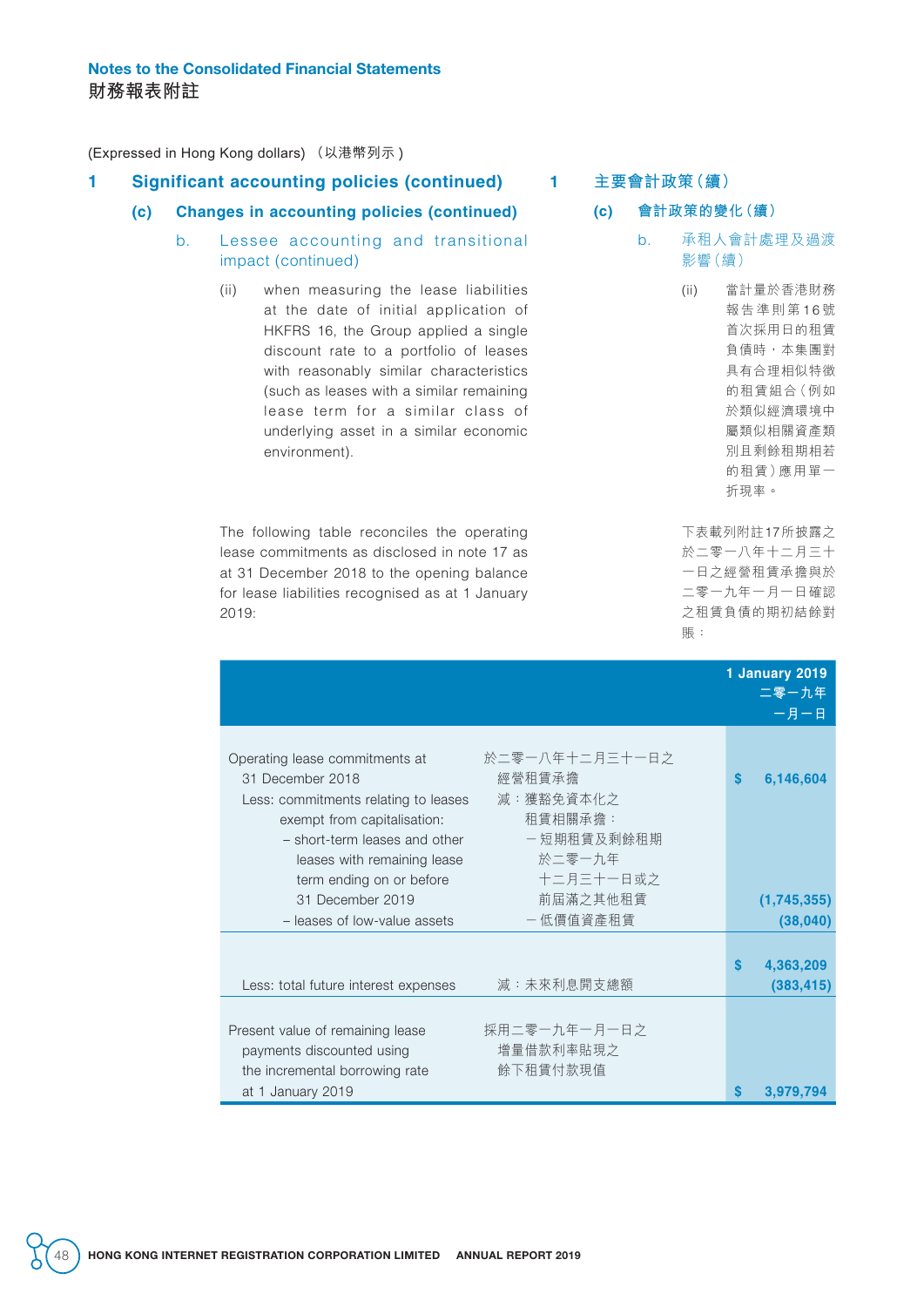## **1 Significant accounting policies (continued)**

**(c) Changes in accounting policies (continued)**

## **(c) 會計政策的變化(續)**

**1 主要會計政策(續)**

### b. Lessee accounting and transitional impact (continued)

The right-of-use assets in relation to leases previously classified as operating leases have been recognised at an amount equal to the amount recognised for the remaining lease liabilities, adjusted by the amount of any prepaid or accrued lease payments relating to that lease recognised in the consolidated statement of financial position at 31 December 2018.

The following table summarises the impacts of the adoption of HKFRS 16 on the Group's consolidated statement of financial position:

b. 承租人會計處理及過渡 影響(續)

> 先前分類為經營租賃之租 賃相關使用權資產已確認 為剩餘的租賃負債,並按 與於二零一八年十二月三 十一日的綜合財務狀況表 確認的租賃有關之任何預 付或應計租賃付款金額進 行調整。

> 下表概述採納香港財務報 告準則第16號對本集團綜 合財務狀況表的影響:

|                                                                                                               |                                         | Carrying        | Capitalisation     | Carrying           |
|---------------------------------------------------------------------------------------------------------------|-----------------------------------------|-----------------|--------------------|--------------------|
|                                                                                                               |                                         | amount at       | of operating       | amount at          |
|                                                                                                               |                                         | 31 December     | lease              | 1 January          |
|                                                                                                               |                                         | 2018            | contracts          | 2019               |
|                                                                                                               |                                         | 於二零一八年          |                    | 於二零一九年             |
|                                                                                                               |                                         | 十二月三十一日         | 資本化經營              | 一月一日的              |
|                                                                                                               |                                         | 的賬面值            | 租賃合約               | 賬面值                |
| Line items in the consolidated<br>statement of financial<br>position impacted by the<br>adoption of HKFRS 16: | 受採納香港財務報告<br>準則第16號影響的<br>綜合財務狀況表<br>項目 |                 |                    |                    |
| Property, plant and equipment                                                                                 | 物業、廠房及設備                                | \$<br>4,553,475 | $\$\$<br>3,979,794 | $\$\$<br>8,533,269 |
| <b>Total non-current assets</b>                                                                               | 非流動資產總值                                 | 5,061,202       | 3,979,794          | 9,040,996          |
| Lease liabilities (current)                                                                                   | 租賃負債(流動)                                |                 | 1,280,245          | 1,280,245          |
| <b>Current liabilities</b>                                                                                    | 流動負債                                    | 28,922,249      | 1,280,245          | 30,202,494         |
| <b>Net current assets</b>                                                                                     | 流動資產淨值                                  | 162,058,850     | (1, 280, 245)      | 160,778,605        |
| <b>Total assets less current</b>                                                                              | 資產總值減流動負債                               |                 |                    |                    |
| <b>liabilities</b>                                                                                            |                                         | 167,120,052     | 2,699,549          | 169,819,601        |
| Lease liabilities (non-current)                                                                               | 租賃負債 (非流動)                              |                 | 2,699,549          | 2,699,549          |
| <b>Total non-current liabilities</b>                                                                          | 非流動負債總額                                 | 19,467,824      | 2,699,549          | 22, 167, 373       |
| <b>Net assets</b>                                                                                             | 資產淨值                                    | \$147,652,228   | \$                 | \$147,652,228      |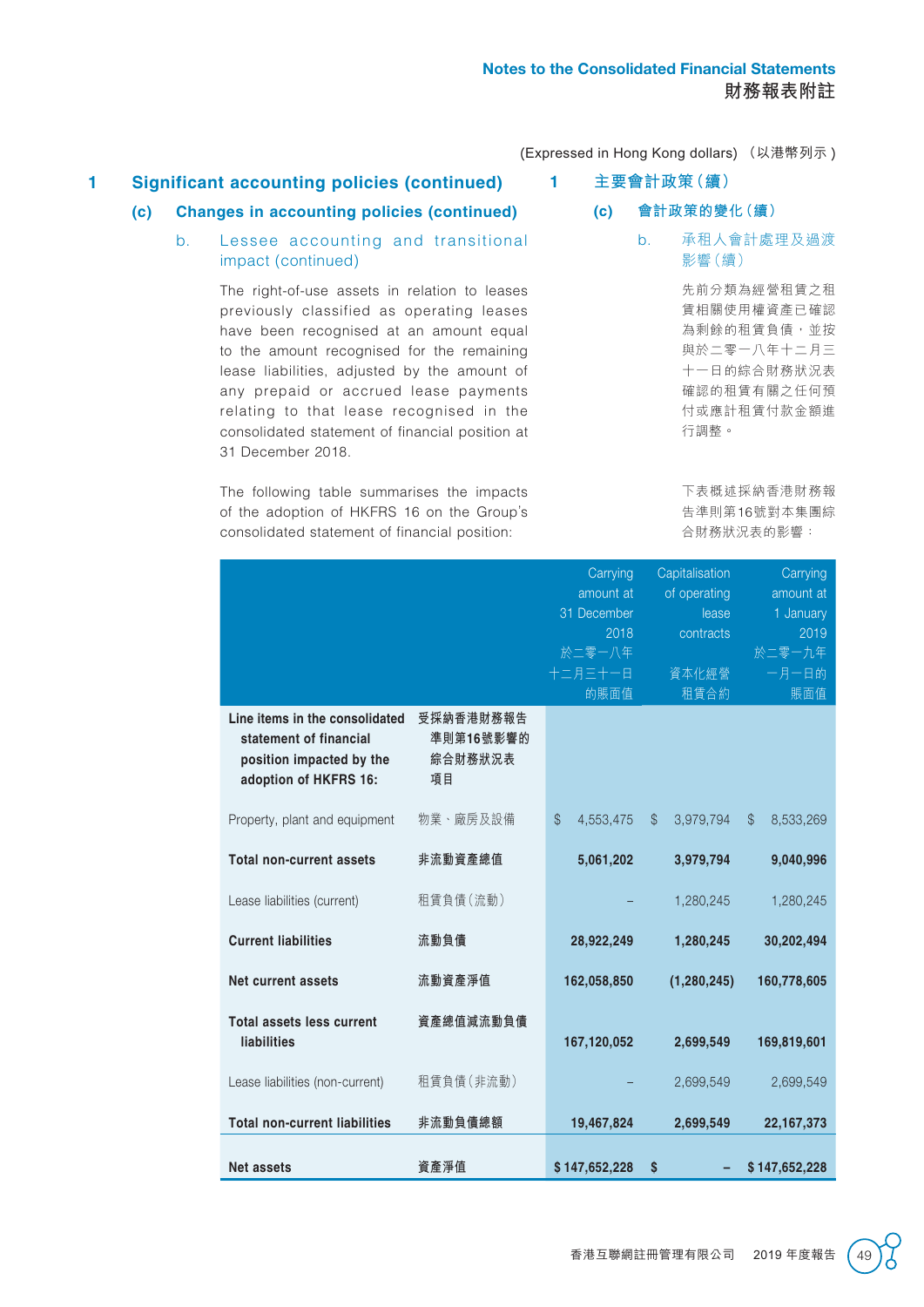### **1 Significant accounting policies (continued)**

### **(c) Changes in accounting policies (continued)**

### c. Impact on the financial result and cash flows of the Group

After the initial recognition of right-of-use assets and lease liabilities as at 1 January 2019, the Group as a lessee is required to recognise interest expense accrued on the outstanding balance of the lease liability, and the depreciation of the right-of-use asset, instead of the previous policy of recognising rental expenses incurred under operating leases on a straight-line basis over the lease term. This results in a positive impact on the reported profit from operations in the Group's statement of profit or loss and other comprehensive income, as compared to the results if HKAS 17 had been applied during the year.

In the cash flow statement, the Group as a lessee is required to split rentals paid under capitalised leases into their capital element and interest element. These elements are classified as financing cash outflows, similar to how leases previously classified as finance leases under HKAS 17 were treated, rather than as operating cash outflows, as was the case for operating leases under HKAS 17. Although total cash flows are unaffected, the adoption of HKFRS 16 therefore results in a significant change in presentation of cash flows within the cash flow statement.

### **1 主要會計政策(續)**

#### **(c) 會計政策的變化(續)**

c. 對本集團財務業績及現 金流量的影響

> 於二零一九年一月一日初 步確認使用權資產及租賃 負債後,本集團作為承租 人須確認租賃負債之未償 還結餘累積之利息開支, 以及使用權資產折舊,而 非過往以直線法於租期內 確認根據經營租賃產生之 租賃開支之政策。與倘於 年內應用香港會計準則第 17號所得業績相比,其對 本集團的損益及其他全面 收益表中錄得之經營溢利 產生了積極影響。

> 於現金流量表中,本集團 作為承租人須將資本化租 賃所支付的租金分為本金 部分及利息部分。該等部 分分類為融資現金流出, 類似於先前香港會計準則 第17號項下租賃分類為融 資租賃的做法,而非香港 會計準則第17號項下經營 租賃分類為經營現金流出 的做法。儘管現金流量總 額不受影響,惟採納香港 財務報告準則第16號會導 致於現金流量表內呈列現 金流量出現重大變動。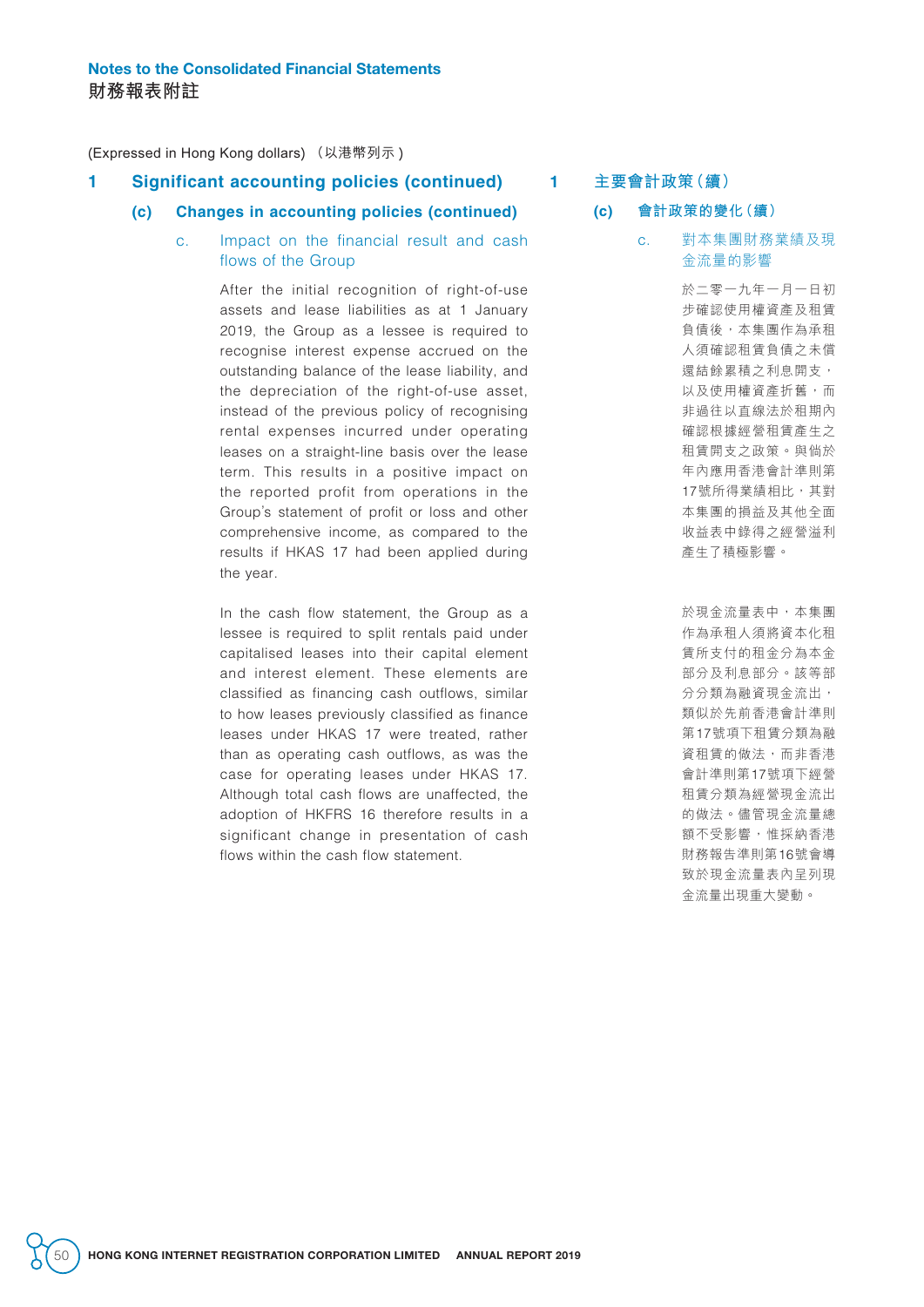## **1 Significant accounting policies (continued)**

### **(d) Subsidiaries**

Subsidiaries are entities controlled by the Group. The Group controls an entity when it is exposed or has right, to variable returns from its involvement with the entity and has the ability to affect those returns through its power over the entity. When assessing whether the Group has power, only substantive rights (held by the Group and other parties) are considered.

An investment in a subsidiary is consolidated into the consolidated financial statements from the date that control commences until the date that control ceases. Intra-group balances, transactions and cash flows and any unrealised profits arising from intra-group transactions are eliminated in full in preparing the consolidated financial statements. Unrealised losses resulting from intra-group transactions are eliminated in the same way as unrealised gain but only to the extent that there is no evidence of impairment.

Changes in the Group's interests in a subsidiary that do not result in a loss of control are accounted for as equity transactions, whereby adjustments are made to the amounts of controlling and non-controlling interests within consolidated equity to reflect the change in relative interests, but no adjustments are made to goodwill and no gain or loss is recognised.

When the Group loses control of a subsidiary, it is accounted for as a disposal of the entire interest in that subsidiary, with a resulting gain or loss being recognised in profit or loss. Any interest retained in that former subsidiary at the date when control is lost is recognised at fair value and this amount is regarded as the fair value on initial recognition of a financial asset or, when appropriate, the cost on initial recognition of an investment in an associate or joint venture.

In the Company's statement of financial position, an investment in a subsidiary is stated at cost less impairment losses.

## **1 主要會計政策(續)**

#### **(d) 附屬公司**

附屬公司是指本集團控制的實 體。當本集團因參與實體業務而 承擔可變動回報的風險或因此享 有可變動回報,且有能力透過向 實體施加權力而影響該等回報 時,則本集團控制該實體。在評 估本集團是否擁有上述權力時, 僅考慮(本集團和其他方所持有 的)實質權利。

於附屬公司的投資由控制開始當 日至控制終止當日在綜合財務報 表中合併計算。集團內部往來的 結餘以及交易、現金流量,以及 集團內部交易所產生的任何未實 現溢利,會在編製綜合財務報表 時全數抵銷。集團內部交易所引 致未變現虧損的抵銷方法與未變 現收益相同,但抵銷額只限於沒 有證據顯示已出現減值的部分。

本集團於附屬公司的權益變動, 如不會導致喪失控制權,便會按 權益交易列賬,並在綜合權益項 目中調整控股及非控股權益的數 額,以反映相對權益的變動,但 不會調整商譽,亦不會確認損益。

當本集團喪失於附屬公司的控制 權時,按出售有關附屬公司的全 部權益列賬,由此產生的收益或 虧損在損益中確認。在喪失控制 權日期所保留有關附屬公司的任 何權益,按公允價值確認,而此 筆金額在初始確認金融資產時當 作公允價值,或(如適用)在初始 確認於聯營公司或合營公司的投 資時當作成本。

本公司的財務狀況表所示的於附 屬公司的投資是按成本減去減值 虧損後入賬。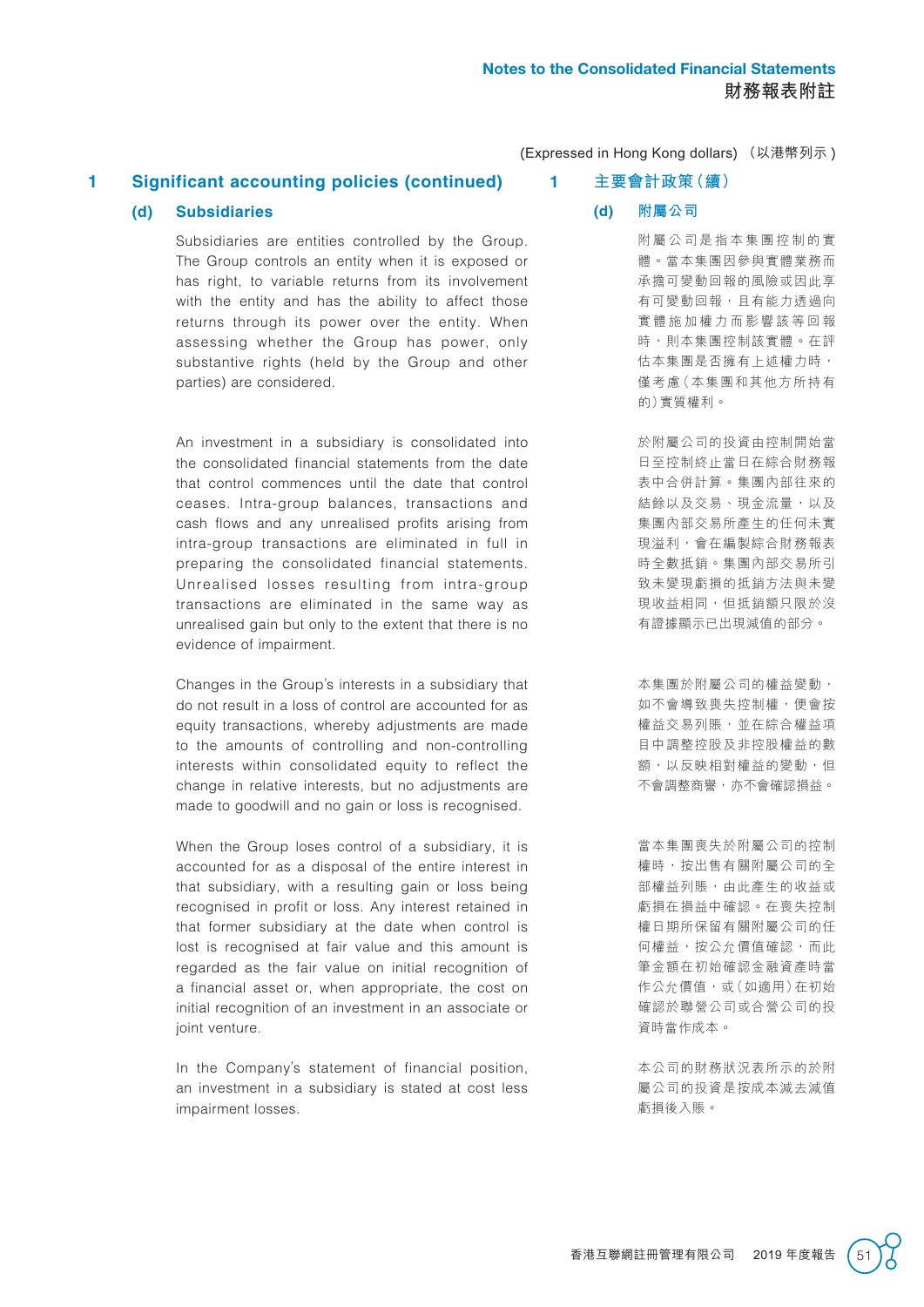### **1 Significant accounting policies (continued)**

#### **(e) Property, plant and equipment**

Property, plant and equipment, including right-of-use assets arising from leases of underlying property, plant and equipment (see note 1(f)), is stated at cost less accumulated depreciation and impairment losses.

Depreciation is calculated to write off the cost of items of property, plant and equipment, less their estimated residual value, if any, using the straight-line method over their estimated useful lives as follows:

- Office machinery and equipment 3 years
- Furniture and fixtures  $3 6$  years
- Network and computer hardware/software and equipment 3 years
- Right-of-use assets are depreciated over the unexpired term of lease

Both the useful life of an asset and its residual value, if any, are reviewed annually.

The carrying amounts of property, plant and equipment are reviewed for indications of impairment at the end of each reporting period. An impairment loss is recognised in profit or loss if the carrying amount of an asset, or the cash-generating unit to which it belongs, exceeds its recoverable amount. The recoverable amount of an asset, or of the cash generating unit to which it belongs, is the greater of its fair value less costs of disposal and value in use. In assessing value in use, the estimated future cash flows are discounted to their present value using a pre-tax discount rate that reflects current market assessments of the time value of money and the risks specific to the asset. An impairment loss is reversed if there has been a favourable change in the estimates used to determine the recoverable amount.

#### **1 主要會計政策(續)**

#### **(e) 物業、廠房及設備**

物業、廠房及設備(包括租賃相 關物業、廠房及設備而產生的使 用權資產(參見附註1(f)))是以成 本減去累計折舊及減值虧損後入 賬。

物業、廠房及設備項目的折舊是 以直線法在以下預計可使用年限 內沖銷其成本(已扣除估計殘值 (如有))計算:

- 辦公室機器及設備 3年
- 傢具及裝置 3-6年
- 網絡及電腦硬件 / 軟件及設備 3年

使用權資產於未屆滿 租期內折舊

本集團會每年審閱資產的可使用 年限及其殘值(如有)。

在每個結算日,物業、廠房及設 備均會被審閱是否出現減值跡 像。如果資產或其所屬的現金產 生單位的賬面價值超過其可收回 數額,則將減值損失確認為損 益。資產或其所屬的現金產生單 位的可收回數額是按其公允價值 減出售成本與使用價值兩者中的 較高額。在評估使用價值時,預 計未來現金流量會按照能反映當 時市場對貨幣時間值和資產特定 風險的評估的税前折現率,折現 至其現值。如果用以釐定可收回 數額的估計出現有利的變化,有 關的減值虧損便會撥回。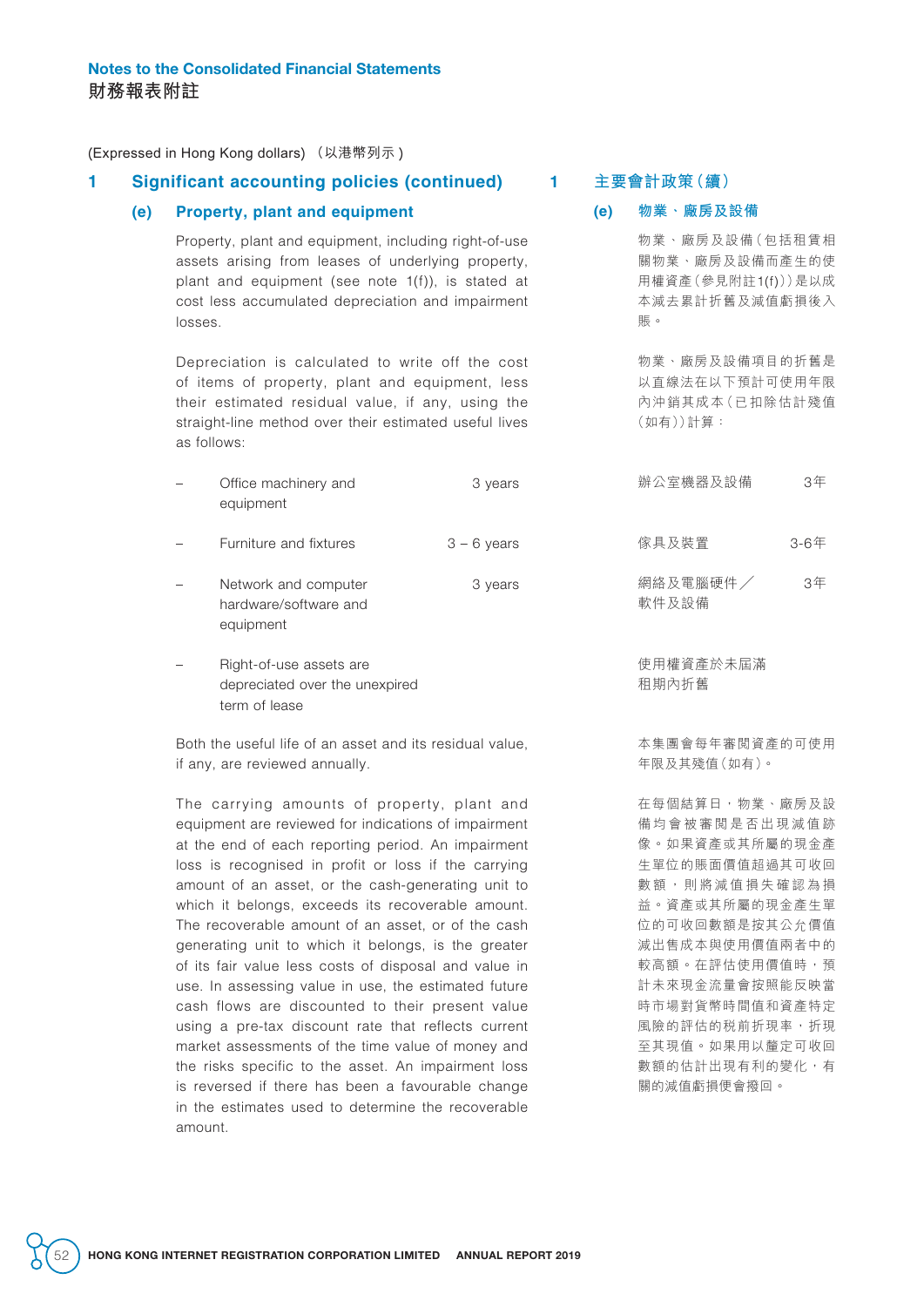## **1 Significant accounting policies (continued)**

### **(e) Property, plant and equipment (continued)**

Gains or losses arising from the retirement or disposal of an item of property, plant and equipment are determined as the difference between the net disposal proceeds and the carrying amount of the item and are recognised in profit or loss on the date of retirement or disposal.

#### **(f) Leased assets**

At inception of a contract, the Group assesses whether the contract is, or contains, a lease. A contract is, or contains, a lease if the contract conveys the right to control the use of an identified asset for a period of time in exchange for consideration. Control is conveyed where the customer has both the right to direct the use of the identified asset and to obtain substantially all of the economic benefits from that use.

#### (i) As a lessee

(A) Policy applicable from 1 January 2019

Where the contract contains lease  $component(s)$  and non-lease  $component(s)$ , the Group has elected not to separate non-lease components and accounts for each lease component and any associated non-lease components as a single lease component for all leases.

(Expressed in Hong Kong dollars) (以港幣列示 )

- **1 主要會計政策(續)**
	- **(e) 物業、廠房及設備(續)**

報廢或出售物業、廠房及設備項 目所產生的損益是以出售所得款 項淨額與資產賬面價值之差額釐 定,並於報廢或出售日在損益內 確認。

### **(f) 租賃資產**

本集團會於合約初始生效時評估 該合約是否屬租賃或包含租賃。 倘合約為換取代價而給予在一段 時間內控制可識別資產使用的權 利,則該合約屬租賃或包含租 賃。倘客戶有權主導可識別的資 產的使用及從該使用中獲取幾乎 所有的經濟收益,則表示控制權 已轉讓。

#### (i) 作為承租人

(A) 自二零一九年一月 一日起適用的政策

> 當合約包含租賃部 分及非租賃部分, 本集團選擇不區分 非租賃部分及將各 租賃部分及任何關 聯非租賃部分入賬 列為所有租賃的單 一租賃部分。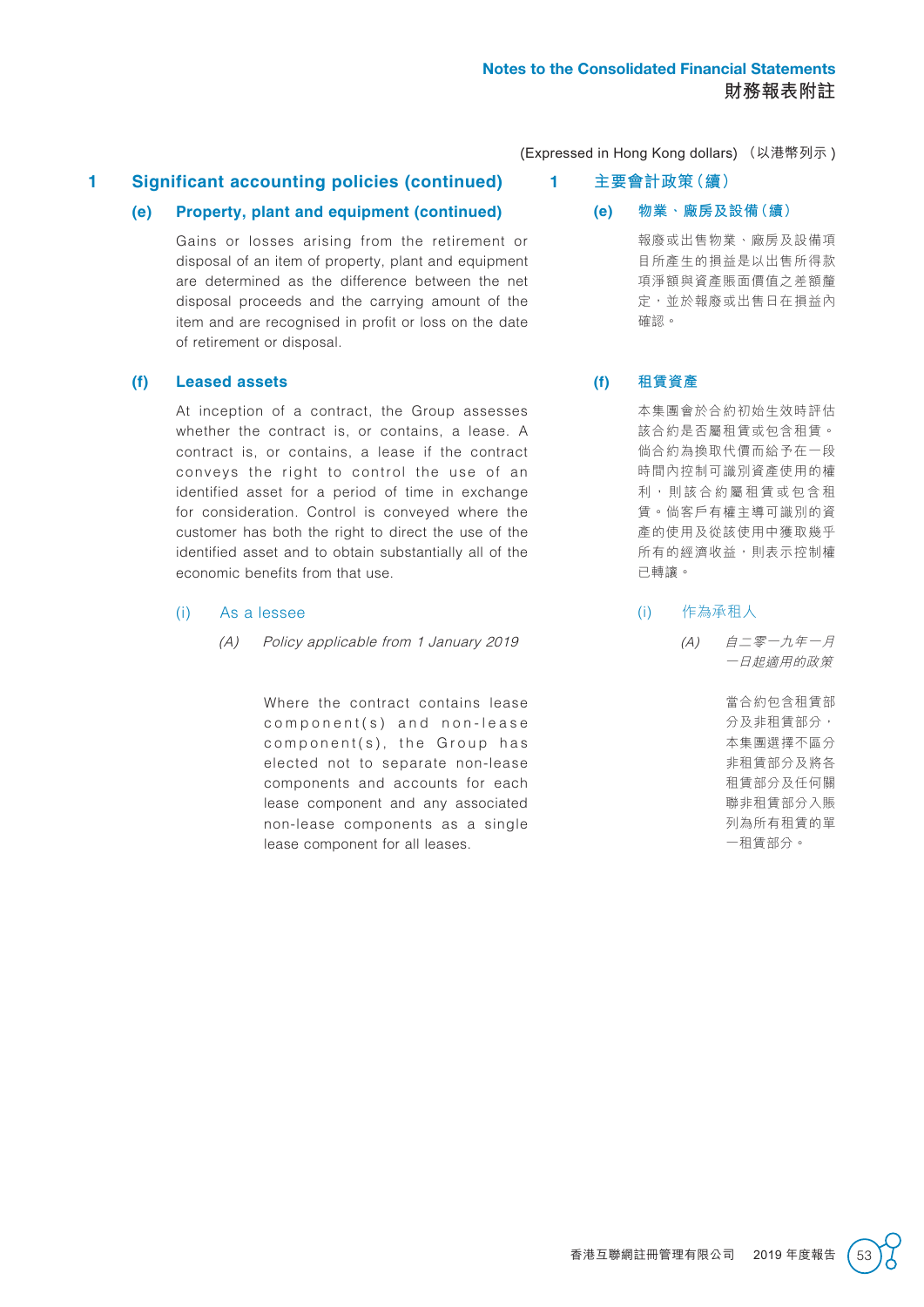### **1 Significant accounting policies (continued)**

#### **(f) Leased assets (continued)**

- (i) As a lessee (continued)
	- (A) Policy applicable from 1 January 2019 (continued)

At the lease commencement date, the Group recognises a right-of-use asset and a lease liability, except for short-term leases that have a lease term of 12 months or less and leases of low-value assets. When the Group enters into a lease in respect of a low-value asset, the Group decides whether to capitalise the lease on a lease-by-lease basis. The lease payments associated with those leases which are not capitalised are recognised as an expense on a systematic basis over the lease term.

Where the lease is capitalised, the lease liability is initially recognised at the present value of the lease payments payable over the lease term, discounted using the interest rate implicit in the lease or, if that rate cannot be readily determined, using a relevant incremental borrowing rate. After initial recognition, the lease liability is measured at amortised cost and interest expense is calculated using the effective interest method. Variable lease payments that do not depend on an index or rate are not included in the measurement of the lease liability and hence are charged to profit or loss in the accounting period in which they are incurred.

### **1 主要會計政策(續)**

#### **(f) 租賃資產(續)**

(i) 作為承租人(續)

(A) 自二零一九年一月 一日起適用的政策 (續) 於租賃開始日期, 本集團確認使用權 資產和租賃負債, 惟租期為12個月 或更短的短期租賃 和低價值資產的租 賃除外。倘本集團 就低價值資產訂立 租賃,則本集團逐 項租賃決定是否將 租賃資本化。與未 資本化的租賃相關 的租賃付款在租賃 期內有系統地確認 為開支。

> 當租賃已資本化, 租賃負債初步按租 期應付租賃付款額 的現值確認,並按 租賃中所隱含的利 率貼現,或倘該利 率不能輕易釐定, 則以相關遞增借款 利率貼現。於初步 確認後,租賃負債 按攤銷成本計量, 而利息開支則採用 實際利率法計量。 租賃負債的計量並 不包括不依賴指數 或利率的可變租賃 付款,因此可變租 賃付款於其產生的 會計期間在損益中 扣除。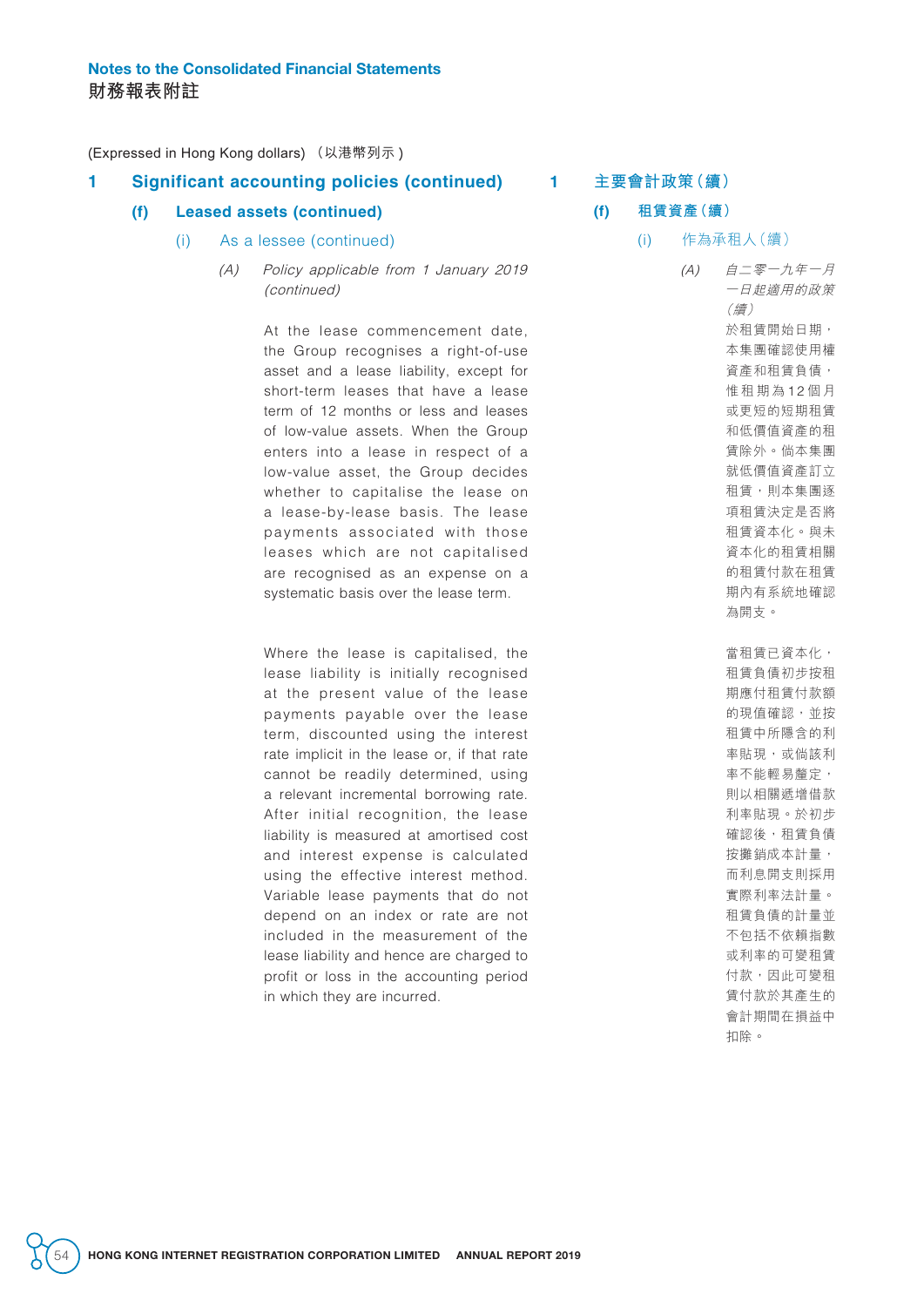**1 主要會計政策(續)**

(Expressed in Hong Kong dollars) (以港幣列示 )

## **1 Significant accounting policies (continued)**

### **(f) Leased assets (continued)**

- (i) As a lessee (continued)
	- (A) Policy applicable from 1 January 2019 (continued)

The right-of-use asset recognised when a lease is capitalised is initially measured at cost, which comprises the initial amount of the lease liability plus any lease payments made at or before the commencement date, and any initial direct costs incurred. Where applicable, the cost of the right-of-use assets also includes an estimate of costs to dismantle and remove the underlying asset or to restore the underlying asset or the site on which it is located, discounted to their present value, less any lease incentives received. The right-of-use asset is subsequently stated at cost less accumulated depreciation and impairment losses (see notes 1(e)).

The lease liability is remeasured when there is a change in future lease payments arising from a change in an index or rate, or there is a change in the Group's estimate of the amount expected to be payable under a residual value guarantee, or there is a change arising from the reassessment of whether the Group will be reasonably certain to exercise a purchase, extension or termination option. When the lease liability is remeasured in this way, a corresponding adjustment is made to the carrying amount of the right-of-use asset, or is recorded in profit or loss if the carrying amount of the right-of-use asset has been reduced to zero.

**(f) 租賃資產(續)**

(i) 作為承租人(續)

(A) 自二零一九年一月 一日起適用的政策 (續) 於資本化租賃時確 認的使用權資產 初步按成本計量, 其中包括租賃負債 的初始金額,加上 於開始日期或之前 作出的任何租賃付 款以及任何所產生 的初始直接成本。 倘適用,使用權資 產的成本亦包括拆 卸及移除相關資產 或還原相關資產或 該資產所在地而產 生的估計成本,按 其現值貼現並扣減 任何所收的租賃優 惠。使用權資產其 後按成本減去累 計折舊及減值虧 損呈列(參見附註 1(e))。 倘指數或利率變化 引致未來租賃付款 出現變動,或本集 團預期根據剩餘價 值擔保應付的估計 金額產化變化,或 就本集團是否合理 確定將行使購買、 續租或終止選擇權 的有關重新評估產 生變化,則租賃負 債將重新計量。倘

> 以這種方式重新計 量租賃負債,則應 當對使用權資產的 賬面值進行相應調 整,而倘使用權資 產的賬面值已調減 至零,則應於損益

列賬。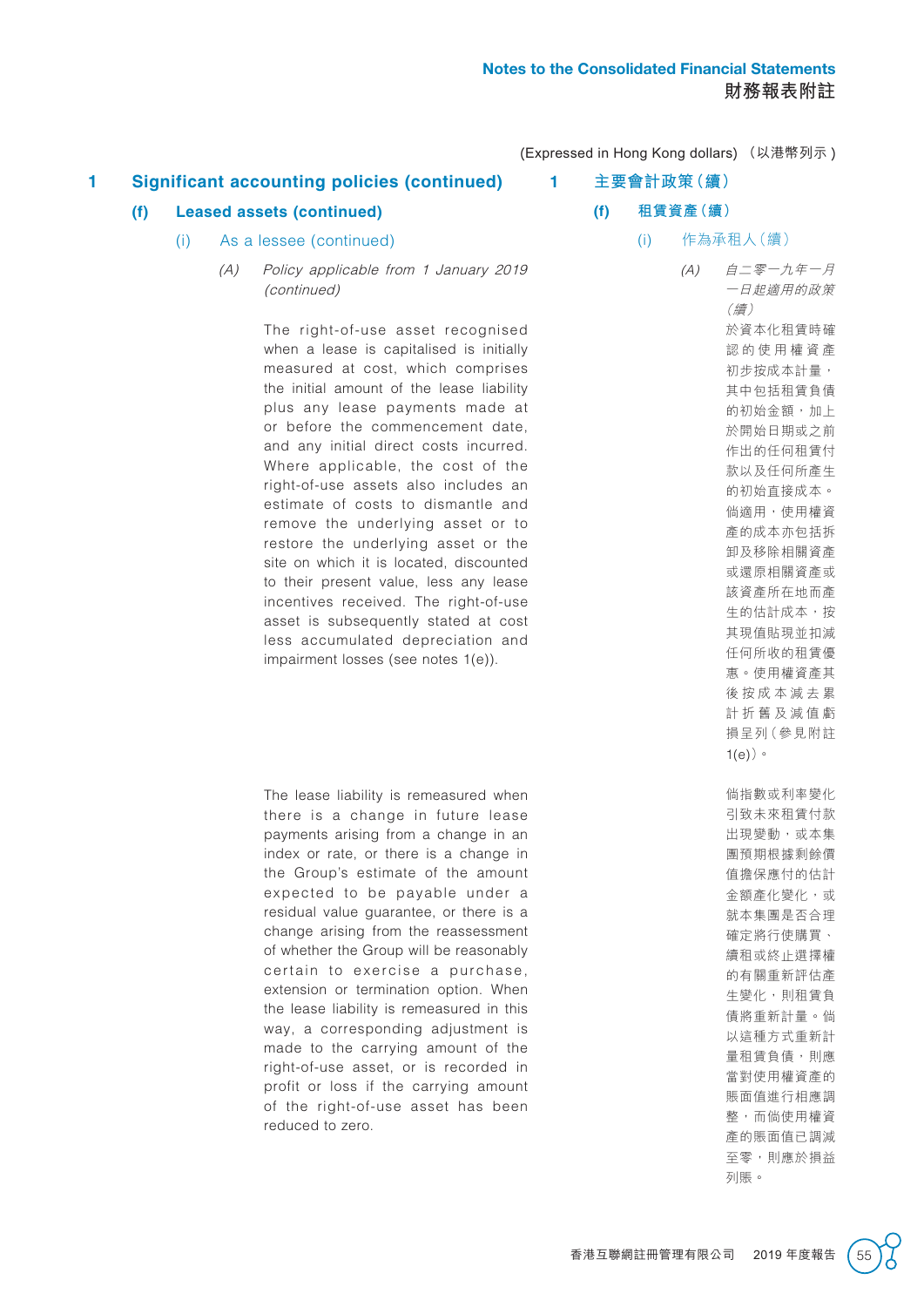### **1 Significant accounting policies (continued)**

#### **(f) Leased assets (continued)**

- (i) As a lessee (continued)
	- (A) Policy applicable from 1 January 2019 (continued)

In the statement of financial position, the Group presents right-of-use assets within the same line item as similar underlying assets and presents lease liabilities separately.

(B) Policy applicable prior to 1 January 2019

> In the comparative period, as a lessee the Group classified leases as finance leases if the leases transferred substantially all the risks and rewards of ownership to the Group. Leases which did not transfer substantially all the risks and rewards of ownership to the Group were classified as operating leases.

> Where the Group had the use of other assets held under operating leases, payments made under the leases were charged to profit or loss in equal instalments over the accounting periods covered by the lease term, except where an alternative basis was more representative of the pattern of benefits to be derived from the leased asset. Lease incentives received were recognised in profit or loss as an integral part of the aggregate net lease payments made. Contingent rentals were charged to profit or loss in the accounting period in which they were incurred.

#### **1 主要會計政策(續)**

#### **(f) 租賃資產(續)**

(i) 作為承租人(續)

(A) 自二零一九年一月 一日起適用的政策 (續) 於財務狀況表中, 本集團於類似相關 資產的相同項目下 呈列使用權資產, 並分別列示租賃負 債。

(B) 於二零一九年一月 一日前適用的政策

> 於比較期間,本集 團作為承租人倘於 租賃轉移所有權絕 大部分之風險及回 報至本集團之情況 下,則將有關租賃 分類為融資租賃。 倘租賃並無將所有 權之絕大部分風險 及回報轉移至本集 團,則分類為經營 租賃。

如果本集團透過經 營租賃使用其他資 產,則租賃付款會 在租賃期所涵蓋的 會計期間內以等額 計入當期損益;但 如果有其他基準能 更清楚地反映租賃 資產所產生的收益 模式則除外。所收 的租賃優惠均在損 益內確認為租賃淨 付款總額的組成部 分。或有租金在其 產生的會計期間內 計入當期損益。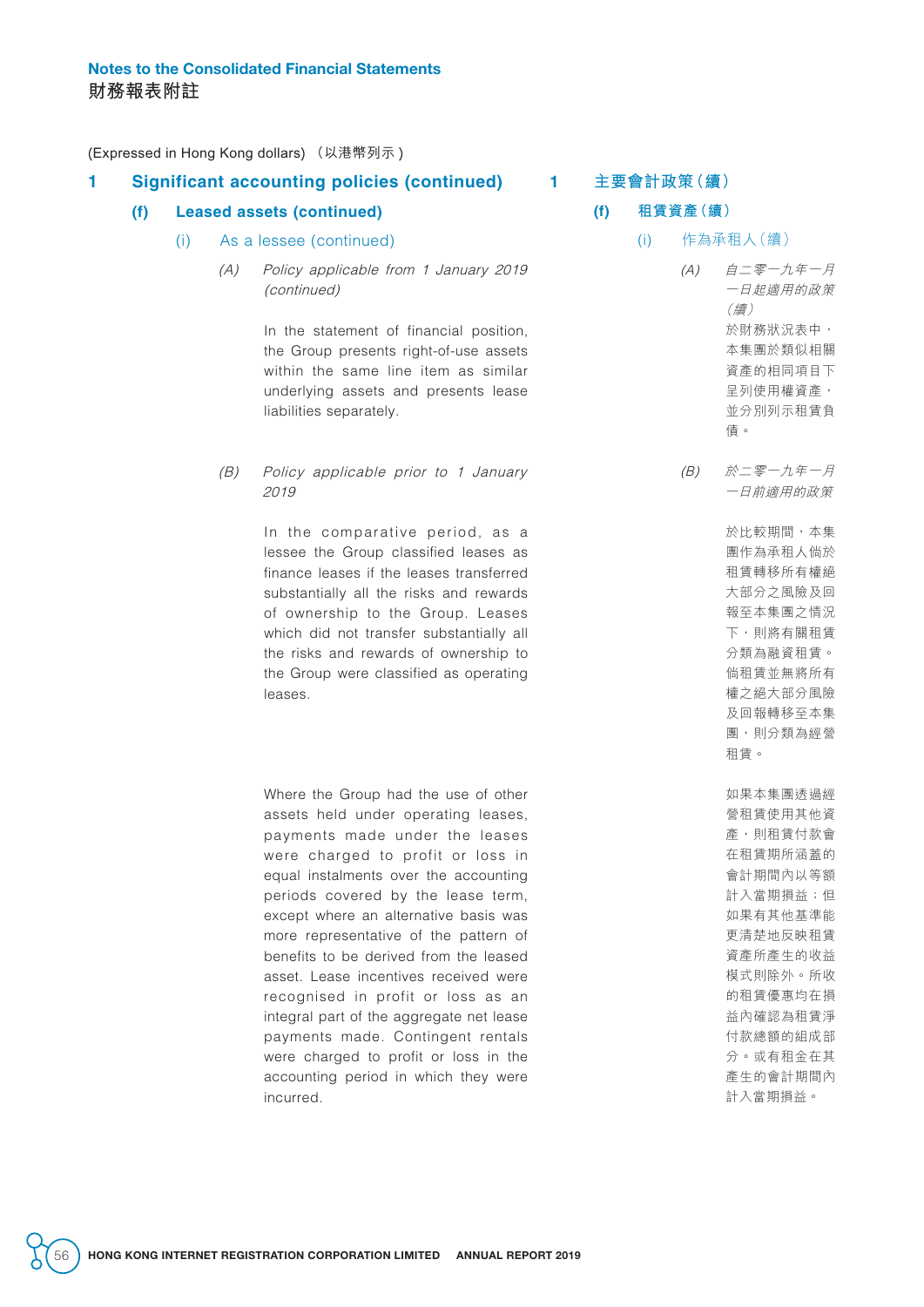## **1 Significant accounting policies (continued)**

#### **(g) Trade and other receivables**

A receivable is recognised when the Group has an unconditional right to receive consideration. A right to receive consideration is unconditional if only the passage of time is required before payment of that consideration is due. If revenue has been recognised before the Group has an unconditional right to receive consideration, the amount is presented as a contract asset.

Receivables are stated at amortised cost using the effective interest method less allowance for credit losses as determined below:

The loss allowance is measured at an amount equal to lifetime expected credit losses ("ECLs"), which are those losses that are expected to occur over the expected life of the trade receivables. The loss allowance is estimated using a provision matrix based on the Group's historical credit loss experience, adjusted for factors that are specific to the debtors and an assessment of both the current and forecast general economic conditions at the reporting date.

ECLs are remeasured at each reporting date with any changes recognised as an impairment gain or loss in profit or loss. The Group recognises an impairment gain or loss with a corresponding adjustment to the carrying amount of trade and other receivables through a loss allowance account.

The gross carrying amount of a trade debtor or other receivable is written off (either partially or in full) to the extent that there is no realistic prospect of recovery. This is generally the case when the Group determines that the debtor does not have assets or sources of income that could generate sufficient cash flows to repay the amounts subject to the write-off.

## **1 主要會計政策(續)**

#### **(g) 應收賬款及其他應收款**

應收款項於本集團擁有無條件接 納價款之權利時確認。如果在支 付該價款到期之前僅需要經過一 段時間,則視為獲得該價款的權 利是無條件的。如果在本集團有 無條件接收對價的權利之前確認 收入,則該金額作為合約資產列 報。

應收款項採用實際利率法減去信 貸損失準備,按攤銷成本列示, 具體如下:

虧損撥備的計算金額等於永久預 期信貸虧損(「預期信貸虧損」), 即預期在貿易應收款項預計使用 年限內發生的損失。虧損撥備乃 使用基於本集團歷史信貸虧損經 驗的撥備矩陣估計,並根據債務 人特定因素作出調整,並於報告 日期評估當前及預測一般經濟狀 況。

預期信貸虧損在每個報告日期重 新計量,任何變更均於損益中確 認為減值損益。本集團確認減值 損益,並通過虧損撥備賬戶對應 收賬及其他應收款項的賬面值作 出相應調整。

債務人或其他應收款的賬面總額 在沒有實際償付可能的情況下 (部分或全部)予以沖銷。本集團 在決定沖銷金額時通常以此方式 確定債務人沒有可產生足夠現金 流量以償還註銷金額的資產或收 入來源。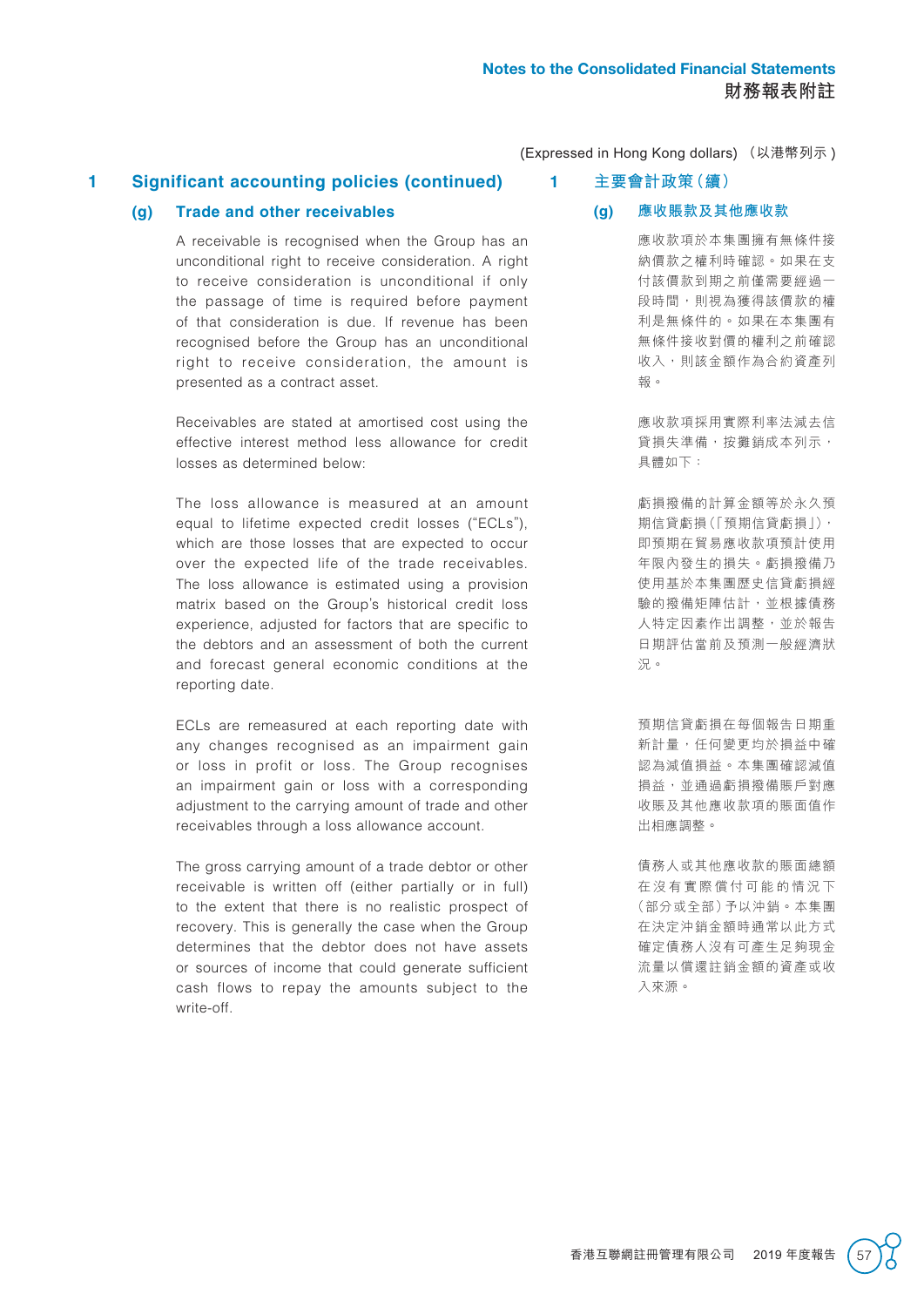### **1 Significant accounting policies (continued)**

#### **(h) Other payables and contract liabilities**

(i) Other payables

Other payables are initially recognised at fair value and subsequently stated at amortised cost unless the effect of discounting would be immaterial, in which case they are stated at cost.

### (ii) Contract liabilities

A contract liability is recognised when the customer pays non-refundable consideration before the Group recognises the related revenue (see note 1(m)). A contract liability would also be recognised if the Group has an unconditional right to receive non-refundable consideration before the Group recognises the related revenue. In such cases, a corresponding receivable would be recognised (see note 1(g)).

#### **(i) Cash and cash equivalents**

Cash and cash equivalents comprise cash at bank and on hand, demand deposits with banks and other financial institutions, and short-term, highly liquid investments that are readily convertible into known amounts of cash and which are subject to an insignificant risk of changes in value, having been within three months of maturity at acquisition.

#### **(j) Employee benefits**

Salaries, annual bonuses, paid annual leave, contributions to defined contribution retirement plans and the cost of non-monetary benefits are accrued in the year in which the associated services are rendered by employees. Where payment or settlement is deferred and the effect would be material, these amounts are stated at their present values.

### **1 主要會計政策(續)**

#### **(h) 其他應付款和合約負債**

(i) 其他應付款

其他應付款首先按公允價 值確認,其後按攤銷成本 入賬,惟倘貼現影響並不 重大,則按成本入賬。

#### (ii) 合約負債

當客戶在本集團確認相關 收入前支付不可退還的價 款時,合約負債即確認 (見附註1(m))。倘本集團 於確認相關收入前擁有無 條件接收不可退還價款之 權利,則合約負債亦算確 認。在這種情況下,應確 認相應的應收款(見附註  $1(g)$ ) 。

#### **(i) 現金及現金等價物**

現金及現金等價物包括銀行存款 及手頭現金、存放於銀行及其他 財務機構的活期存款,以及短期 和高流動性的投資。這些投資可 以隨時換算為已知的現金額且價 值變動方面的風險不大,並在購 入後三個月內到期。

#### **(j) 僱員福利**

薪金、年度獎金、有薪年假、界 定供款退休計劃的供款和非貨幣 福利成本在本集團僱員提供相關 服務的年度內累計。如果延遲付 款或結算會造成重大的影響,則 這些數額會以現值列賬。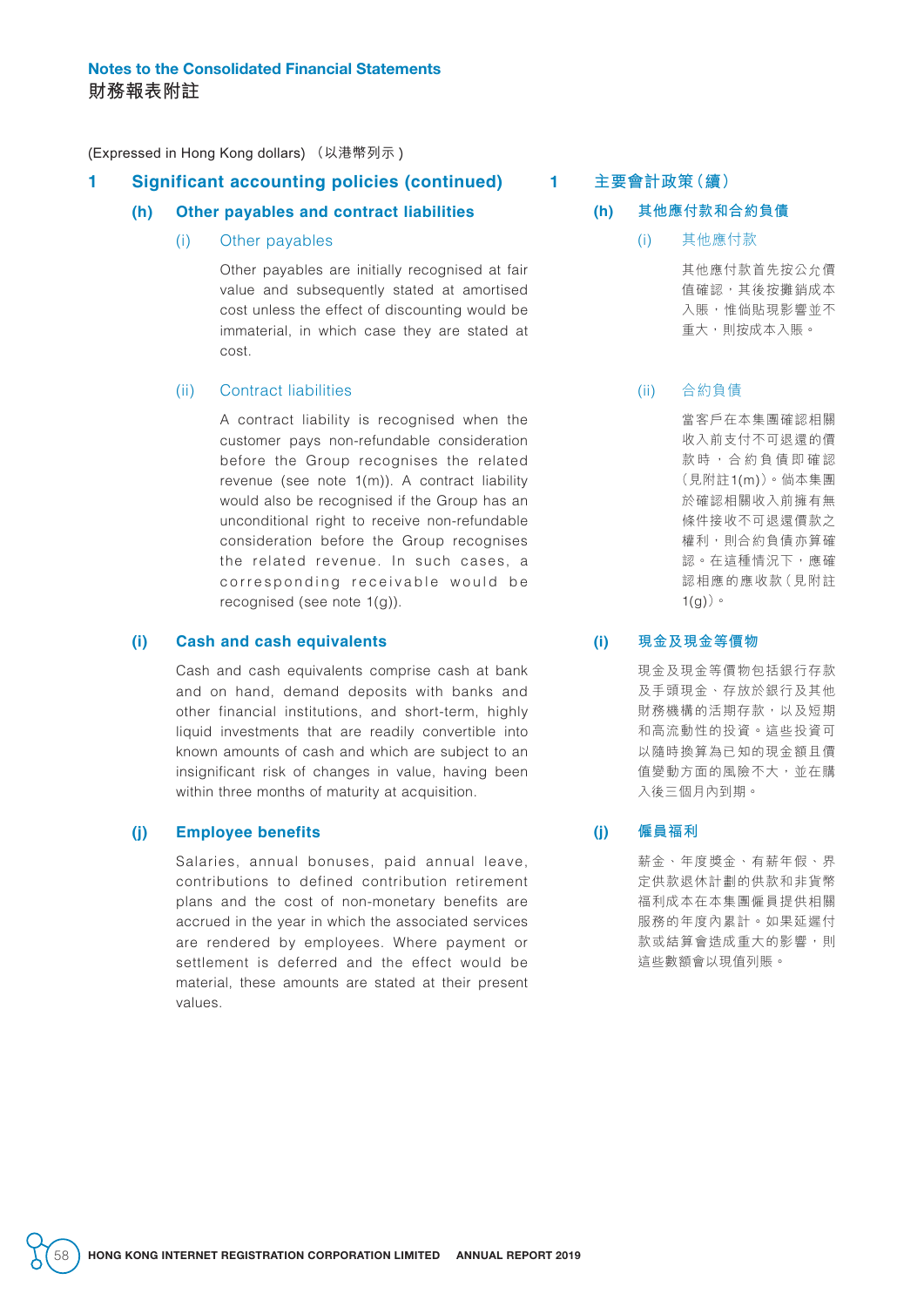## **1 Significant accounting policies (continued)**

#### **(k) Income tax**

Income tax for the year comprises current tax and movements in deferred tax assets and liabilities. Current tax and movements in deferred tax assets and liabilities are recognised in profit or loss except to the extent that they relate to items recognised in other comprehensive income or directly in equity, in which case the relevant amounts of tax are recognised in other comprehensive income or directly in equity, respectively.

Current tax is the expected tax payable on the taxable income for the year, using tax rates enacted or substantively enacted at the end of the reporting period, and any adjustment to tax payable in respect of previous years.

Deferred tax assets and liabilities arise from deductible and taxable temporary differences respectively, being the differences between the carrying amounts of assets and liabilities for financial reporting purposes and their tax bases. Deferred tax assets also arise from unused tax losses and unused tax credits. Apart from differences which arise on initial recognition of assets and liabilities, all deferred tax liabilities, and all deferred tax assets to the extent that it is probable that future taxable profits will be available against which the asset can be utilised, are recognised.

The amount of deferred tax recognised is measured based on the expected manner of realisation or settlement of the carrying amount of the assets and liabilities, using tax rates enacted or substantively enacted at the end of the reporting period. Deferred tax assets and liabilities are not discounted.

(Expressed in Hong Kong dollars) (以港幣列示 )

#### **1 主要會計政策(續)**

**(k) 所得稅**

本年度所得稅包括本期稅項和遞 延稅項資產與負債的變動。本期 稅項和遞延稅項資產與負債的變 動均在損益內確認,但在其他全 面收益或直接在權益中確認的相 關項目,則相關税款分別在其他 全面收益或直接在權益中確認。

本期稅項是按本年度應稅所得, 根據已執行或在結算日實質上已 執行的稅率計算的預期應付稅 項,加上以往年度應付稅項的任 何調整。

遞延稅項資產與負債分別由可抵 扣和應稅暫時性差異產生。暫時 性差異是指資產與負債在財務報 表上的賬面金額跟這些資產與負 債的計稅基礎的差異。遞延稅項 資產也可以由未利用稅項虧損和 未利用稅款抵減產生。除了初 始確認的資產及負債產生的差異 外, 所有遞延税項負債和遞延税 項資產(僅限於有可能得以利用 來抵扣未來可能取得的應稅溢利 的部分)均予以確認。

已確認遞延稅額是按照資產與負 債賬面金額的預期實現或清償方 式,根據已執行或在結算日實質 上已執行的稅率計量。遞延稅項 資產與負債均不折現計算。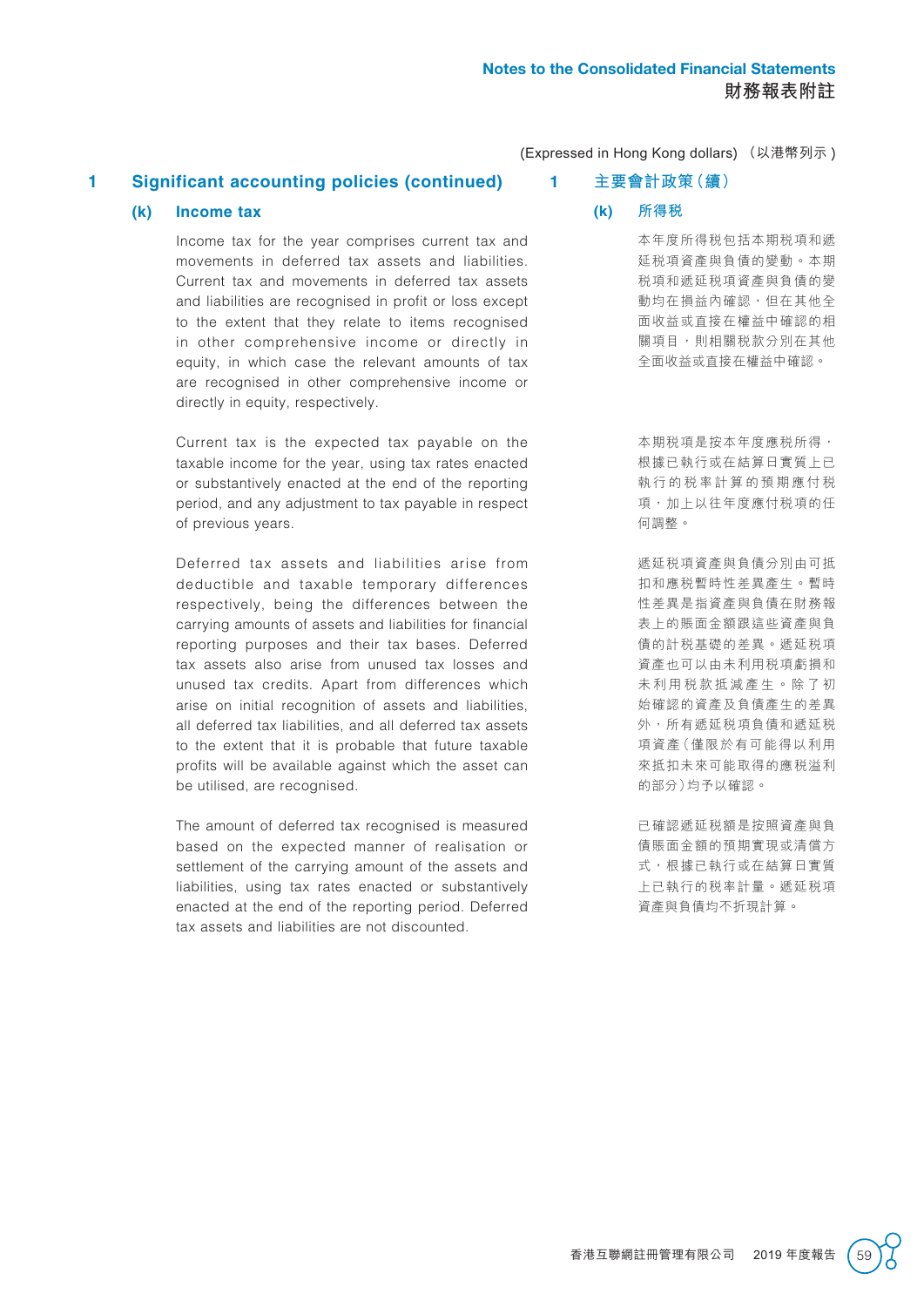### **1 Significant accounting policies (continued)**

#### **(l) Provisions and contingent liabilities**

Provisions are recognised for other liabilities of uncertain timing or amount when the Group has a legal or constructive obligation arising as a result of a past event, it is probable that an outflow of economic benefits will be required to settle the obligation and a reliable estimate can be made. Where the time value of money is material, provisions are stated at the present value of the expenditure expected to settle the obligation.

Where it is not probable that an outflow of economic benefits will be required, or the amount cannot be estimated reliably, the obligation is disclosed as a contingent liability, unless the probability of outflow of economic benefits is remote. Possible obligations, whose existence will only be confirmed by the occurrence or non-occurrence of one or more future events are also disclosed as contingent liabilities unless the probability of outflow of economic benefits is remote.

#### **(m) Revenue and other income**

Income is classified by the Group as revenue when it arises from the provision of services in the ordinary course of the Group's business.

Revenue is recognised when control over a service is transferred to the customer at the amount of promised consideration to which the Group is expected to be entitled, excluding those amounts collected on the behalf of third parties.

**1 主要會計政策(續)**

#### **(l) 其他撥備和或有負債**

如果本集團或本公司須就已發生 的事件承擔法律或推定責任,因 而預期會導致經濟效益外流,在 可以作出可靠的估計時,本集團 或本公司便會就該時間或數額不 確定的其他負債計算撥備。如果 貨幣時間值重大,則按預計須就 履行該義務所需支出的現值計算 撥備。

如果經濟效益外流的可能性較 低,或是無法對有關數額作出可 靠的估計,便會披露為或有負 債,但經濟效益外流的可能性極 低則除外。如果本公司的義務須 視乎某宗或多宗未來事件是否發 生才能確定是否存在,亦會披露 為或有負債,但經濟效益外流的 可能性極低則除外。

#### **(m) 收入確認**

當本集團於其日常業務過程中提 供服務產生收入時,本集團將此 分類為營業額。

收入當服務控制權轉移至客戶且 本集團預期獲得承諾價款時確 認,但不包括代表第三方收取的 金額。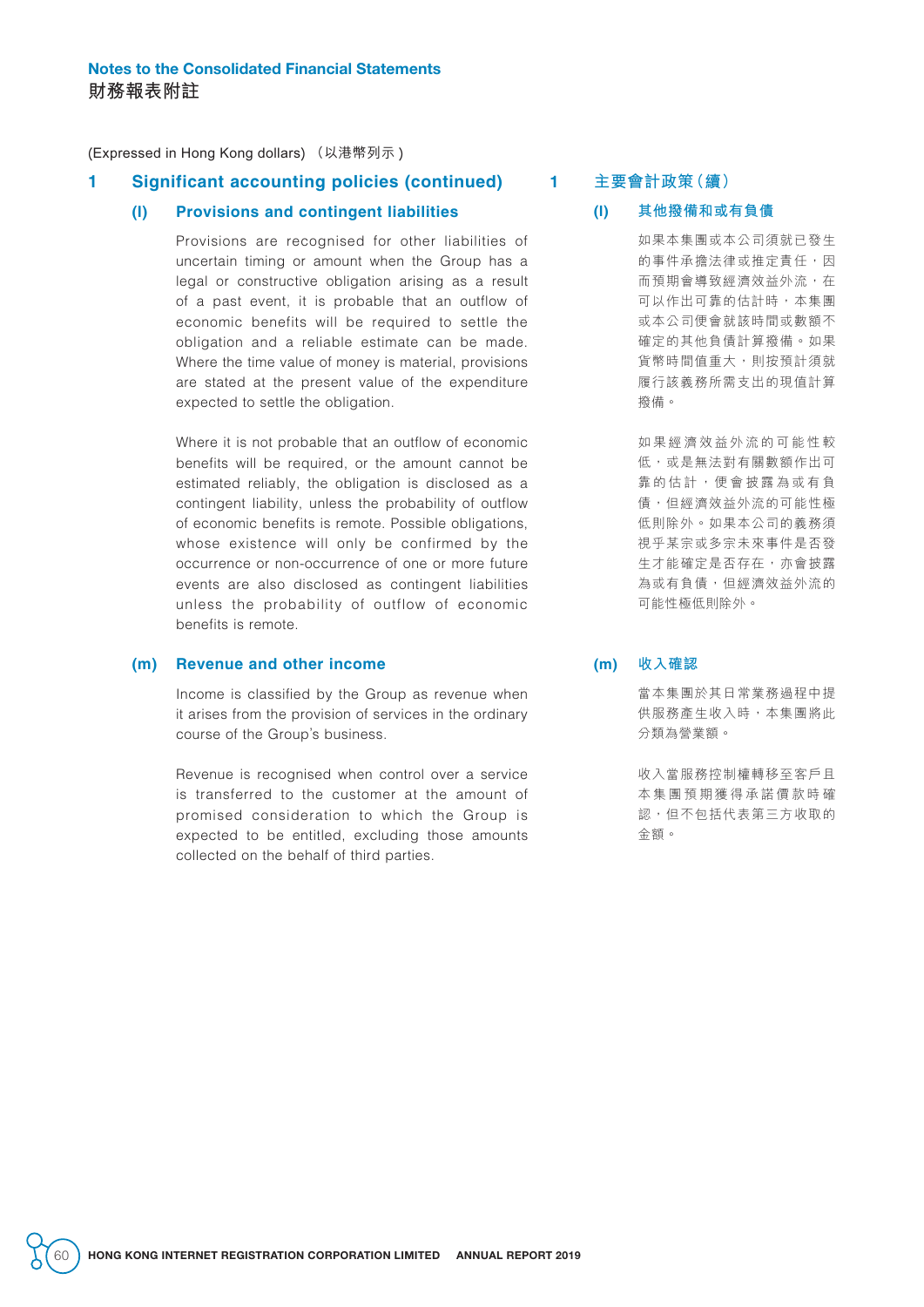## **1 Significant accounting policies (continued)**

## **(m) Revenue and other income (continued)**

Further details of the Group's revenue and other income recognition policies are as follows:

## (i) Registration fees income

Registration fees income is recognised over time on a straight-line basis over the registration period of one to five years. Fees received relating to future periods are classified as deferred registration income in the consolidated statement of financial position.

## (ii) Service fees income

Service fees income is recognised based on the performance obligation identified in the contract with customers.

## (iii) Interest income

Interest income is recognised as it accrues under the effective interest method using the rate that exactly discounts estimated future cash receipts through the expected life of the financial asset to the gross carrying amount of the financial asset.

## **(n) Translation of foreign currencies**

Foreign currency transactions during the year are translated at the foreign exchange rates ruling at the transaction dates. Monetary assets and liabilities denominated in foreign currencies and non-monetary assets and liabilities denominated in foreign currencies that are stated at fair value are translated at the foreign exchange rates ruling at the end of the reporting period. Exchange gains and losses are recognised in profit or loss.

(Expressed in Hong Kong dollars) (以港幣列示 )

**1 主要會計政策(續)**

## **(m) 收入確認(續)**

有關本集團收入及其他收入確認 政策的進一步詳情如下:

## (i) 註冊費收入

註冊費收入在一至五年的 註冊期內以直線法確認。 收到的與未來期間有關的 費用在綜合財務狀況表中 歸類為遞延註冊收入。

## (ii) 服務費收入

服務費收入根據與客戶簽 訂的合約中確定的履約義 務來確認。

## (iii) 利息收入

利息收入以實際利率法按 應計基準,採用將金融資 產預計年期之估計未來現 金收入準確貼現至金融資 產總賬面值確認。

## **(n) 外幣換算**

年內的外幣交易按交易日的外幣 匯率換算。以外幣為單位的貨幣 資產及負債及以外幣為單位並按 公允價值列賬的非貨幣資產及負 債,則按結算日的外幣匯率換 算。匯兌收益及虧損於損益內確 認。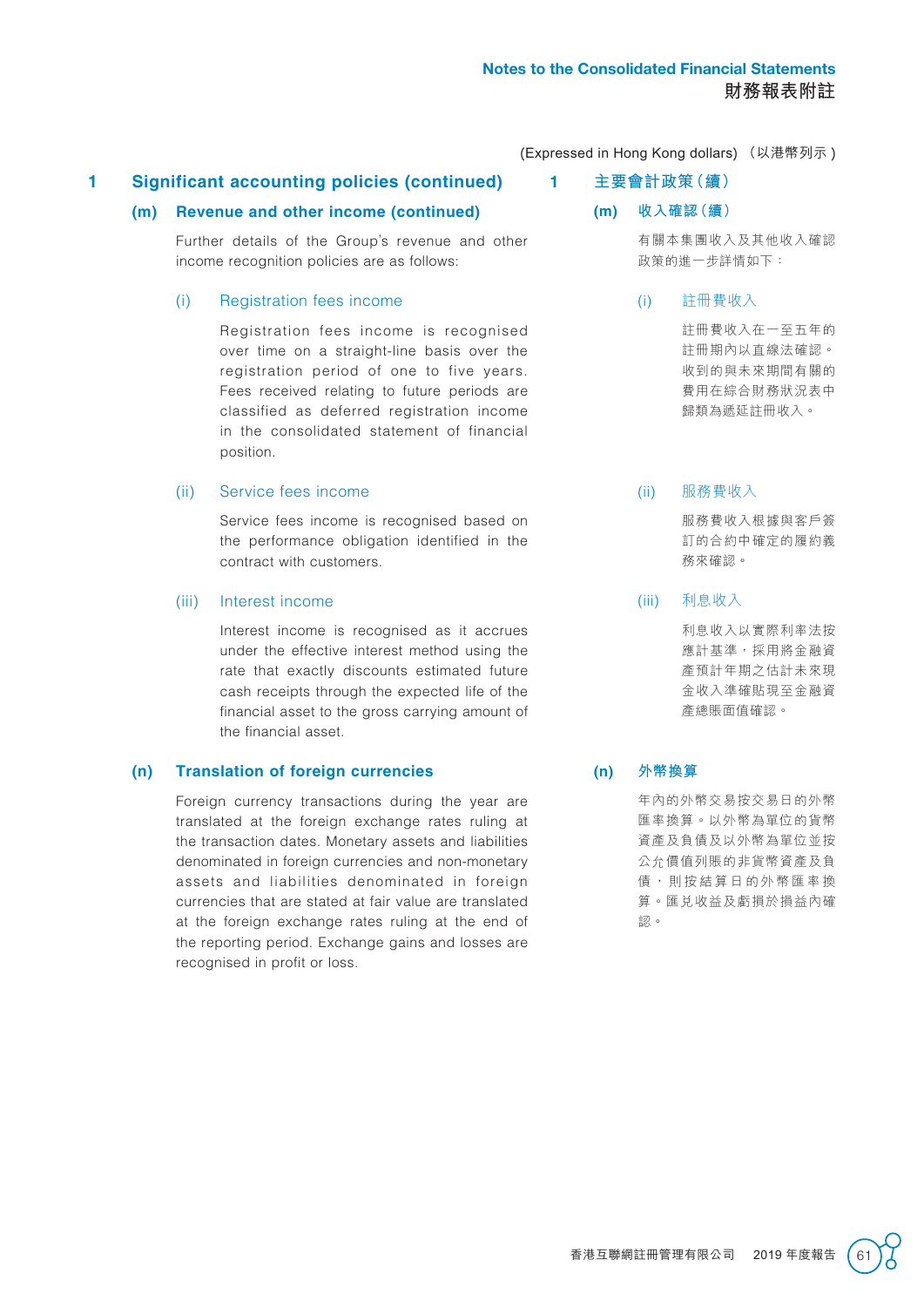### **1 Significant accounting policies (continued)**

#### **(o) Related parties**

- (a) A person, or a close member of that person's family, is related to the Group if that person:
	- (i) has control or joint control over the Group;
	- (ii) has significant influence over the Group; or
	- (iii) is a member of the key management personnel of the Group or the Group's parent.

### (b) An entity is related to the Group if any of the following conditions apply:

- (i) The entity and the Group are members of the same group (which means that each parent, subsidiary and fellow subsidiary is related to the others).
- (ii) One entity is an associate or joint venture of the other entity (or an associate or joint venture of a member of a group of which the other entity is a member).
- (iii) Both entities are joint ventures of the same third party.
- (iv) One entity is a joint venture of a third entity and the other entity is an associate of the third entity.
- (v) The entity is a post-employment benefit plan for the benefit of employees of either the Group or an entity related to the Group.

#### **1 主要會計政策(續)**

**(o) 關聯方**

- (a) 如屬以下人士,即該人 士或該人士的近親是本 集團的關聯方:
	- (i) 控制或與第三方共 同控制本集團;
	- (ii) 對本集團具有重大 的影響力;或
	- (iii) 是本集團或本集團 母公司的關鍵管理 人員。

#### (b) 如屬下列任何一種情 況,企業實體可視為本 集團的關聯方:

- (i) 該實體與本集團隸 屬同一集團(意指 彼此的母公司、附 屬公司和同系附屬 公司互有關聯)。
- (ii) 一家實體是另一實 體的聯營公司或合 營企業(或是另一 實體所屬集團旗下 成員公司的聯營公 司或合營企業)。
- (iii) 兩家實體是同一第 三方的合營企業。
- (iv) 一家實體是第三方 實體的合營企業, 而另一實體是第三 方實體的聯營公 司。
- (v) 該實體是為本集團 或作為本集團關聯 方的任何實體的僱 員福利而設的離職 後福利計劃。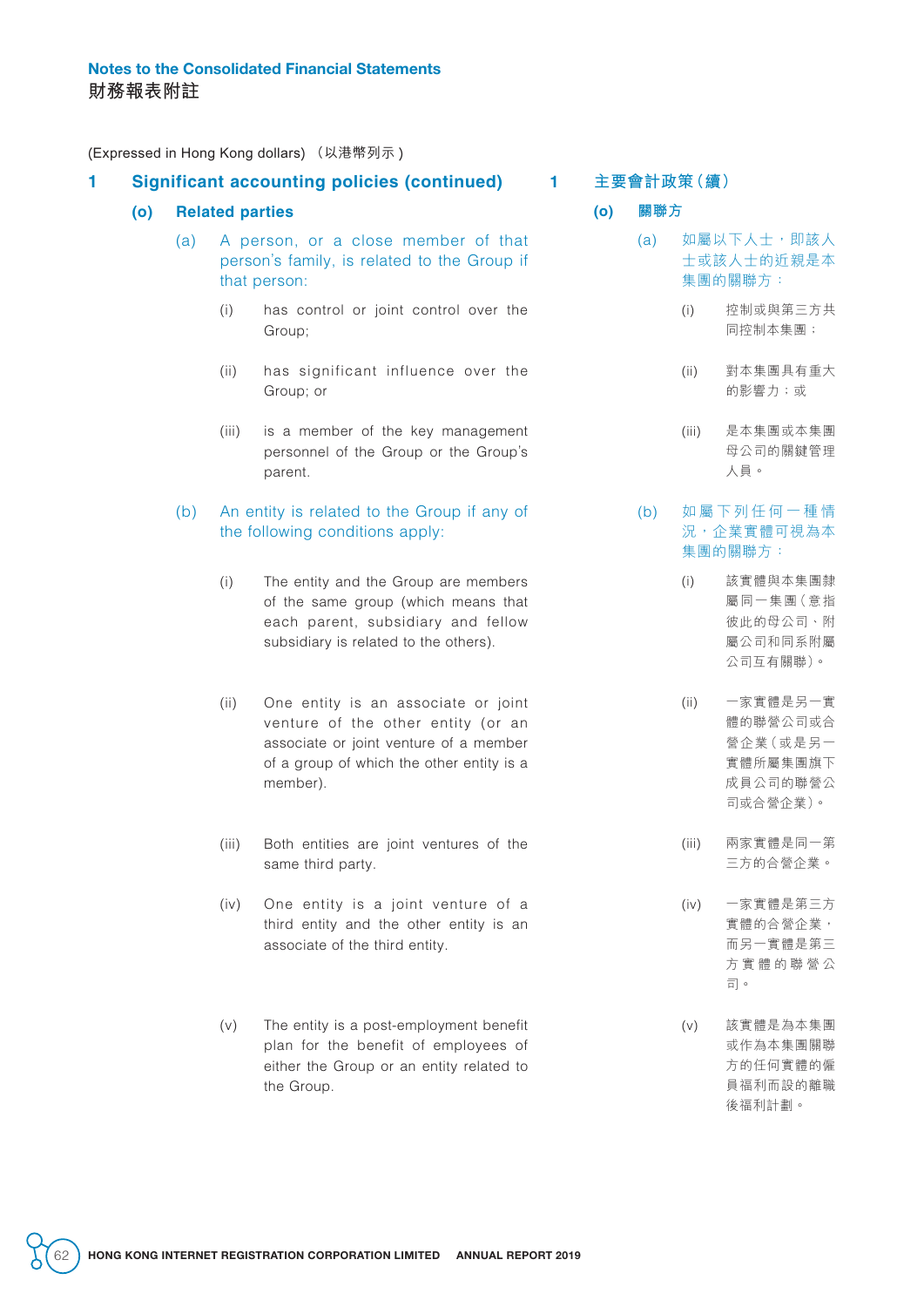| 1 |     |     |                                    | <b>Significant accounting policies (continued)</b>                                                                                                                               | 1 |     |         | 主要會計政策(續) |                                                                         |
|---|-----|-----|------------------------------------|----------------------------------------------------------------------------------------------------------------------------------------------------------------------------------|---|-----|---------|-----------|-------------------------------------------------------------------------|
|   | (o) |     | <b>Related parties (continued)</b> |                                                                                                                                                                                  |   | (o) | 關聯方 (續) |           |                                                                         |
|   |     | (b) |                                    | (continued)                                                                                                                                                                      |   |     | (b)     | (續)       |                                                                         |
|   |     |     | (vi)                               | The entity is controlled or jointly<br>controlled by a person identified in (a).                                                                                                 |   |     |         | (vi)      | 該實體受到上述第<br>(a) 項內所認定人<br>士控制或與第三方<br>共同控制。                             |
|   |     |     | (vii)                              | A person identified in (a)(i) has<br>significant influence over the entity or<br>is a member of the key management<br>personnel of the entity (or of a parent<br>of the entity). |   |     |         | (vii)     | 上述第(a)(i)項內<br>所認定人士對該實<br>體具有重大的影響<br>力或是該實體 (或<br>該實體母公司)的<br>關鍵管理人員。 |
|   |     |     | (viii)                             | The entity, or any member of a group<br>of which it is a part, provides key<br>management personnel services to the<br>Group or the Group's parent.                              |   |     |         | (viii)    | 該實體或集團內的<br>任何人士向本集團<br>或本集團母公司提<br>供關鏈管理服務。                            |
|   |     |     |                                    | Close members of the family of a person are<br>those family members who may be expected<br>to influence, or be influenced by, that person<br>in their dealings with the entity.  |   |     |         | 家屬。       | 任何人士的近親是指預期<br>會在與該實體的交易中影<br>響該名人士或受其影響的                               |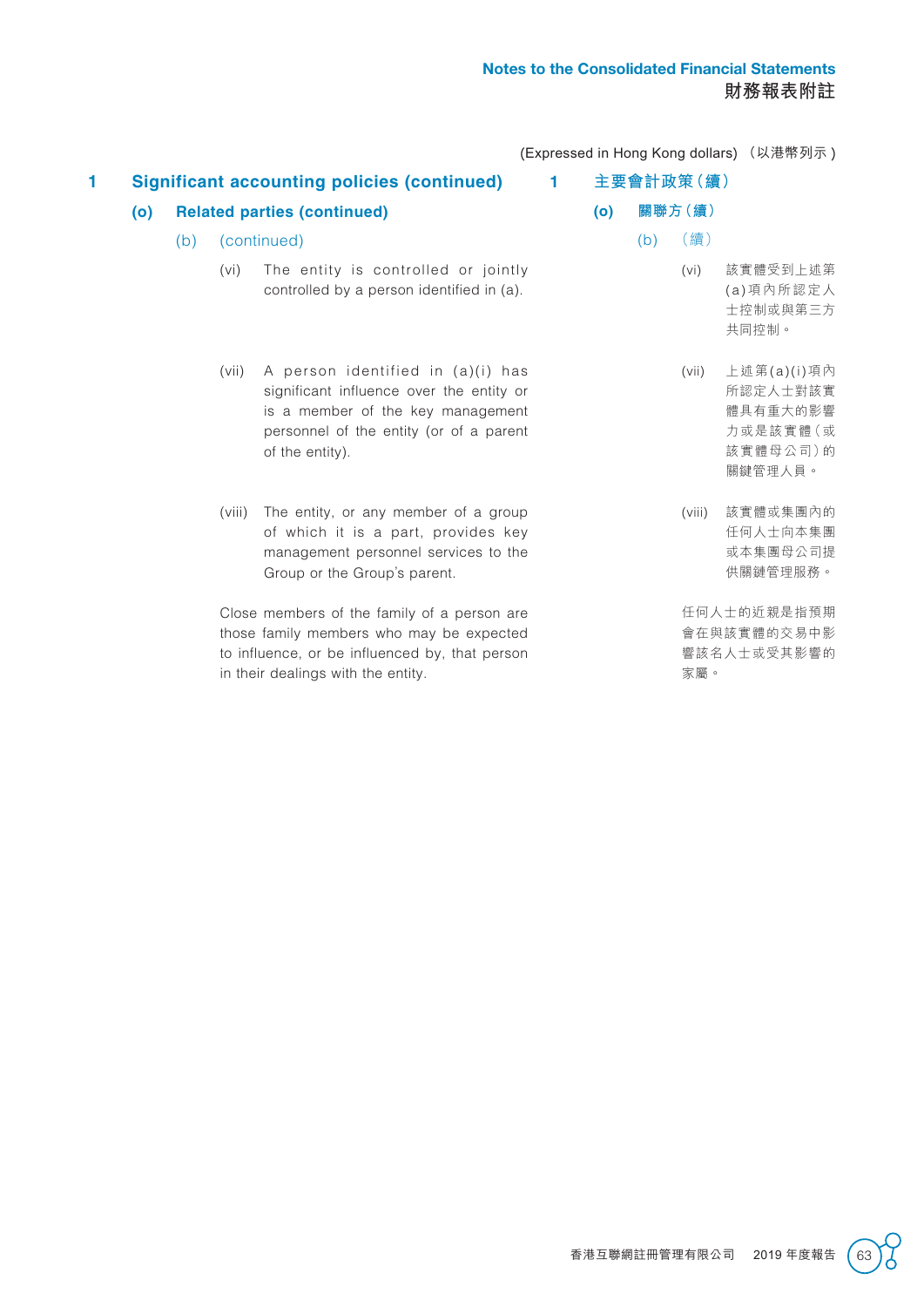#### **2 Revenue**

The principal activity of the Company is administrating the registration of internet domain names under ".hk" and ".香 港" country-code top level domains. The Company provides registration of domain names through its registrars, one of which is its wholly-owned subsidiary.

Revenue represents total income from provision of domain name registration services. The amount of each significant category of revenue from contracts with customers within the scope of HKFRS 15 is as follows:

## **2 營業額**

本公司的主要業務為管理香港地區頂級 域名(即「.hk」及「.香港」)的註冊事宜。 本公司通過所屬註冊服務機構(其中之一 為其全資附屬公司香港域名註冊有限公 司)提供域名註冊服務。

營業額代表提供域名註冊服務的收入總 額。依照香港財務報告準則第15號範圍 內與客戶訂立的合約的各項重大收入金 額如下:

|                   |     | 2019         | 2018                        |
|-------------------|-----|--------------|-----------------------------|
|                   |     |              |                             |
| Registration fees | 註冊費 | \$34,198,422 | 35,102,860<br>$\mathcal{L}$ |
| Service fees      | 服務費 | 1,340,616    | 1,129,274                   |
|                   |     |              |                             |
|                   |     | \$35,539,038 | 36,232,134<br>$\mathcal{L}$ |

#### **Revenue expected to be recognised in the future arising from contracts with customers in existence at the reporting date.**

As at 31 December 2019, the aggregated amount of the transaction price allocated to the remaining performance obligations under the Company's existing contracts is \$41,957,503 (2018: \$42,133,841). This amount represents revenue expected to be recognised in the future from deferred registration income (see note 12).

#### **預期將於報告日期與客戶訂立的合 約產生的收入確認。**

截至二零一九年十二月三十一日,本公 司現有合約下剩餘履約責任的分配交易 價格總額為41,957,503元(二零一八年: 42,133,841元)。該金額表示預期未來 將從遞延註冊收入中確認的收入(見附註 12)。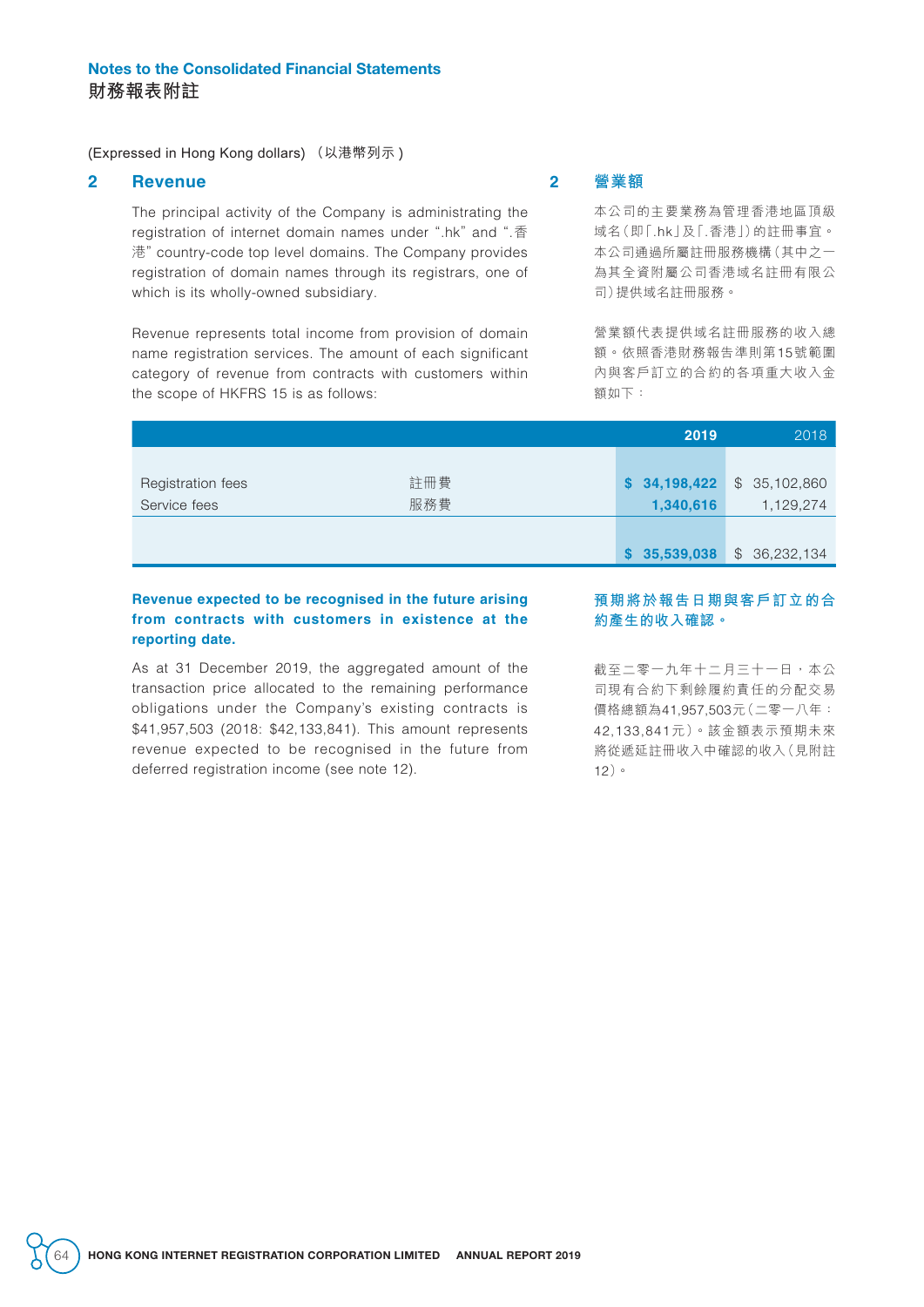|                      |        |    | 2019      |               | 2018      |
|----------------------|--------|----|-----------|---------------|-----------|
| Bank interest income | 銀行利息收入 | \$ | 3,913,605 | \$            | 2,763,480 |
| Exchange loss, net   | 匯兑虧損淨額 |    | (418)     |               | (619)     |
| Sundry income        | 雜項收入   |    | 403,095   |               | 693,364   |
|                      |        |    |           |               |           |
|                      |        | S  | 4,316,282 | $\mathcal{F}$ | 3,456,225 |

## **4 Profit before taxation**

## **4 除稅前溢利**

Profit before taxation is arrived at after charging:

除稅前溢利已扣除下列各項:

|                    |                                                                          |     |                             |     | 2019          |               | 2018<br>(Note)<br>(附註) |
|--------------------|--------------------------------------------------------------------------|-----|-----------------------------|-----|---------------|---------------|------------------------|
| (a)                | <b>Finance costs</b><br>Interest on lease liabilities<br>(note $10(b)$ ) | (a) | 財務成本<br>租賃負債利息<br>(附註10(b)) |     | \$<br>215,298 | $\frac{1}{2}$ |                        |
| $N \cap \text{to}$ |                                                                          |     |                             | 附註: |               |               |                        |

Note:

The Group has initially applied HKFRS 16 at 1 January 2019 using the modified retrospective approach. Under this approach, the comparative information is not restated. See note 1(c).

本集團已於二零一九年一月一日使用經修 訂追溯法首次應用香港財務報告準則第16 號。根據該方法,比較資料不予重列。參 見附註1(c)。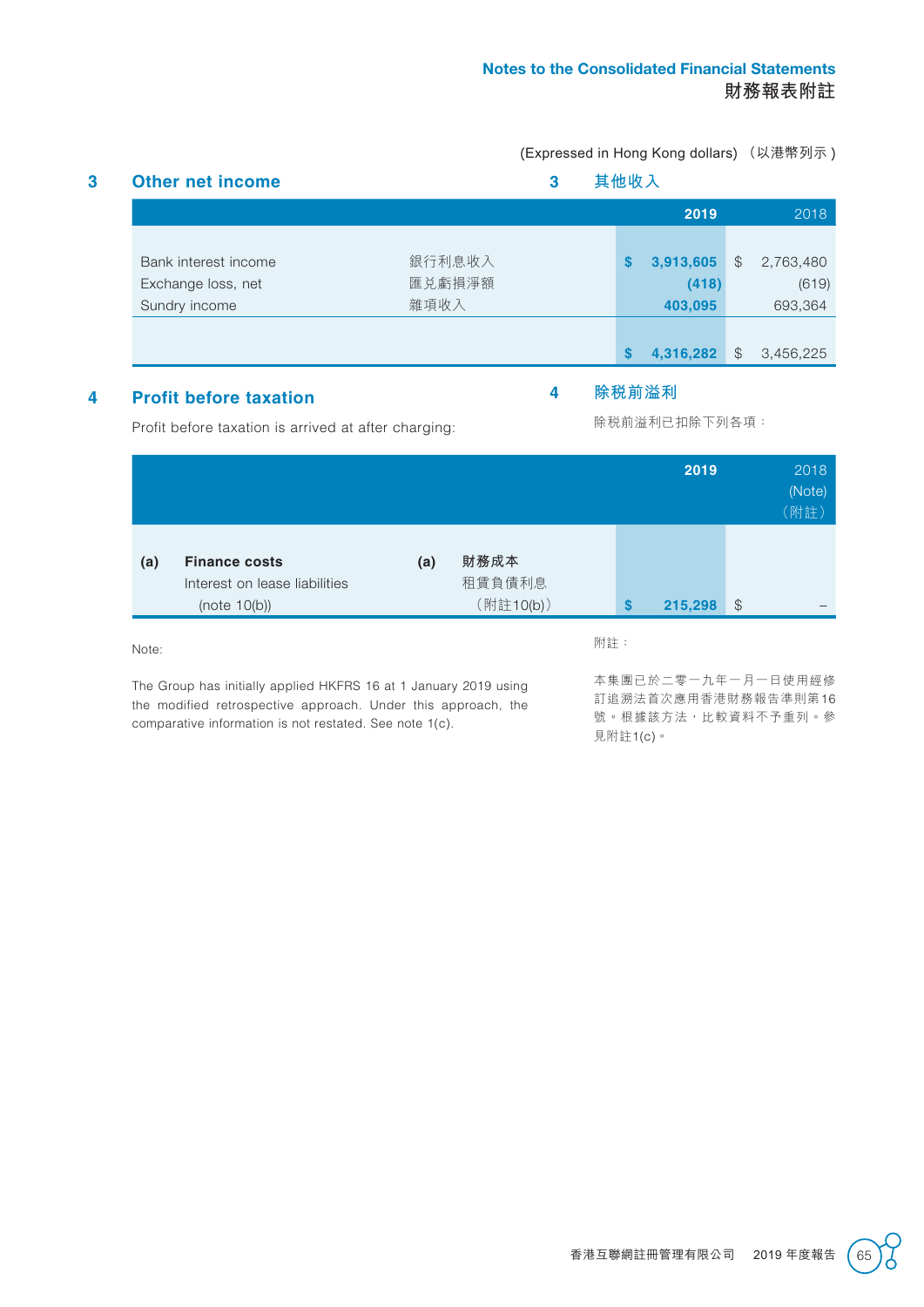## Notes to the Consolidated Financial Statements **財務報表附註**

(Expressed in Hong Kong dollars) (以港幣列示 )

## **4 Profit before taxation (continued)**

## **4 除稅前溢利(續)**

|     |                                       |     |            |                  | 2019         |               | 2018         |
|-----|---------------------------------------|-----|------------|------------------|--------------|---------------|--------------|
|     |                                       |     |            |                  |              |               |              |
| (b) | <b>Staff costs</b>                    | (b) | 員工成本       |                  |              |               |              |
|     | Contributions to defined contribution |     | 界定供款退休計劃的  |                  |              |               |              |
|     | retirement plan                       |     | 供款         | $\boldsymbol{s}$ | 423,393      | $\frac{1}{2}$ | 429,783      |
|     | Salaries, wages and other benefits    |     | 薪金、工資及其他福利 |                  | 16,334,348   |               | 13,894,937   |
|     |                                       |     |            |                  |              |               |              |
|     |                                       |     |            |                  | \$16,757,741 |               | \$14,324,720 |
|     |                                       |     |            |                  |              |               |              |
| (c) | <b>Other items</b>                    | (c) | 其他項目       |                  |              |               |              |
|     | Depreciation charge (note 7)          |     | 折舊開支(附註7)  |                  |              |               |              |
|     | - owned property, plant and           |     | 一擁有的物業、廠房及 |                  |              |               |              |
|     | equipment                             |     | 設備         | $\mathbf{s}$     | 2,557,790    | $\mathcal{L}$ | 2,509,438    |
|     | - right-of-use assets*                |     | 一使用權資產*    |                  | 1,594,509    |               |              |
|     |                                       |     |            |                  |              |               |              |
|     |                                       |     |            | $\mathbf{s}$     | 4,152,299    | $\$\$         | 2,509,438    |
|     |                                       |     |            |                  |              |               |              |
|     | Total minimum lease payments          |     | 先前根據香港會計準則 |                  |              |               |              |
|     | for leases previously                 |     | 第17號分類為經營  |                  |              |               |              |
|     | classified as operating lease         |     | 租賃的租賃的最低   |                  |              |               |              |
|     | under HKAS 17*:                       |     | 租賃付款總額*:   |                  |              |               |              |
|     | $-$ office                            |     | 一辦公室       | $\mathbf{s}$     |              | $\mathcal{L}$ | 1,986,906    |
|     | - equipment and facilities            |     | 一設備及設施     |                  |              |               | 1,589,800    |
|     | Auditor's remuneration                |     | 核數師酬金      |                  |              |               |              |
|     | - audit services                      |     | 一審計服務      |                  | 212,900      |               | 206,700      |
|     | - tax services                        |     | 一税務服務      |                  | 52,000       |               | 50,500       |
|     | Loss on disposal of property,         |     | 處置物業、廠房及   |                  |              |               |              |
|     | plant and equipment                   |     | 設備的損失      |                  | 19,026       |               | 5,000        |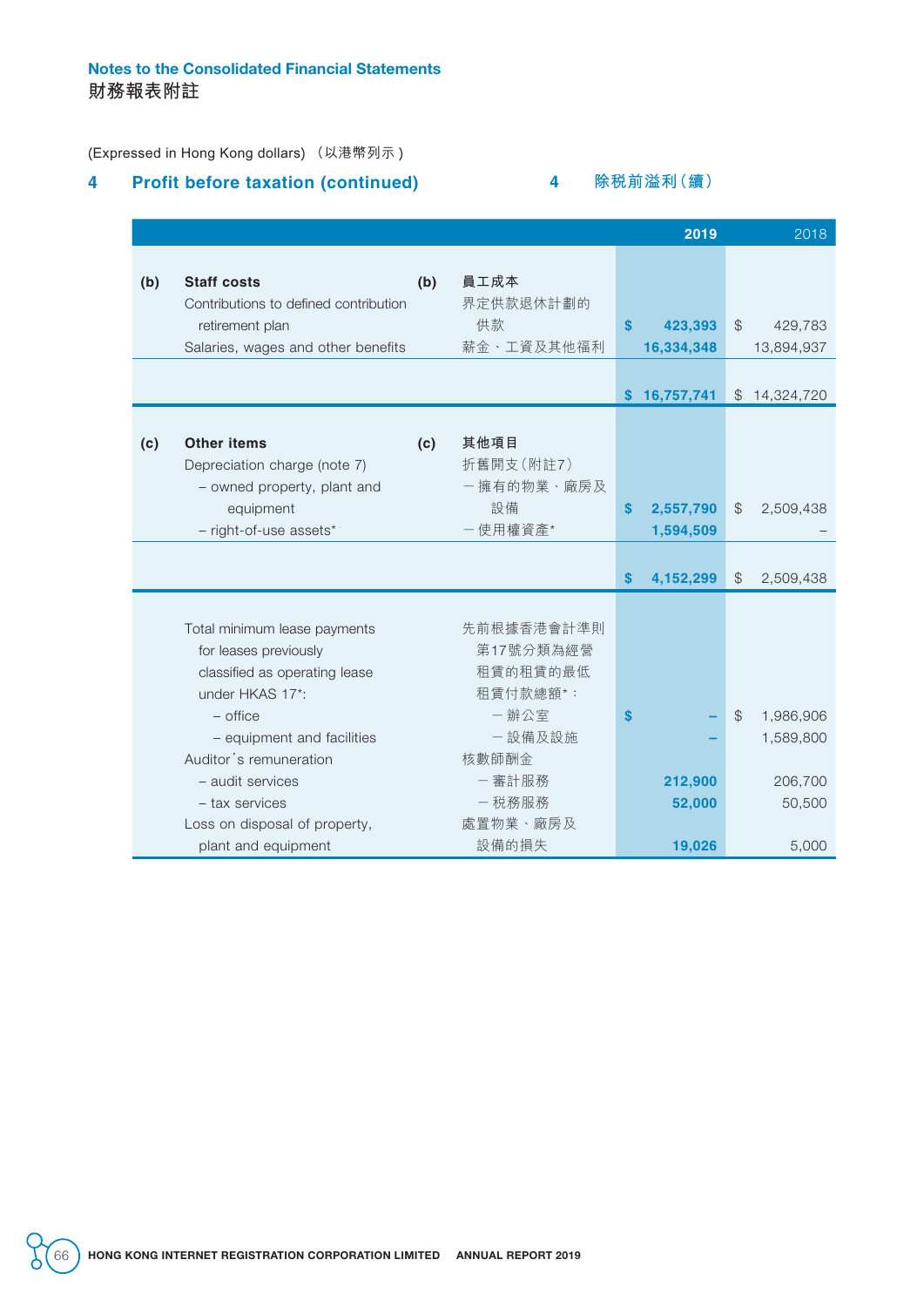**4 Profit before taxation (continued)**

### **(c) Other items (continued)**

The Group has initially applied HKFRS 16 using the modified retrospective approach and adjusted the opening balances at 1 January 2019 to recognise right-of-use assets relating to leases which were previously classified as operating leases under HKAS 17. After initial recognition of right-of-use assets at 1 January 2019, the Group as a lessee is required to recognise the depreciation of right-of-use assets, instead of the previous policy of recognising rental expenses incurred under operating leases on a straight-line basis over the lease term. Under this approach, the comparative information is not restated. See note 1(c).

#### **(d) Public mission activities expenses**

Public mission activities expenses represent the expenses incurred in respect of public mission activities including the Web Accessibility Recognition Scheme, the Cybersecurity project, and the Web Accessibility study. Public mission activities of the Group are to organise, co-organise, fund, seed, sponsor and co-sponsor activities to make Hong Kong an inclusive and secured environment for the use of the internet, and to encourage the use of the internet and related technologies. All direct expenses incurred for the primary and dominant purpose of public mission and that contribute to the successful running of public mission activities are considered as public mission activities expenses.

- (Expressed in Hong Kong dollars) (以港幣列示 )
	- **4 除稅前溢利(續)**
		- **(c) 其他項目(續)**
			- 本集團透過採用經修訂追溯 法已首次應用香港財務報告 準則第16號,並調整於二 零一九年一月一日的期初結 餘以就先前根據香港會計 準則第17號分類為經營租 賃的有關租賃確認使用權資 產。於二零一九年一月一日 初步確認使用權資產後,本 集團(作為承租人)須確認 使用權資產折舊,而非過往 以直線基準確認租期內經營 租賃產生的租賃開支之政 策。根據該方法,比較資料 不予重列。參見附註1(c)。

## **(d) 公眾使命活動開支**

公眾使命活動費用是指無障礙網 頁嘉許計劃、網絡安全項目及無 障礙網頁研究等公眾使命活動所 產生的費用。本集團的公眾使命 活動是透過組織、共同組織、資 助、培育種子、贊助及共同贊助 活動,使香港在互聯網使用上呈 現出一個更包容和安全環境,並 鼓勵使用互聯網及相關技術。所 有直接因公眾使命為主要目的所 產生以及所有有助於公眾使命活 動成功運作的費用被歸納為公眾 使命活動費用。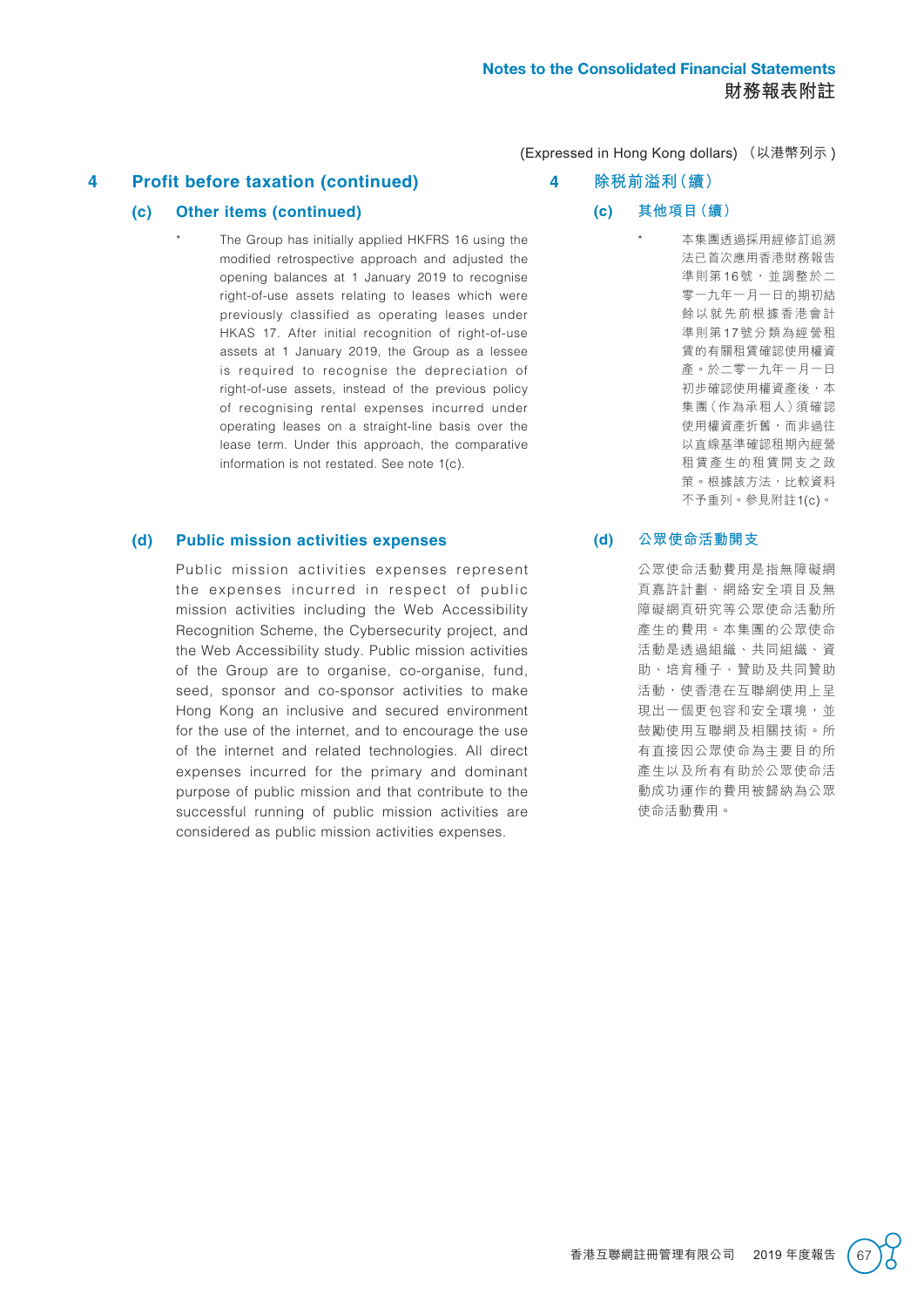## Notes to the Consolidated Financial Statements **財務報表附註**

(Expressed in Hong Kong dollars) (以港幣列示 )

#### **5 Directors' emoluments**

Directors' emoluments disclosed pursuant to section 383(1) of the Hong Kong Companies Ordinance, and Part 2 of the Companies (Disclosure of Information about Benefits of Directors) Regulation are as follows:

## **5 董事酬金**

根據香港《公司條例》第383(1)條及《公 司(披露董事利益資料)規例》第2部列報 之董事酬金如下:

|            | 2019 | 2018 |
|------------|------|------|
|            |      |      |
| 董事袍金       |      |      |
| 薪金、津貼及實物收益 |      |      |
| 酌情獎金       |      |      |
| 退休計劃供款     |      |      |
|            |      |      |

## **6 Income tax in the consolidated statement of profit or loss and other comprehensive income**

### **(a) Taxation in the consolidated statement of profit or loss and other comprehensive income**

The provision for Hong Kong Profits Tax for 2019 is calculated at 16.5 % (2018: 16.5%) of the estimated assessable profits for the year. The Company is exempted from Hong Kong Profits Tax according to section 87 of the Inland Revenue Ordinance.

## **6 綜合損益及其他全面收益表所示 的所得稅**

### **(a) 綜合損益及其他全面收益表所 示的稅項為:**

二零一九年的香港利得稅撥備是 按本年度的估計應評稅利潤以 16.5%(二零一八年:16.5%)的 稅率計算。根據《稅務條例》第87 條,本公司獲豁免繳納香港利得 稅。

#### **(b) Reconciliation between tax expenses and accounting profit at applicable tax rate:**

#### **(b) 稅項支出與會計溢利按適用稅 率計算的對賬:**

|                                         |                |    | 2019        |               | 2018        |
|-----------------------------------------|----------------|----|-------------|---------------|-------------|
|                                         |                |    |             |               |             |
| Profit before taxation                  | 除税前溢利          | S  | 5,581,665   | $\mathbb S$   | 10,971,146  |
|                                         |                |    |             |               |             |
| Notional tax on profit before taxation, | 按照税率16.5%      |    |             |               |             |
| calculated at 16.5% (2018: 16.5%)       | (二零一八年: 16.5%) |    |             |               |             |
|                                         | 計算除税前溢利的       |    |             |               |             |
|                                         | 名義税項           | \$ | 920,975     | $\mathcal{L}$ | 1,810,239   |
| Tax effect of non-taxable revenue       | 毋須課税收益的税務影響    |    | (1, 178)    |               | (122)       |
| Tax effect of unused tax losses not     | 未確認税務虧損的       |    |             |               |             |
| recognised                              | 税務影響           |    | 117,722     |               | (17, 528)   |
| Tax effect of profit exempted from      | 豁免利得税的溢利       |    |             |               |             |
| profits tax                             |                |    | (1,037,519) |               | (1,792,589) |
|                                         |                |    |             |               |             |
| Actual tax expense                      | 實際税項支出         | S  |             | \$            |             |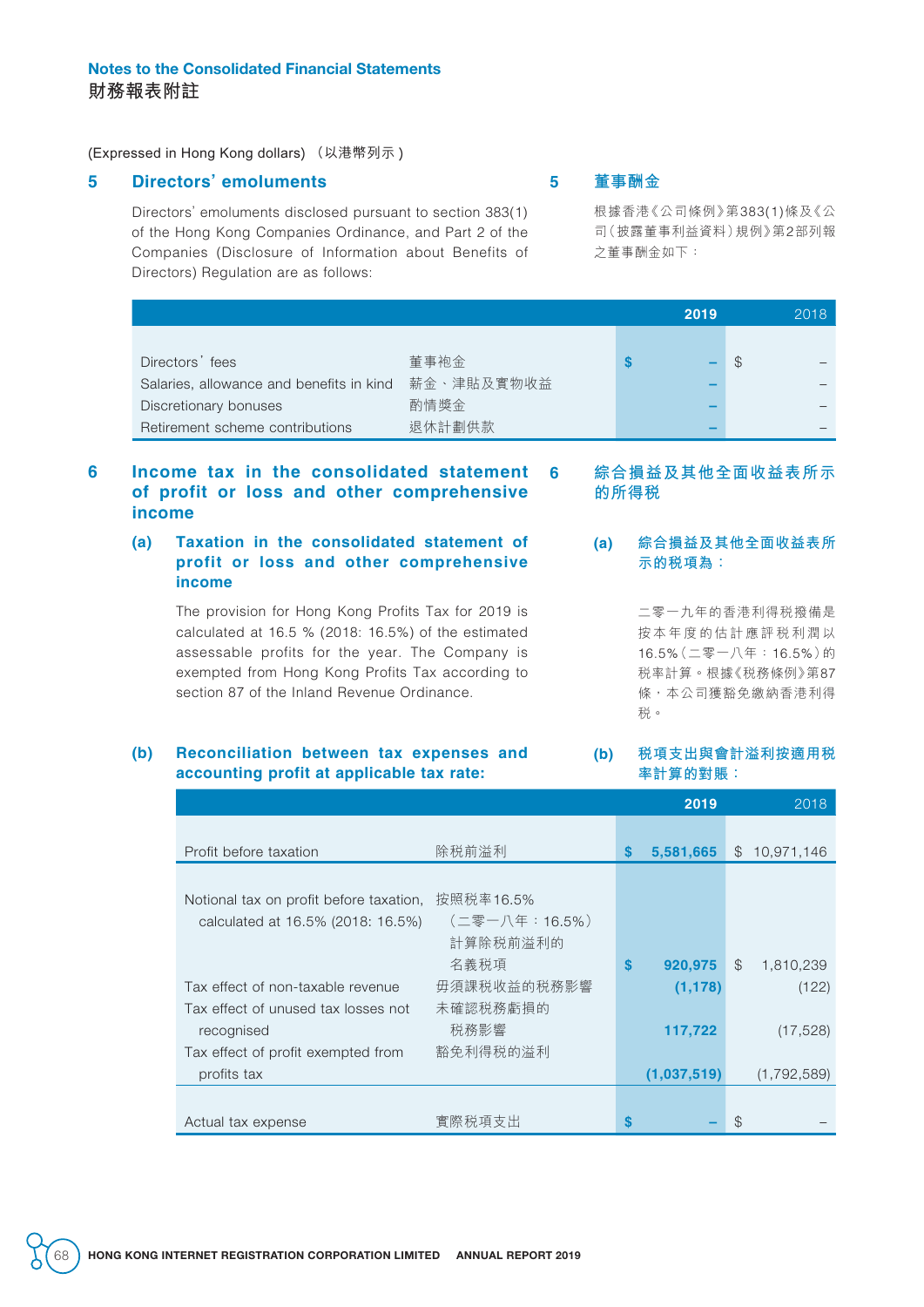| <b>Property, plant and equipment</b>                    |                             |                                               |    | $\overline{7}$                             |              | 物業·廠房及設備                                  |                                                                                                  |                    |
|---------------------------------------------------------|-----------------------------|-----------------------------------------------|----|--------------------------------------------|--------------|-------------------------------------------|--------------------------------------------------------------------------------------------------|--------------------|
|                                                         |                             | Right-of-use machinery and<br>assets<br>使用權資產 |    | <b>Office</b><br>equipment<br>辦公室<br>機器及設備 |              | <b>Furniture and</b><br>fixtures<br>傢具及裝置 | <b>Network and</b><br>computer<br>hardware/<br>software and<br>equipment<br>網絡及<br>電腦硬件<br>軟件及設備 | <b>Total</b><br>總計 |
| Cost:                                                   | 成本:                         |                                               |    |                                            |              |                                           |                                                                                                  |                    |
|                                                         |                             |                                               |    |                                            |              |                                           |                                                                                                  |                    |
| At 31 December 2018<br>Impact on initial application of | 於2018年12月31日<br>對首次應用香港財務報告 | \$                                            | \$ | 398,196                                    |              | \$3,751,527                               | \$17,120,191                                                                                     | \$21,269,914       |
| HKFRS 16 (Note)                                         | 準則第16號的影響(附註)               | 3,979,794                                     |    |                                            |              |                                           |                                                                                                  | 3,979,794          |
|                                                         |                             |                                               |    |                                            |              |                                           |                                                                                                  |                    |
| At 1 January 2019                                       | 於2019年1月1日                  | \$3,979,794                                   | S  | 398,196                                    |              | \$3,751,527                               | \$17,120,191                                                                                     | \$25,249,708       |
|                                                         |                             |                                               |    |                                            |              |                                           |                                                                                                  |                    |
| Additions                                               | 增置<br>處置                    | \$5,156,368                                   | \$ | 6,000                                      | $\mathbf{s}$ | 46,200                                    | \$2,394,328                                                                                      | \$7,602,896        |
| Disposals                                               |                             |                                               |    | (24, 028)                                  |              | (34, 400)                                 | (2,803,286)                                                                                      | (2,861,714)        |
| At 31 December 2019                                     | 於2019年12月31日                | \$9,136,162                                   | S  | 380,168                                    |              | \$3,763,327                               | \$16,711,233                                                                                     | \$29,990,890       |
| <b>Accumulated depreciation:</b>                        | 累計折舊:                       |                                               |    |                                            |              |                                           |                                                                                                  |                    |
| At 1 January 2019                                       | 於2019年1月1日                  | $\mathbf{s}$                                  | S  | 252,424                                    |              | \$1,360,955                               | \$15,103,060                                                                                     | \$16,716,439       |
| Charge for the year                                     | 本年度折舊                       | 1,594,509                                     |    | 94,524                                     |              | 730,565                                   | 1,732,701                                                                                        | 4,152,299          |
| Written back on disposals                               | 處置時撥回                       |                                               |    | (23, 635)                                  |              | (15, 767)                                 | (2,803,286)                                                                                      | (2,842,688)        |
| At 31 December 2019                                     | 於2019年12月31日                | \$1,594,509                                   | S  | 323,313                                    | S            | 2,075,753                                 | \$14,032,475                                                                                     | \$18,026,050       |
| Net book value:                                         | 賬面淨值:                       |                                               |    |                                            |              |                                           |                                                                                                  |                    |
| At 31 December 2019                                     | 於2019年12月31日                | \$7,541,653                                   | S  | 56,855                                     |              | \$1,687,574                               | \$2,678,758                                                                                      | \$11,964,840       |

- Note: The Group has initially applied HKFRS 16 using the modified retrospective method and adjusted the opening balances at 1 January 2019 to recognise right-of-use assets relating to leases which were previously classified as operating leases under HKAS 17. See note 1(c).
- 附註: 本集團透過採用經修訂追溯法已首 次應用香港財務報告準則第16號, 並調整於二零一九年一月一日的期 初結餘以就先前根據香港會計準則 第17號分類為經營租賃的有關租賃 確認使用權資產。參見附註1(c)。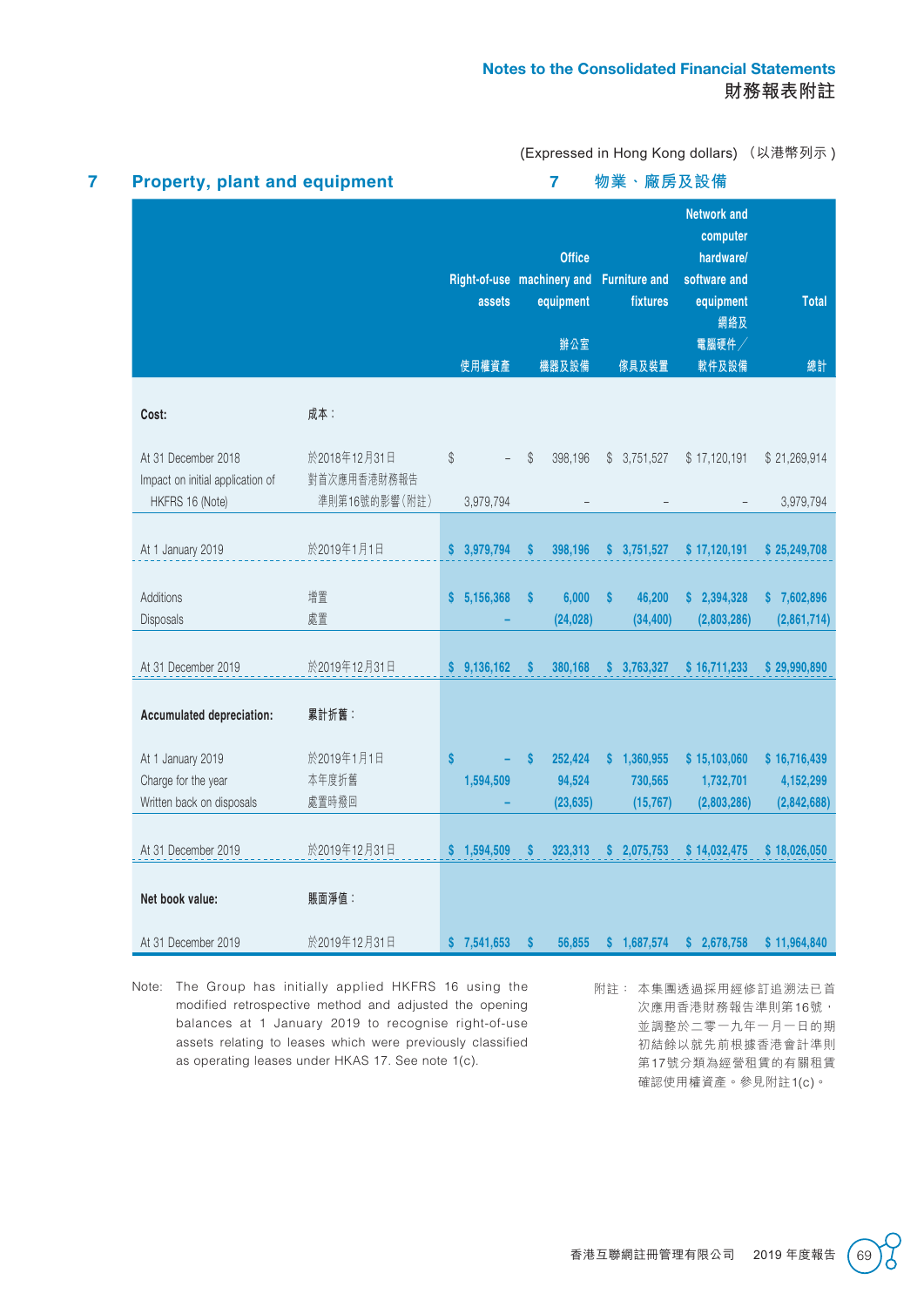| machinery and<br>成本:<br>Cost:<br>於2018年1月1日<br>At 1 January 2018<br>\$<br>增置<br>Additions<br>處置<br>Disposals<br>於2018年12月31日<br>At 31 December 2018<br>\$<br>累計折舊:<br><b>Accumulated depreciation:</b><br>於2018年1月1日<br>At 1 January 2018<br>\$<br>本年度折舊<br>Charge for the year<br>處置時撥回<br>Written back on disposals<br>於2018年12月31日<br>At 31 December 2018<br>\$<br>賬面淨值:<br>Net book value:<br>於2018年12月31日<br>At 31 December 2018<br>\$ | Office<br>equipment<br>辦公室<br>機器及設備<br>412,016<br>73,500<br>(87, 320)<br>398,196<br>237,015<br>82,729 | S<br>\$      | Furniture and<br>fixtures<br>傢具及裝置<br>3,605,688<br>145,839<br>\$3,751,527<br>654,859 | Network and<br>computer<br>hardware/<br>software and<br>equipment<br>網絡及<br>電腦硬件/<br>軟件及設備<br>\$16,637,391<br>504,630<br>(21, 830)<br>\$17,120,191<br>\$13,404,277 | Total<br>總計<br>\$20,655,095<br>723,969<br>(109, 150)<br>\$21,269,914<br>\$14,296,151 |
|---------------------------------------------------------------------------------------------------------------------------------------------------------------------------------------------------------------------------------------------------------------------------------------------------------------------------------------------------------------------------------------------------------------------------------------------|-------------------------------------------------------------------------------------------------------|--------------|--------------------------------------------------------------------------------------|--------------------------------------------------------------------------------------------------------------------------------------------------------------------|--------------------------------------------------------------------------------------|
|                                                                                                                                                                                                                                                                                                                                                                                                                                             |                                                                                                       |              |                                                                                      |                                                                                                                                                                    |                                                                                      |
|                                                                                                                                                                                                                                                                                                                                                                                                                                             |                                                                                                       |              |                                                                                      |                                                                                                                                                                    |                                                                                      |
|                                                                                                                                                                                                                                                                                                                                                                                                                                             |                                                                                                       |              |                                                                                      |                                                                                                                                                                    |                                                                                      |
|                                                                                                                                                                                                                                                                                                                                                                                                                                             |                                                                                                       |              |                                                                                      |                                                                                                                                                                    |                                                                                      |
|                                                                                                                                                                                                                                                                                                                                                                                                                                             |                                                                                                       |              |                                                                                      |                                                                                                                                                                    |                                                                                      |
|                                                                                                                                                                                                                                                                                                                                                                                                                                             |                                                                                                       |              |                                                                                      |                                                                                                                                                                    |                                                                                      |
|                                                                                                                                                                                                                                                                                                                                                                                                                                             |                                                                                                       |              |                                                                                      |                                                                                                                                                                    |                                                                                      |
|                                                                                                                                                                                                                                                                                                                                                                                                                                             |                                                                                                       |              |                                                                                      |                                                                                                                                                                    |                                                                                      |
|                                                                                                                                                                                                                                                                                                                                                                                                                                             |                                                                                                       |              |                                                                                      |                                                                                                                                                                    |                                                                                      |
|                                                                                                                                                                                                                                                                                                                                                                                                                                             |                                                                                                       |              | 706,096                                                                              | 1,720,613                                                                                                                                                          | 2,509,438                                                                            |
|                                                                                                                                                                                                                                                                                                                                                                                                                                             | (67, 320)                                                                                             |              |                                                                                      | (21, 830)                                                                                                                                                          | (89, 150)                                                                            |
|                                                                                                                                                                                                                                                                                                                                                                                                                                             | 252,424                                                                                               |              | \$1,360,955                                                                          | \$15,103,060                                                                                                                                                       | \$16,716,439                                                                         |
|                                                                                                                                                                                                                                                                                                                                                                                                                                             |                                                                                                       |              |                                                                                      |                                                                                                                                                                    |                                                                                      |
|                                                                                                                                                                                                                                                                                                                                                                                                                                             | 145,772                                                                                               | \$           | 2,390,572                                                                            | \$2,017,131                                                                                                                                                        | \$4,553,475                                                                          |
| (a)<br><b>Right-of-use assets</b>                                                                                                                                                                                                                                                                                                                                                                                                           |                                                                                                       |              | (a)                                                                                  | 使用權資產                                                                                                                                                              |                                                                                      |
| The analysis of the net book value of right-of-use<br>assets by class of underlying asset is as follows:                                                                                                                                                                                                                                                                                                                                    |                                                                                                       |              |                                                                                      | 按相關資產類別分析的使用權資<br>產賬面淨值如下:                                                                                                                                         |                                                                                      |
|                                                                                                                                                                                                                                                                                                                                                                                                                                             |                                                                                                       | <b>Notes</b> |                                                                                      | 31 December                                                                                                                                                        | 1 January                                                                            |
|                                                                                                                                                                                                                                                                                                                                                                                                                                             |                                                                                                       | 附註           |                                                                                      | 12月31日<br>2019                                                                                                                                                     | 1月1日<br>2019                                                                         |
|                                                                                                                                                                                                                                                                                                                                                                                                                                             |                                                                                                       |              |                                                                                      |                                                                                                                                                                    |                                                                                      |
| 租賃自用的物業,<br>Property leased for own use,<br>按折舊成本入賬<br>carried at depreciated cost                                                                                                                                                                                                                                                                                                                                                          |                                                                                                       |              |                                                                                      |                                                                                                                                                                    |                                                                                      |

互聯網設施,按折舊

成本入賬 (ii) **2,604,908** 3,979,794

**\$ 7,541,653** \$ 3,979,794

Internet facilities, carried at depreciated cost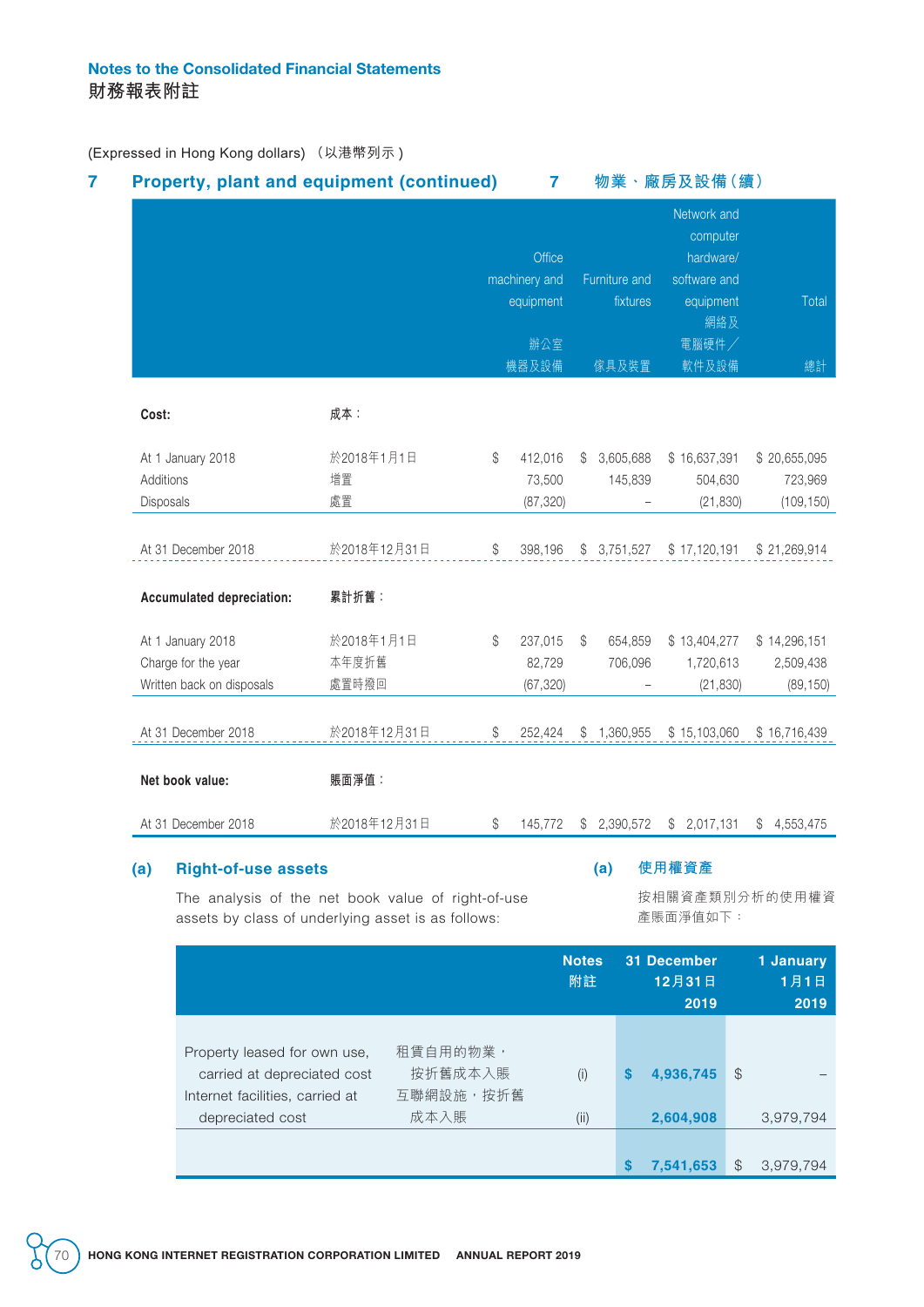## **7 Property, plant and equipment (continued)**

### **(a) Right-of-use assets (continued)**

**7 物業、廠房及設備(續)**

**(a) 使用權資產(續)**

The analysis of expense items in relation to leases recognised in profit or loss is as follows:

與在損益中確認的租賃有關的開 支項目分析如下:

|                                                                                                                                                                                                                      |              | 2019                 | 2018<br>(Note)<br>(附註) |
|----------------------------------------------------------------------------------------------------------------------------------------------------------------------------------------------------------------------|--------------|----------------------|------------------------|
| 按相關資產類別劃分的<br>Depreciation charge of right-of-use<br>使用權資產的折舊開支<br>assets by class of underlying asset                                                                                                               |              |                      |                        |
| 一租賃自用的物業<br>- Property leased for own use<br>一互聯網設施<br>- Internet facilities                                                                                                                                         | \$           | 219,623<br>1,374,886 | \$                     |
|                                                                                                                                                                                                                      | $\mathbb{S}$ | 1,594,509            | \$                     |
| 租賃負債利息(附註4(a))<br>Interest on lease liabilities (note 4(a))<br>與剩餘租期於二零一九年<br>Expense relating to short-term leases<br>十二月三十一日或之前<br>and other leases with remaining<br>終止的短期租賃和其他<br>lease term ending on or before | $\mathbb{S}$ | 215,298              | \$                     |
| 租賃有關的開支<br>31 December 2019<br>Expense relating to leases of low-value 與低價值資產租賃 (不包括<br>低價值資產短期租賃)<br>assets, excluding short-term leases                                                                            |              | 1,745,355            |                        |
| 有關的開支<br>of low-value assets<br>先前根據香港會計準則<br>Total minimum lease payments for<br>第17號分類為經營<br>leases previously classified as                                                                                       |              | 32,520               |                        |
| 租賃的有關租賃的<br>operating leases under HKAS 17<br>最低租賃付款總額                                                                                                                                                               |              |                      | 3,576,706              |

- Note: The Group has initially applied HKFRS 16 using the modified retrospective approach and adjusted the opening balances at 1 January 2019 to recognise right-of-use assets relating to leases which were previously classified as operating leases under HKAS 17. After initial recognition of right-of-use assets at 1 January 2019, the Group as a lessee is required to recognise the depreciation of right-of-use assets, instead of the previous policy of recognising rental expenses incurred under operating leases on a straight-line basis over the lease term. Under this approach, the comparative information is not restated. See note 1(c).
- 附註: 本集團透過採用經修訂追溯 法已首次應用香港財務報告 準則第16號,並調整於二 零一九年一月一日的期初結 餘以就先前根據香港會計 準則第17號分類為經營租 賃的有關租賃確認使用權資 產。於二零一九年一月一日 初步確認使用權資產後,本 集團(作為承租人)須確認 使用權資產折舊,而非過往 以直線基準確認租期內經營 租賃產生的租賃開支之政 策。根據該方法,比較資料 不予重列。參見附註1(c)。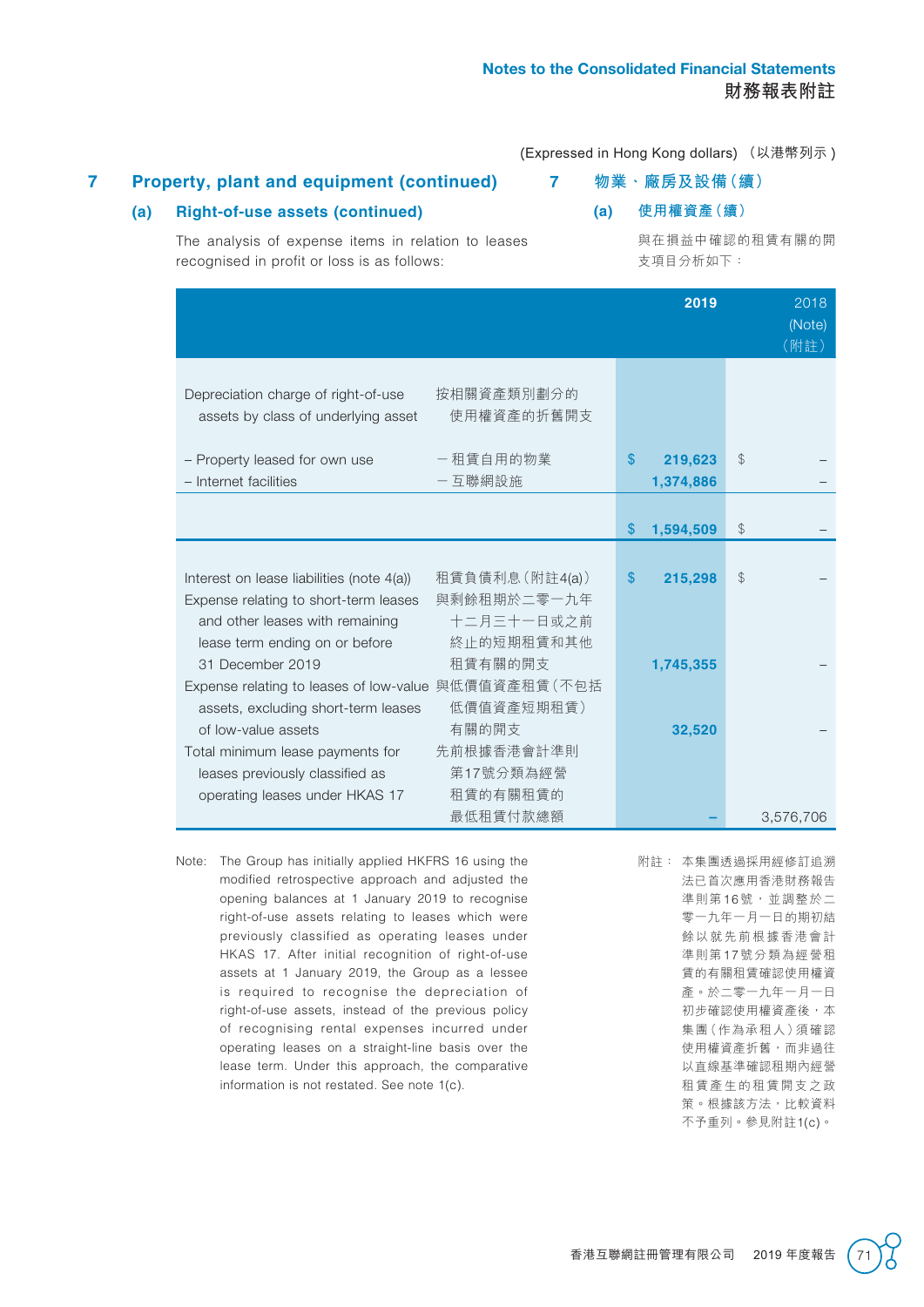#### **7 Property, plant and equipment (continued)**

#### **(a) Right-of-use assets (continued)**

During the year, additions to right-of-use assets were \$5,156,368. This amount related to the capitalised lease payments payable under a renewed tenancy agreement of a property.

Details of total cash outflow for leases and the maturity analysis of lease liabilities are set out in notes 10(b) and 13, respectively.

#### (i) Property leased for own use

The Group has obtained the right to use a property as its office through a renewed tenancy agreement. The lease runs for a period of 3 years.

#### (ii) Other leases

The Group leases internet facilities under leases expiring from 2 to 4 years. None of the leases includes variable lease payments.

#### **8 Investment in a subsidiary**

The Company's investment in a subsidiary was fully impaired during the year ended 31 December 2014 based on an assessment of its recoverable amount. At 31 December 2019, the directors carried out an assessment of the recoverable amount of the investment in a subsidiary. Based on their review, no reversal of impairment losses was recognised during the year.

#### **7 物業、廠房及設備(續)**

#### **(a) 使用權資產(續)**

本年度,使用權資產增加了 5,156,368元。該金額主要與根據 物業的續籤的租賃協議應付的資 本化租賃付款有關。

租賃現金流出總額的詳細信息和 租賃負債的到期分析分別載列於 附註10(b)和13。

#### (i) 租賃自用的物業

本集團已通過續籤的租賃 協議獲得使用物業作為辦 公室的權利。租賃為期3 年。

#### (ii) 其他租賃

本集團根據2年至4年到期 的租約租賃互聯網設施。 所有租賃均不包含可變租 賃付款。

### **8 於附屬公司的投資**

载至二零一四年十二月三十一日止年 度,根據對本公司可收回數額的評估, 本公司於香港域名註冊的投資全數減 值。於二零一九年十二月三十一日,董 事會就於香港域名註冊的投資的可收回 數額進行評估。根據他們的評估,本年 間未對投資減值進行轉回。

|                                                       | Place of<br>incorporation | <b>Particulars</b><br>of issued | Percentage<br>of issued<br>capital<br>directly<br>held by the |                                                                      |
|-------------------------------------------------------|---------------------------|---------------------------------|---------------------------------------------------------------|----------------------------------------------------------------------|
| Name of company                                       | and operation             | capital                         | Company<br>本公司直接                                              | <b>Principal activity</b>                                            |
| 公司名稱                                                  | 註冊成立及<br>經營地點             | 已發行股本<br>的詳情                    | 持有的已發行<br>股本百分比                                               | 主要業務                                                                 |
| Hong Kong Domain Name<br>Registration Company Limited | Hong Kong                 | 2 shares                        | 100%                                                          | Provision of ".hk" and<br>".香港" domain name<br>registration services |
| 香港域名註冊有限公司                                            | 香港                        | 2股普通股                           | 100%                                                          | 提供「.hk」及「.香港」<br>域名註冊服務                                              |

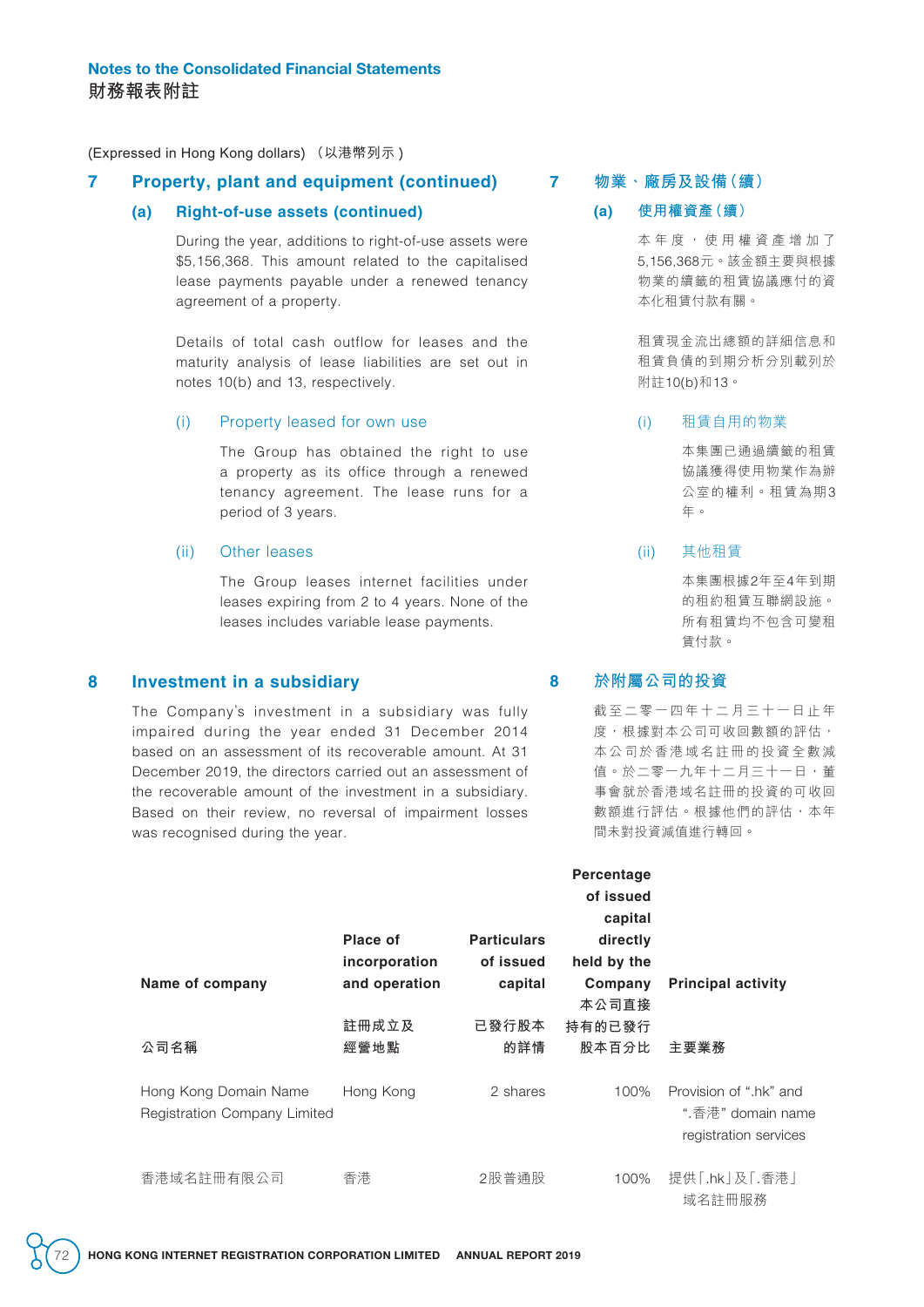|                                 |          |  |   | 應收賬款及其他應收款<br>2019 |               | 2018      |
|---------------------------------|----------|--|---|--------------------|---------------|-----------|
|                                 |          |  |   |                    |               |           |
| Trade receivables               | 應收賬款     |  | S | 58,105             | \$.           | 53,470    |
| Deposits, prepayments and other | 按金、預付款項及 |  |   |                    |               |           |
| receivables                     | 其他應收款    |  |   | 4,085,217          |               | 3,207,618 |
|                                 |          |  |   |                    |               |           |
|                                 |          |  |   | 4,143,322          | $\mathcal{S}$ | 3,261,088 |

The amount of the Group's trade and other receivables expected to be recovered or recognised as expenses after more than one year is \$654,659 (2018: \$507,727). All of the other trade and other receivables are expected to be recovered or recognised as expenses within one year.

Trade receivables are due within 30 days from the date of billing. Further details on the Group's credit policy are set out in note 16(a).

### 本集團預期在一年後收回或確認為開支 的應收賬款及其他應收款為654,659元 (二零一八年:507,727元)。本集團的其 餘所有應收賬款及其他應收款將會在一 年內收回或確認為開支。

應收賬款在發出賬單日起計 30 天內到 期。本集團信貸政策的其他詳情載列於 附註16(a)。

## **10 Cash and cash equivalents**

#### **(a) Cash and cash equivalents comprise:**

**10 現金及現金等價物**

**(a) 現金及現金等價物包括:**

|                                                                                                                                                                                           | 2019          | 2018          |
|-------------------------------------------------------------------------------------------------------------------------------------------------------------------------------------------|---------------|---------------|
| 存款期超過三個月之<br>Bank deposits maturing after three<br>銀行存款<br>months when placed<br>銀行及手頭現金 (綜合現金<br>Cash at bank and on hand (cash and<br>流量表所示的現金及<br>cash equivalents in the consolidated | \$186,860,270 | \$162,131,850 |
| 現金等價物)<br>cash flow statement)                                                                                                                                                            | 7,731,429     | 26,095,888    |
| 綜合財務狀況表所示的<br>Cash and cash equivalents in the<br>現金及現金等價物<br>consolidated statement of financial                                                                                         |               |               |
| position                                                                                                                                                                                  | \$194,591,699 | \$188,227,738 |

#### **(b) Reconciliation of liabilities arising from financing activities:**

The table below details changes in the Group's liabilities from financing activities, including both cash and non-cash changes. Liabilities arising from financing activities are liabilities for which cash flows were, or future cash flows will be, classified in the cash flow statement as cash flows from financing activities.

**(b) 融資活動產生的負債之對賬**

下表詳述本集團來自融資活動的 負債變動,包括現金及非現金變 動。融資活動所產生的負債為現 金流量或未來現金流量將於現金 流量表中分類為來自融資活動現 金流量的負債。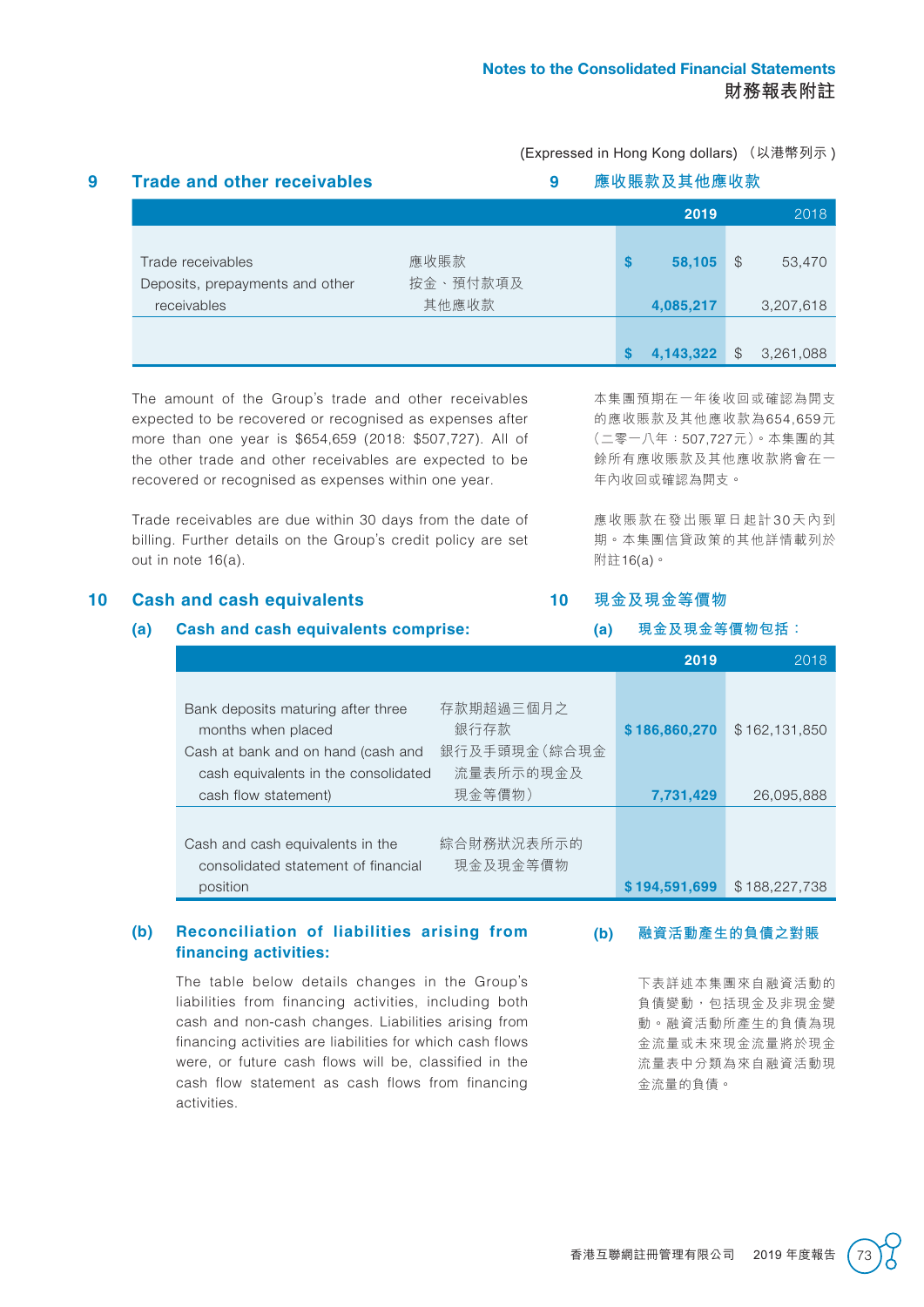## Notes to the Consolidated Financial Statements **財務報表附註**

(Expressed in Hong Kong dollars) (以港幣列示 )

| 10 |     | <b>Cash and cash equivalents (continued)</b>                                                                     | 10 <sub>1</sub>                      |     | 現金及現金等價物 (續) |               |                                                  |
|----|-----|------------------------------------------------------------------------------------------------------------------|--------------------------------------|-----|--------------|---------------|--------------------------------------------------|
|    | (b) | Reconciliation of liabilities arising from<br>financing activities: (continued)                                  |                                      | (b) | (續)          |               | 融資活動產生的負債之對賬                                     |
|    |     |                                                                                                                  |                                      |     |              |               | Lease liabilities<br>租賃負債<br>(Note 13)<br>(附註13) |
|    |     | At 31 December 2018                                                                                              | 於2018年12月31日                         |     |              | $\mathcal{C}$ |                                                  |
|    |     | Impact on initial application of<br>HKFRS 16 (Note)                                                              | 對首次應用香港財務報告準則<br>第16號的影響(附註)         |     |              |               | 3,979,794                                        |
|    |     | At 1 January 2019                                                                                                | 於2019年1月1日                           |     |              | S             | 3,979,794                                        |
|    |     | Changes from financing cash flows:                                                                               | 融資現金流量的變動:                           |     |              |               |                                                  |
|    |     | Capital element of lease rentals paid<br>Interest element of lease rentals paid                                  | 已付租金資金部分<br>已付租金利息部分                 |     |              |               | (1,505,564)<br>(215, 298)                        |
|    |     | Total changes from financing cash flows                                                                          | 融資現金流量的變動總額                          |     |              | S.            | (1,720,862)                                      |
|    |     | Other changes:                                                                                                   | 其他變動:                                |     |              |               |                                                  |
|    |     | Interest expenses (note 4(a))<br>Increase in lease liabilities from entering<br>into a new lease during the year | 利息開支(附註4(a))<br>年內訂立新租賃產生的<br>租賃負債增加 |     |              | S             | 215,298<br>5,156,368                             |
|    |     | Total other changes                                                                                              | 其他變動總額                               |     |              | S             | 5,371,666                                        |
|    |     | At 31 December 2019                                                                                              | 於2019年12月31日                         |     |              | <b>S</b>      | 7,630,598                                        |

Note: The Group has initially applied HKFRS 16 using the modified retrospective method and adjusted the opening balances at 1 January 2019 to recognise right-of-use assets relating to leases which were previously classified as operating leases under HKAS 17. See note 1(c).

附註: 本集團透過採用經修訂追溯 法已首次應用香港財務報告 準則第16號,並調整於二 零一九年一月一日的期初結 餘以就先前根據香港會計 準則第17號分類為經營租 賃的有關租賃確認使用權資 產。參見附註1(c)。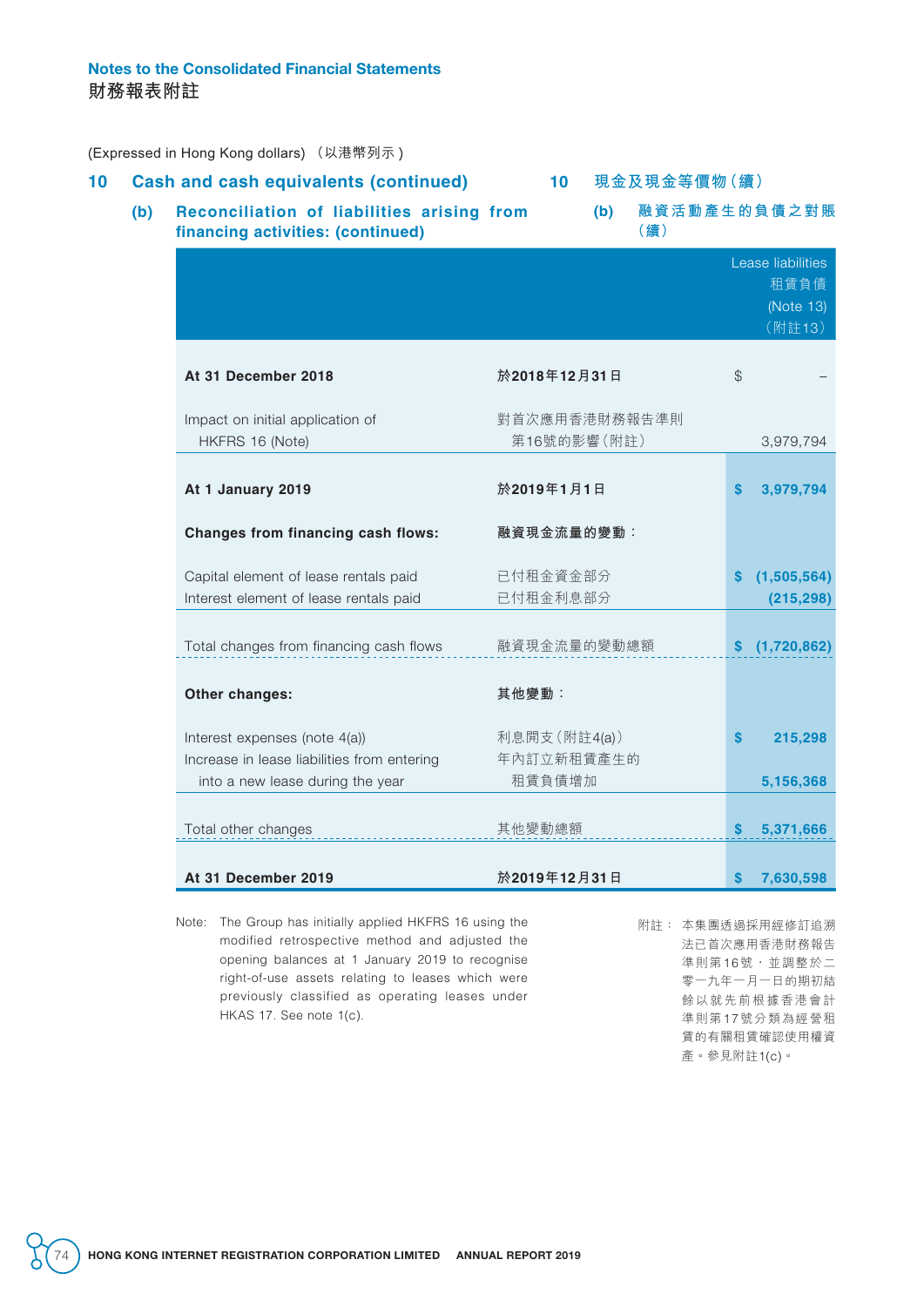|                                     |            |   | 2019      |              | 2018      |
|-------------------------------------|------------|---|-----------|--------------|-----------|
| Accrued charges and other creditors | 應計費用及其他應付款 | S | 5,421,774 | $\mathbb{S}$ | 3,475,185 |
| Advances received                   | 已收預付款      |   | 2,456,093 |              | 2,781,047 |
|                                     |            | S | 7,877,867 | $\mathbb{S}$ | 6,256,232 |

### **12 Deferred registration income**

At 31 December 2019, the deferred registration income expected to be recognised as income is as follows:

#### **12 遞延註冊收入**

於二零一九年十二月三十一日,遞延註 冊收入預計會於下列期間確認為收入如 下:

|                                  |         |              | 2019       | 2018                        |
|----------------------------------|---------|--------------|------------|-----------------------------|
|                                  |         |              |            |                             |
| Within 1 year                    | 1年內     | S.           | 22,464,366 | \$22,666,017                |
|                                  |         |              |            |                             |
| After 1 year but within 2 years  | 1年後但2年內 | S            | 9,208,988  | $\mathcal{F}$<br>9,148,728  |
| After 2 years but within 5 years | 2年後但5年內 |              | 9,334,225  | 9,375,144                   |
| After 5 years                    | 5年後     |              | 949,924    | 943,952                     |
|                                  |         |              |            |                             |
|                                  |         | $\mathbf{s}$ | 19,493,137 | $\mathbb{S}$<br>19,467,824  |
|                                  |         |              |            |                             |
|                                  |         | S            | 41,957,503 | $\mathcal{L}$<br>42,133,841 |

The Group typically receives full prepayments from customers when they register internet domain names. Fee received relating to future periods is recognised as a contract liability and is classified as deferred registration income in the consolidated statement of financial position. Registration fees income is recognised over time on a straight-line basis over the registration period of one to five years.

本集團通常會在註冊互聯網域名時收到 客戶的全額預付款。收到與未來期間有 關的費用確認為合約負債,並在綜合財 務狀況表中歸類為遞延註冊收入。註冊 費收入在一至五年的註冊期內以直線法 確認。

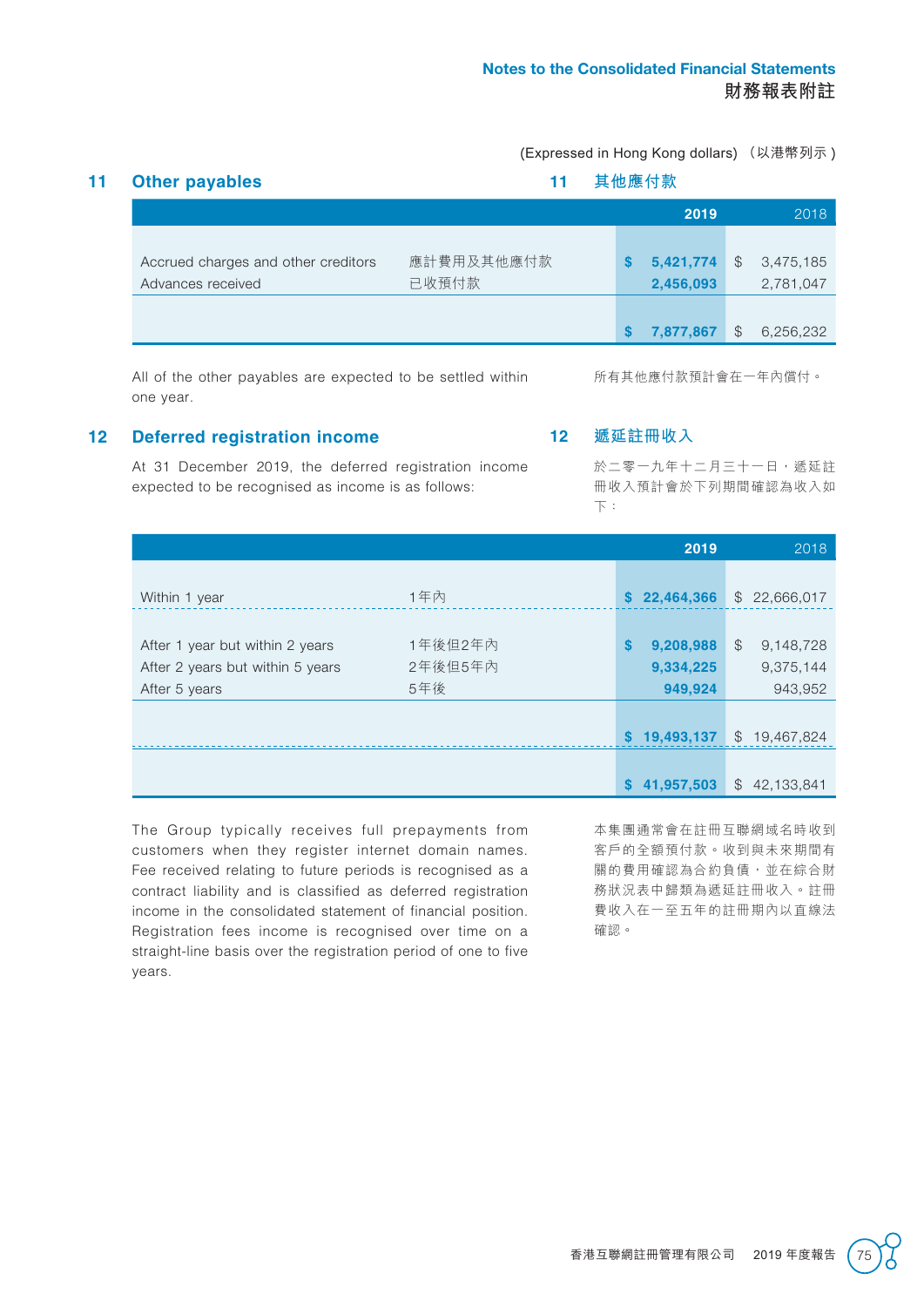## Notes to the Consolidated Financial Statements **財務報表附註**

(Expressed in Hong Kong dollars) (以港幣列示 )

**Movements in contract liabilities**

## **12 Deferred registration income (continued)**

## **12 遞延註冊收入(續)**

**合約負債的變動**

|                                                                    | 2019            |
|--------------------------------------------------------------------|-----------------|
|                                                                    |                 |
| 於1月1日的結餘<br>Balance at 1 January                                   | 42,133,841<br>S |
| 於在年初確認包含在合約負債中的<br>Decrease in contract liabilities as a result of |                 |
| 年度收入而導致合約負債減少<br>recognising revenue during the year               |                 |
| that was included in the contract                                  |                 |
| liabilities at the beginning of the year                           | (22,666,017)    |
| 由於在年內收到註冊費而增加的<br>Increase in contract liabilities as a result of  |                 |
| 合約負債<br>receiving registration fees during the year                | 22,489,679      |
|                                                                    |                 |
| 於12月31日的結餘<br>Balance at 31 December                               | 41,957,503      |

## **13 Lease liabilities**

The following table shows the remaining contractual maturities of the Group's lease liabilities at the end of the current and previous reporting periods and at the date of transition to HKFRS 16:

### **13 租賃負債**

下表顯示於當前及過往報告期末以及過 渡至香港財務報告準則第16號之日本集 團租賃負債之剩餘合約到期日:

|                                         |            | 31 December 2019<br>2019年12月31日 |                    |                       | 1 January 2019 (Note)<br>2019年1月1日(附註) |                       | 31 December 2018 (Note)<br>2018年12月31日 (附註) |
|-----------------------------------------|------------|---------------------------------|--------------------|-----------------------|----------------------------------------|-----------------------|---------------------------------------------|
|                                         |            | <b>Present</b>                  |                    | Present               |                                        | Present               |                                             |
|                                         |            | value of<br>the lease           | <b>Total lease</b> | value of<br>the lease | <b>Total lease</b>                     | value of<br>the lease | Total lease                                 |
|                                         |            | payments                        | payments           | payments              | payments                               | payments              | payments                                    |
|                                         |            | 租賃付款現值                          | 租賃付款總額             | 租賃付款現值                | 租賃付款總額                                 | 租賃付款現值                | 租賃付款總額                                      |
| Within 1 year                           | 1年內        | \$2,759,718                     | \$3,079,981        | \$1,280,245           | \$1,462,926                            | \$                    | $\mathcal{S}$                               |
|                                         |            |                                 |                    |                       |                                        |                       |                                             |
| After 1 year but within 2 years         | 1年後但2年內    | \$2,534,671                     | \$2,722,099        | \$1,115,373           | \$1,229,562                            | \$                    | $\mathcal{S}$                               |
| After 2 years but within 5 years        | 2年後但5年內    | 2,336,209                       | 2,391,522          | 1,584,176             | 1,670,721                              |                       |                                             |
|                                         |            |                                 |                    |                       |                                        |                       |                                             |
|                                         |            | \$4,870,880                     | \$5,113,621        | \$2,699,549           | \$2,900,283                            | $\$\$                 | \$                                          |
|                                         |            | \$7,630,598                     | \$8,193,602        | \$3,979,794           | \$4,363,209                            | $\mathcal{S}$         | \$                                          |
| Less: total future interest<br>expenses | 減:未來利息開支總額 |                                 | (563,004)          |                       | (383, 415)                             |                       |                                             |
| Present value of lease liabilities      | 租賃負債現值     |                                 | \$7,630,598        |                       | \$3,979,794                            |                       | \$                                          |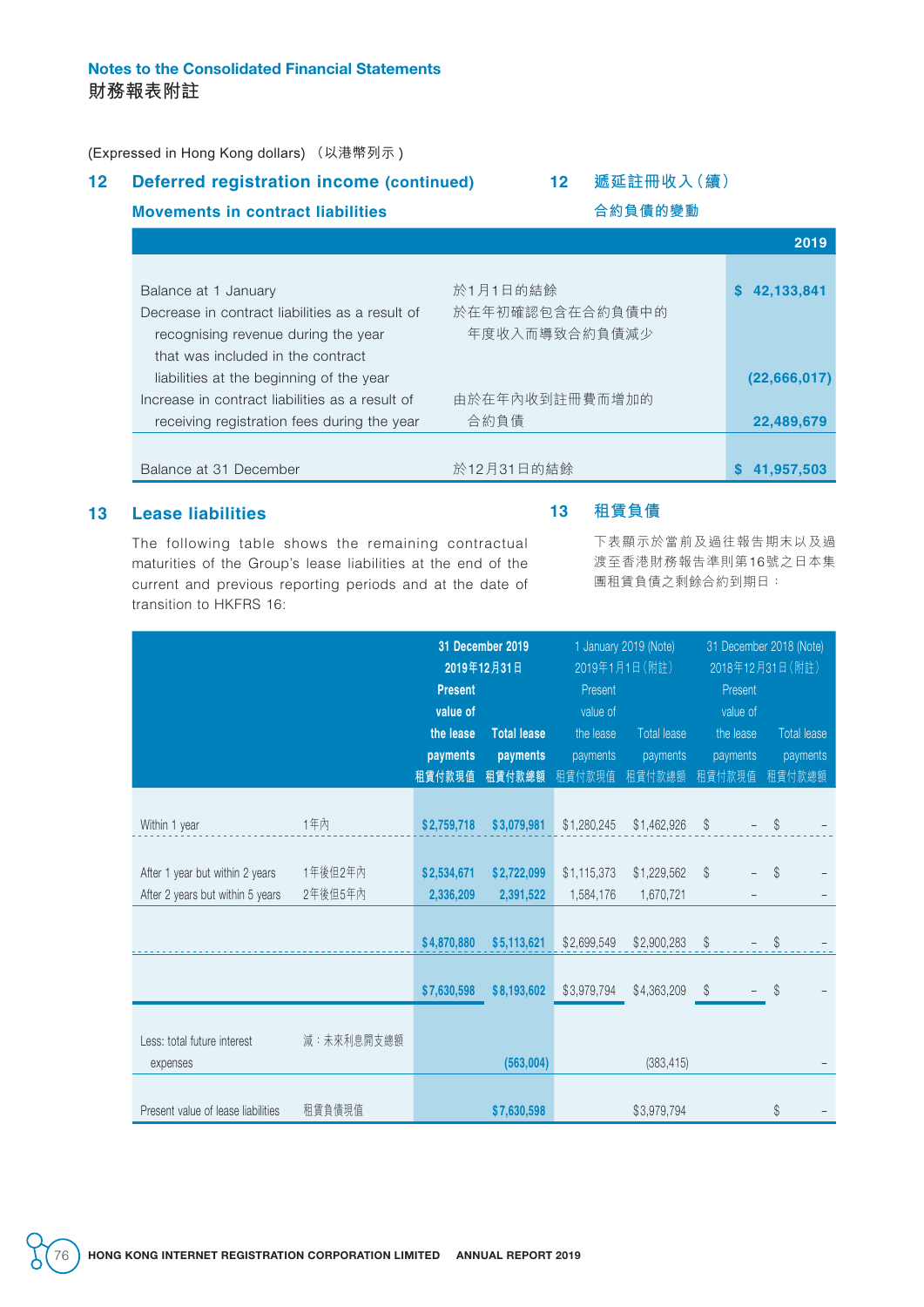#### **13 Lease liabilities (continued)**

Note: The Group has initially applied HKFRS 16 using the modified retrospective approach and adjusted the opening balances at 1 January 2019 to recognise lease liabilities relating to leases which were previously classified as operating leases under HKAS 17. Comparative information as at 31 December 2018 has not been restated. Further details on the impact of the transition to HKFRS 16 are set out in note 1(c).

### **13 租賃負債(續)**

附註: 本集團透過採用經修訂追溯法已首 次應用香港財務報告準則第16號, 並調整於二零一九年一月一日的期 初結餘以就先前根據香港會計準則 第17 號分類為經營租賃的有關租 賃確認使用權資產。於二零一八年 十二月三十一日的比較資料不予重 列。有關過渡至香港財務報告準則 第16號的影響的進一步詳情,參見 附註1(c)。

#### **14 Income tax in the consolidated statement of financial position 14 綜合財務狀況表所示的所得稅**

#### (a) Deferred tax assets and liabilities **recognised:**

The component of deferred tax (assets)/liabilities recognised in the consolidated statement of financial position and the movements during the year are as follows:

### **(a) 已確認遞延稅項資產及負債:**

本集團已在綜合財務狀況表確認 的遞延稅項(資產)╱ 負債的組成 部分和本年度變動如下:

|                                                              |                         |               | <b>Depreciation</b><br>allowances<br>in excess of<br>the related<br>depreciation<br>超出有關折舊的<br>折舊免税額 |               | <b>Future</b><br>benefits of<br>tax losses<br>税務虧損的<br>未來利益 |               | <b>Total</b><br>總計 |
|--------------------------------------------------------------|-------------------------|---------------|------------------------------------------------------------------------------------------------------|---------------|-------------------------------------------------------------|---------------|--------------------|
| Deferred tax arising from:                                   | 遞延税項來自於︰                |               |                                                                                                      |               |                                                             |               |                    |
| At 1 January 2018<br>(Credited)/charged to<br>profit or loss | 於2018年1月1日<br>(計入)/扣除損益 | $\mathcal{S}$ | 499,628<br>(62, 717)                                                                                 | $\mathcal{S}$ | (499, 628)<br>62,717                                        | $\$\$         |                    |
| At 31 December 2018                                          | 於2018年12月31日            | $\mathcal{L}$ | 436,911                                                                                              | $\mathcal{L}$ | (436, 911)                                                  | $\mathcal{L}$ |                    |
| At 1 January 2019<br>(Credited)/charged to<br>profit or loss | 於2019年1月1日<br>(計入)/扣除損益 | <b>S</b>      | 436,911<br>28,734                                                                                    | \$            | $(436, 911)$ \$<br>(28, 734)                                |               |                    |
| At 31 December 2019                                          | 於2019年12月31日            | <b>S</b>      | 465,645                                                                                              | S             | (465, 645)                                                  | <b>S</b>      |                    |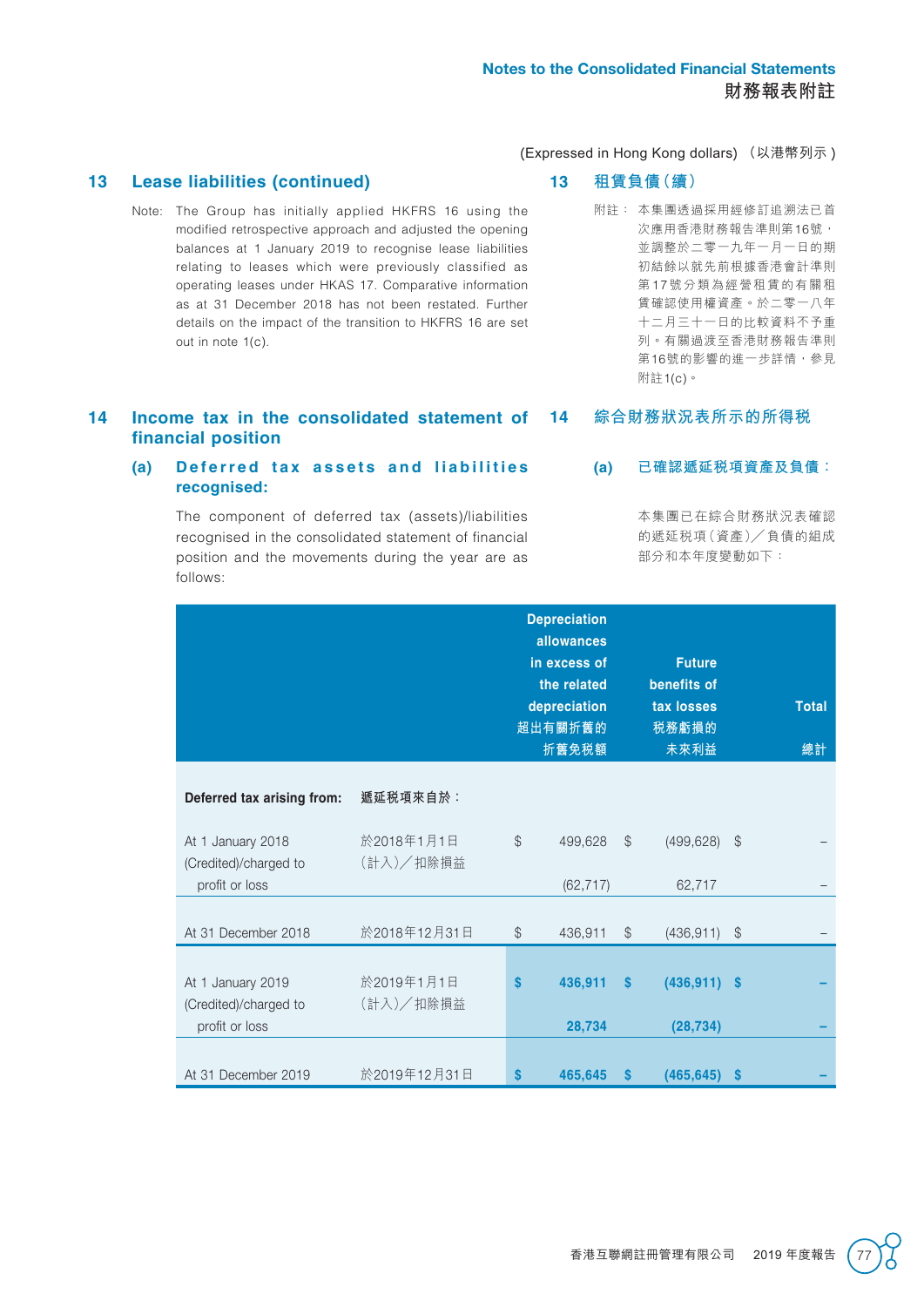#### **14 Income tax in the consolidated statement of financial position (continued)**

#### **(b) Deferred tax assets not recognised:**

In accordance with the accounting policy set out in note 1(k), the Group has not recognised deferred tax assets in respect of cumulative tax losses of \$835,807 (2018: \$296,486) as it is not probable that future taxable profits against which the losses can be utilised will be available in the relevant tax jurisdiction and entity. The tax losses do not expire under the current tax legislation.

### **15 Capital management**

The Group's primary objectives when managing capital are to safeguard the Group's ability to continue as a going concern, so that it can continue to serve the internet community of the Hong Kong Special Administrative Region, as well as the global internet community, in relation to the administration of the ".hk" and ".香港" country-code top-level domain.

The Group defines "capital" as including all components of equity.

The Group's capital structure is regularly reviewed and managed. Adjustments are made to the capital structure in light of changes in economic conditions affecting the Group, to the extent that these do not conflict with the directors' fiduciary duties towards the Group or the requirements of the Hong Kong Companies Ordinance.

The Group was not subject to externally imposed capital requirements in either the current or the prior year.

## **14 綜合財務狀況表所示的所得稅 (續)**

**(b) 未確認的遞延稅項資產**

根據附註 1(k) 所載的會計政 策,本集團並無確認有關税務 虧損835,807元(二零一八年: 296,486元)的遞延稅項資產是因 為在相關稅務地區及實體下獲得 能抵扣虧損的未來應課稅溢利的 可能性不大。該稅項在現行稅務 法例下並無到期日。

#### **15 資本管理**

本集團管理資本的主要目的是保障本集 團可持續經營,使其可以繼續為香港特 別行政區及全球的互聯網社羣提供香港 地區頂級域名(即「.hk」及「.香港」)的註 冊及管理服務。

本集團把「資本」界定為權益的所有組成 部分。

本集團會定期檢討和管理資本架構,並 在不抵觸董事對本集團的受託人責任或 香港《公司條例》的規定的範圍內,因應 對本公司或本集團構成影響的經濟狀況 的轉變而調整資本架構。

本集團在本年度或上年度均毋須受外間 訂立的資本規定所規限。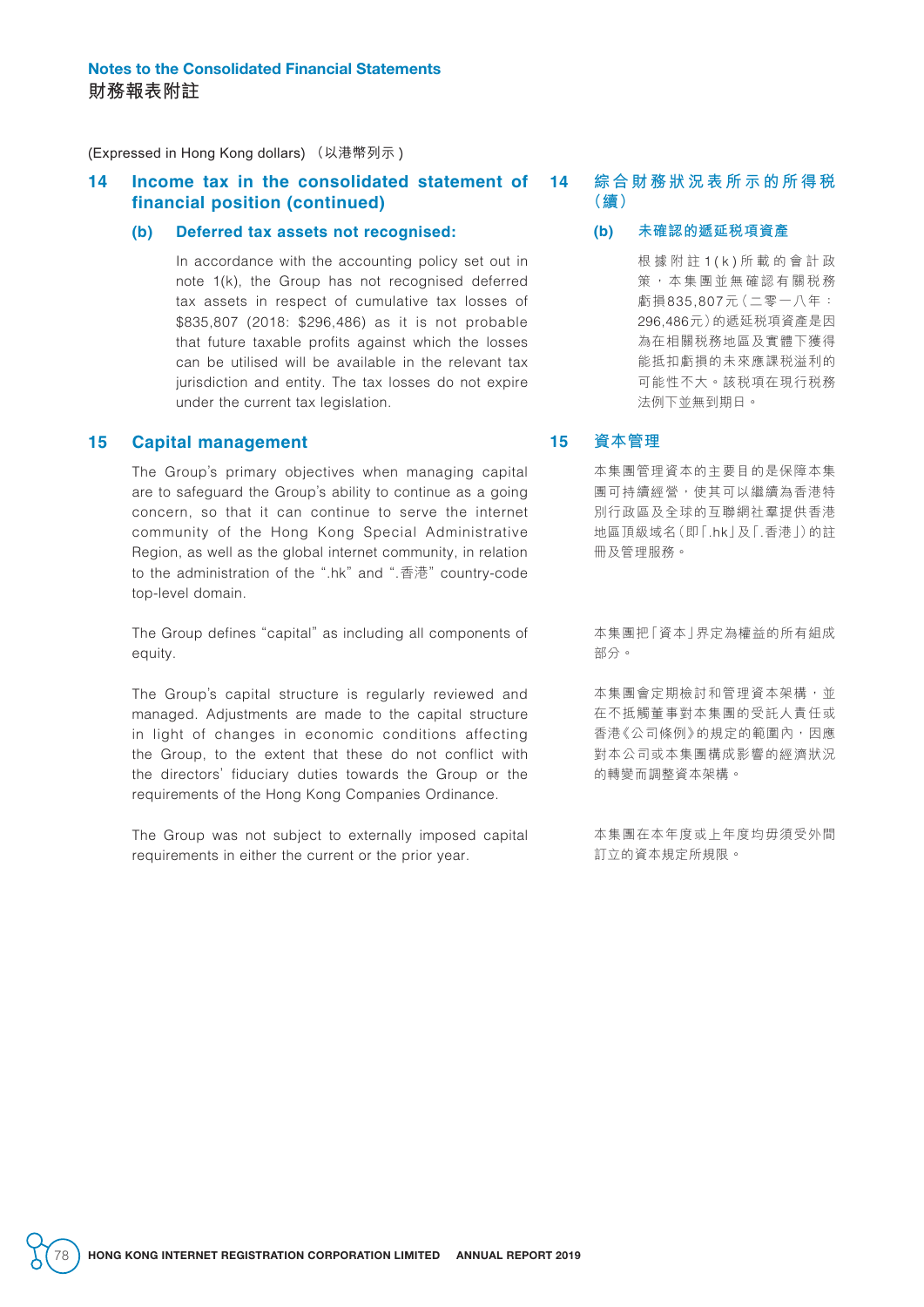### **16 Financial risk management and fair values of financial instruments**

Exposure to credit, liquidity and currency risks arises in the normal course of the Group's business. The Group's exposure to these risks and the financial risk management policies and practices used by the Group to manage these risks are described below.

#### **(a) Credit risk**

The Group's credit risk is primarily attributable to cash and deposits with banks and trade and other receivables. Management has a credit policy in place and exposures to these credit risks are monitored on an ongoing basis.

The Group's cash and deposits with banks are placed with major financial institutions.

In respect of trade and other receivables, individual credit evaluations are performed on all customers requiring credit over a certain amount. These take into account the customer's past payments history, financial position and other factors. Trade receivables are due within 30 days from the date of billings. Normally, the Group does not obtain collateral from customers.

At the end of the reporting period, there is no significant concentration of credit risk with respect to trade and other receivables from third party customers. The Group measures loss allowances for the trade receivables at an amount equal to lifetime ECLs (which is calculated using a provision matrix). Due to the financial strength of its customers and the short duration of the trade receivables, the ECL allowance is considered insignificant.

The maximum exposure to credit risk is represented by the carrying amount of cash and deposits with banks and trade and other receivables in the consolidated statement of financial position. The Group does not provide any guarantees which would expose the Group to credit risk.

**16 財務風險管理及金融工具的公允 價值**

> 本集團在正常業務過程中會承受信貸、 流動資金和外幣風險。本集團在這方面 的風險承擔以及透過財務風險管理政策 和慣常做法去控制這些風險的詳情如下。

#### **(a) 信貸風險**

本集團的信貸風險主要來自現金 和銀行存款,以及應收賬款及其 他應收款。管理層制訂信貸政 策,並按持續基準監察此等信貸 風險。

本集團的現金和銀行存款存放於 大型金融機構。

就應收賬款及其他應收款而言, 本集團會對所有申請超逾某水平 信貸金額的客戶進行信貸評估。 這些評估了客戶過往償還貸款的 記錄及財務狀況及其他因素。本 集團一般給予三十日的信貸期。 在一般情況下,本集團並無持有 客戶提供的抵押品。

於本報告期末,本集團於第三方 客戶的應收賬款及其他應收款項 沒有重大和集中的信貸風險。本 集團以永久預期信貸虧損(使用 撥備矩陣計算)模式評估應收賬 的損失準備。鑒於客戶的財務實 力及應收賬款的時間過短,預期 信貸虧損撥備被視為影響較少。

本集團所承受的信貸風險上限為 綜合財務狀況表中的現金和銀行 存款、應收賬款及其他應收款。 本集團沒有提供任何可能令本集 團承受信貸風險的擔保。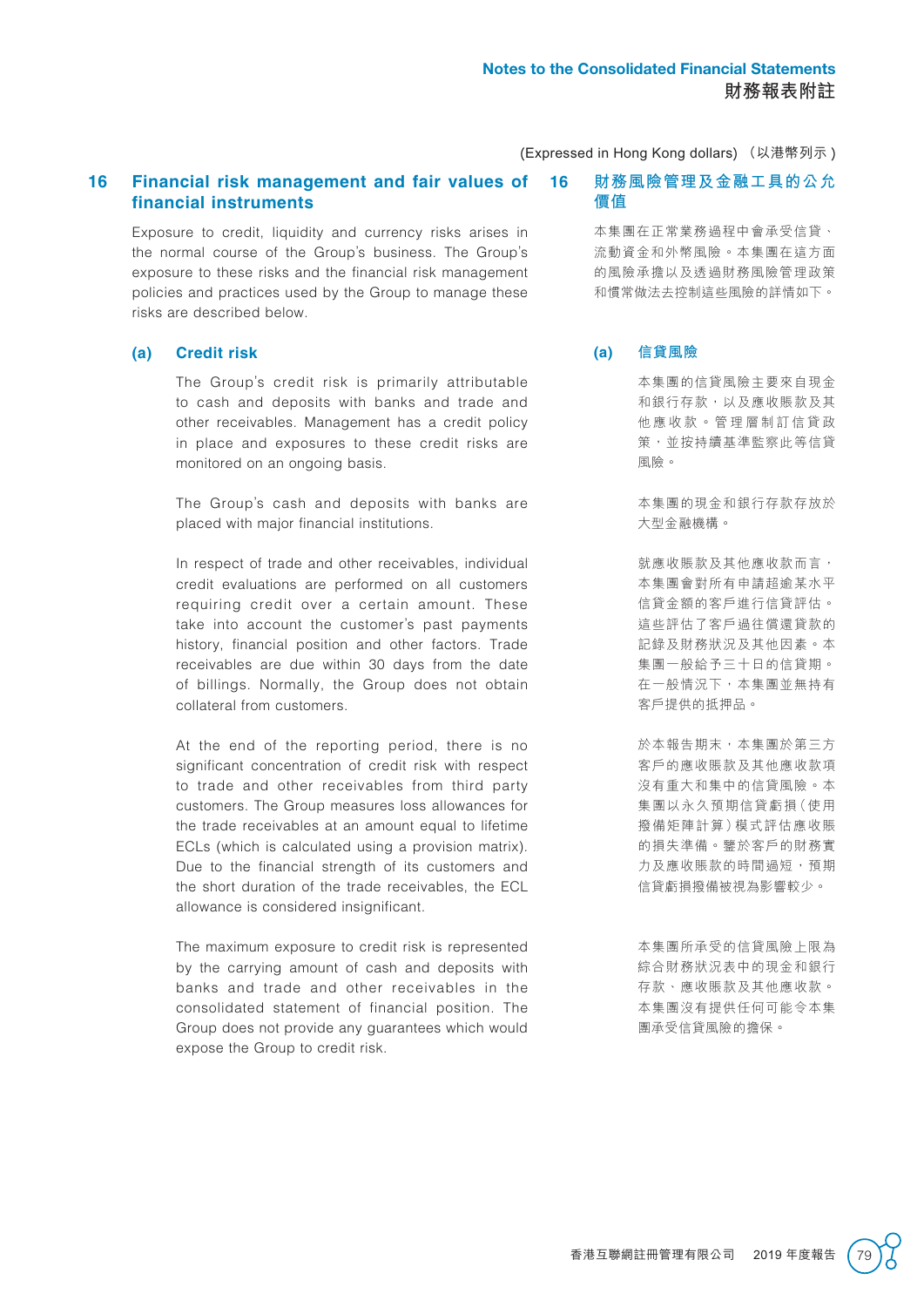#### **16 Financial risk management and fair values of financial instruments (continued)**

#### **(b) Liquidity risk**

The Group's policy is to regularly monitor its current and expected liquidity requirements to ensure that it maintains sufficient reserves of cash to meet its liquidity requirements in the short and longer term.

All financial liabilities as disclosed in the Group's consolidated statement of financial position are required to be settled within one year or on demand. The total contractual undiscounted cash flows of these financial liabilities equal their carrying amounts on the consolidated statement of financial position as at 31 December 2019 and 2018.

#### **(c) Currency risk**

The Group is exposed to currency risks through certain transactions that are dominated in the United States dollars ("USD"). As the Hong Kong dollar ("HKD") is pegged to the USD, the Group considers the risk of movements in exchange rate between the HKD and the USD to be insignificant.

#### **(d) Fair values**

The carrying amounts of the Group's financial instruments carried at cost or amortised cost are not materially different from their fair values as at 31 December 2019 and 2018.

### **16 財務風險管理及金融工具的公允 價值(續)**

**(b) 流動資金風險**

本集團的政策是定期監督現時和 預期的流動資金需求,以確保維 持充足的現金儲備,滿足短期與 較長期的流動資金需求。

於本集團綜合財務狀況表披露的 所有金融負債均須於一年內或被 要求時支付。於二零一九年及二 零一八年十二月三十一日,此等 金融負債的訂約未折現現金流量 總和相等於其賬面金額。

#### **(c) 外幣風險**

本集團因進行一些以美元計價的 交易而須面對外幣風險。由於港 幣與美元掛鈎,本集團預計港幣 兌美元匯率不會出現重大變動。

**(d) 公允價值**

於二零一九年及二零一八年十二 月三十一日,本集團所有按成本 或攤銷成本列賬之金融工具興其 公允價值無重大差異。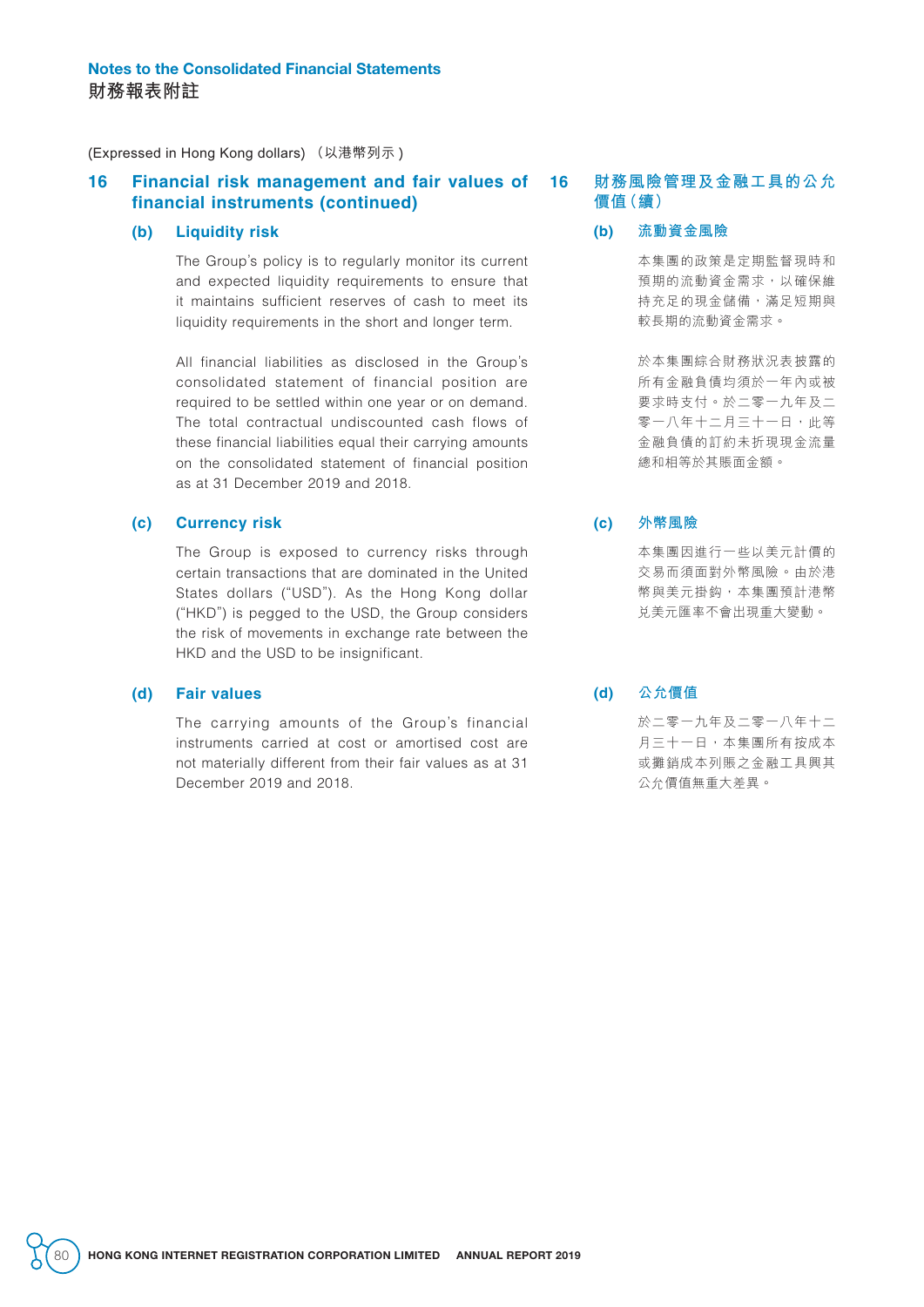## **17 Operating lease commitments**

## **17 經營租賃承擔**

At 31 December 2018, the total future minimum lease payments under non-cancellable operating leases are payable by the Group as follows:

於二零一八年十二月三十一日,本集團 根據不可撤銷經營租賃的將來最低租賃 付款總額如下:

|                                 |         |               | 2018      |
|---------------------------------|---------|---------------|-----------|
| <b>Premises</b>                 | 樓宇      |               |           |
| Within 1 year                   | 1年內     | $\$\$         | 1,737,120 |
| <b>Equipment and facilities</b> | 器械及設備   |               |           |
| Within 1 year                   | 1年內     | $\mathcal{S}$ | 1,503,682 |
| After 1 year but within 5 years | 1年後但5年內 |               | 2,905,802 |
|                                 |         |               |           |

The Group is the lessee in respect of an office and a number of items of internet facilities under short-term operating lease which were previously classified as operating leases under HKAS 17. The Group has initially applied HKFRS 16 using the modified retrospective approach. Under this approach, the Group adjusted the opening balances at 1 January 2019 to recognise lease liabilities relating to these leases (see note 1(c)). From 1 January 2019 onwards, future lease payments are recognised as lease liabilities in the statement of financial position in accordance with the policies set out in note 1(f), and the details regarding the Group's future lease payments are disclosed in note 13.

The Group has not committed at 31 December 2019 to enter into any leases that has not yet commenced.

#### **18 Material related party transactions**

In addition to the transactions and balances disclosed elsewhere in these financial statements during the year, the Group entered into the following material related parties transactions:

本集團為先前根據香港會計準則第17號 分類為經營租賃的短期租賃辦公室及多 項互聯網設施項目的承租人。本集團透 過採用經修訂追溯法首次應用香港財務 報告準則第16號。根據該方法,本集團 調整於二零一九年一月一日的期初結餘 以確認有關該等租賃的租賃負債(見附註 1(c))。自二零一九年一月一日起,日後 租賃付款乃根據附註1(f)所載政策於財務 狀況表內確認為租賃負債,而有關本集 團未來租賃付款的詳情則於附註13披露。

本集團於二零一九年十二月三十一日尚 未承諾訂立任何尚未開始的租賃。

## **18 重大關連方交易**

除本財務報表所披露的交易及結餘外, 本集團於年內還與關聯方進行下列重大 交易:

|                                |            | 2019      | 2018      |
|--------------------------------|------------|-----------|-----------|
|                                |            |           |           |
| Key management personnel,      | 管理要員,包括董事: |           |           |
| including directors:           |            |           |           |
| - Short-term employee benefits | 一短期僱員福利    | 5,994,911 | 3,695,165 |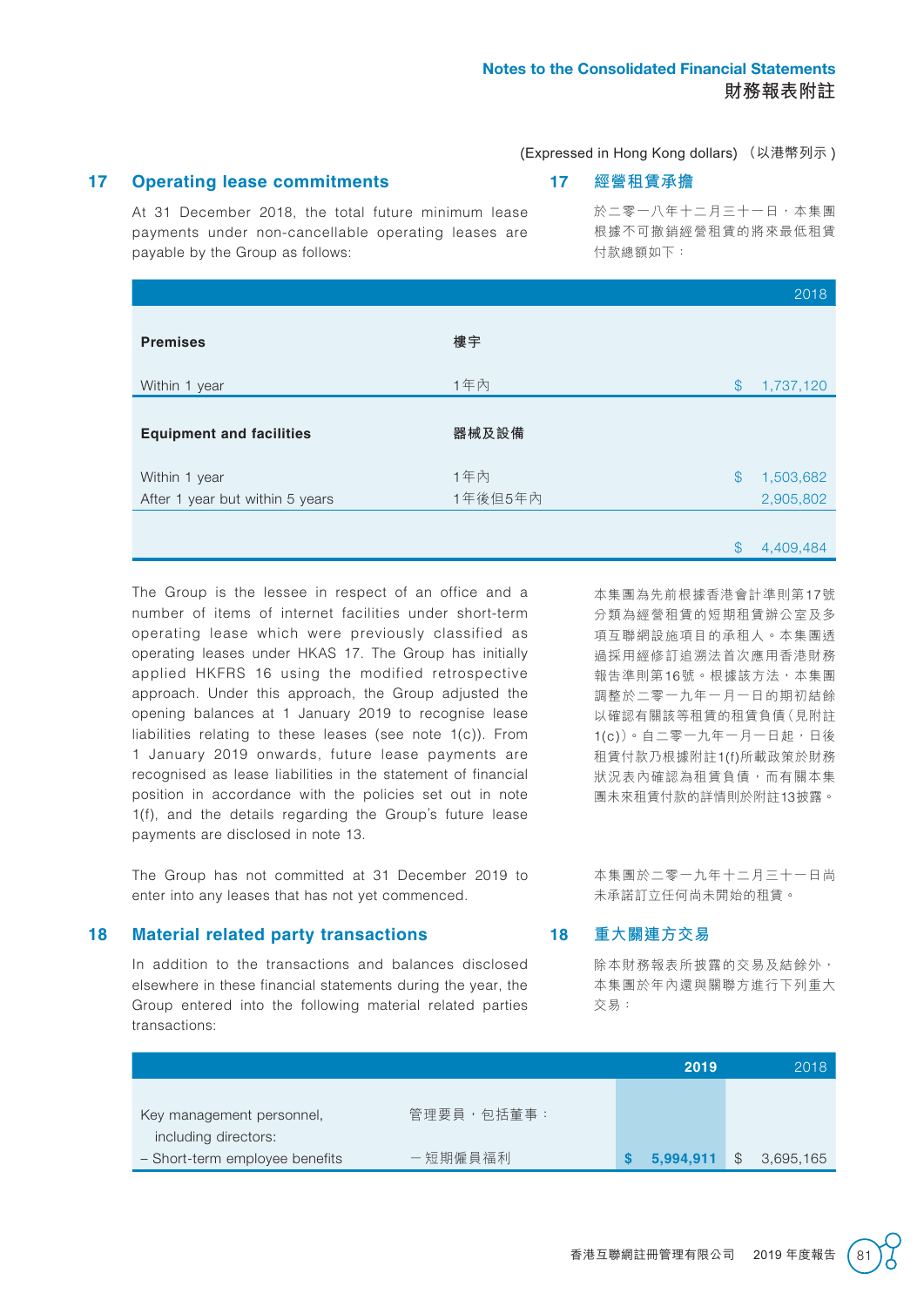## **19 Company-level statement of financial position 19 本公司之財務狀況表**

|                                                                                                                        |                                          | 2019                                                   | 2018<br>(Note)<br>(附註)                                      |
|------------------------------------------------------------------------------------------------------------------------|------------------------------------------|--------------------------------------------------------|-------------------------------------------------------------|
| Non-current asset                                                                                                      | 非流動資產                                    |                                                        |                                                             |
| Property, plant and equipment<br>Deposits                                                                              | 物業、廠房及設備<br>按金                           | S<br>7,414,280<br>654,659                              | $\frac{1}{2}$<br>507,727                                    |
|                                                                                                                        |                                          | 8,068,939<br>S                                         | \$<br>507,727                                               |
| <b>Current assets</b>                                                                                                  | 流動資產                                     |                                                        |                                                             |
| Trade receivables<br>Prepayments and other receivables<br>Amount due from a subsidiary<br>Cash and deposits with banks | 應收賬款<br>預付款及其他應收款<br>應收附屬公司款項<br>現金及銀行存款 | $\mathbf{s}$<br>2,367,876<br>188,668,196               | $\mathcal{L}$<br>405<br>1,624,426<br>963,596<br>180,278,001 |
|                                                                                                                        |                                          | \$191,036,072                                          | \$182,866,428                                               |
| <b>Current liabilities</b>                                                                                             | 流動負債                                     |                                                        |                                                             |
| Other payables<br>Deferred registration income<br>Amount due to a subsidiary<br>Lease liabilities                      | 其他應付款<br>遞延註冊收入<br>應付附屬公司款項<br>租賃負債      | S<br>4,233,425<br>17,186,841<br>1,009,017<br>2,408,448 | $\mathcal{L}$<br>3,442,999<br>16,962,778                    |
|                                                                                                                        |                                          | \$24,837,731                                           | \$20,405,777                                                |
| Net current assets                                                                                                     | 流動資產淨值                                   | \$166,198,341                                          | \$162,460,651                                               |
| <b>Total assets less current liabilities</b>                                                                           | 資產總值減流動負債                                | \$174,267,280                                          | \$162,968,378                                               |
| <b>Non-current liability</b>                                                                                           | 非流動負債                                    |                                                        |                                                             |
| Deferred registration income<br>Lease liabilities                                                                      | 遞延註冊收入<br>租賃負債                           | 15,067,220<br>S<br>4,870,880                           | \$14,927,192                                                |
|                                                                                                                        |                                          | \$19,938,100                                           | \$14,927,192                                                |
| <b>NET ASSETS</b>                                                                                                      | 資產淨值                                     | \$154,329,180                                          | \$148,041,186                                               |
| Representing:                                                                                                          | 代表:                                      |                                                        |                                                             |
| <b>Retained profits</b>                                                                                                | 保留溢利                                     | \$154,329,180                                          | \$148,041,186                                               |